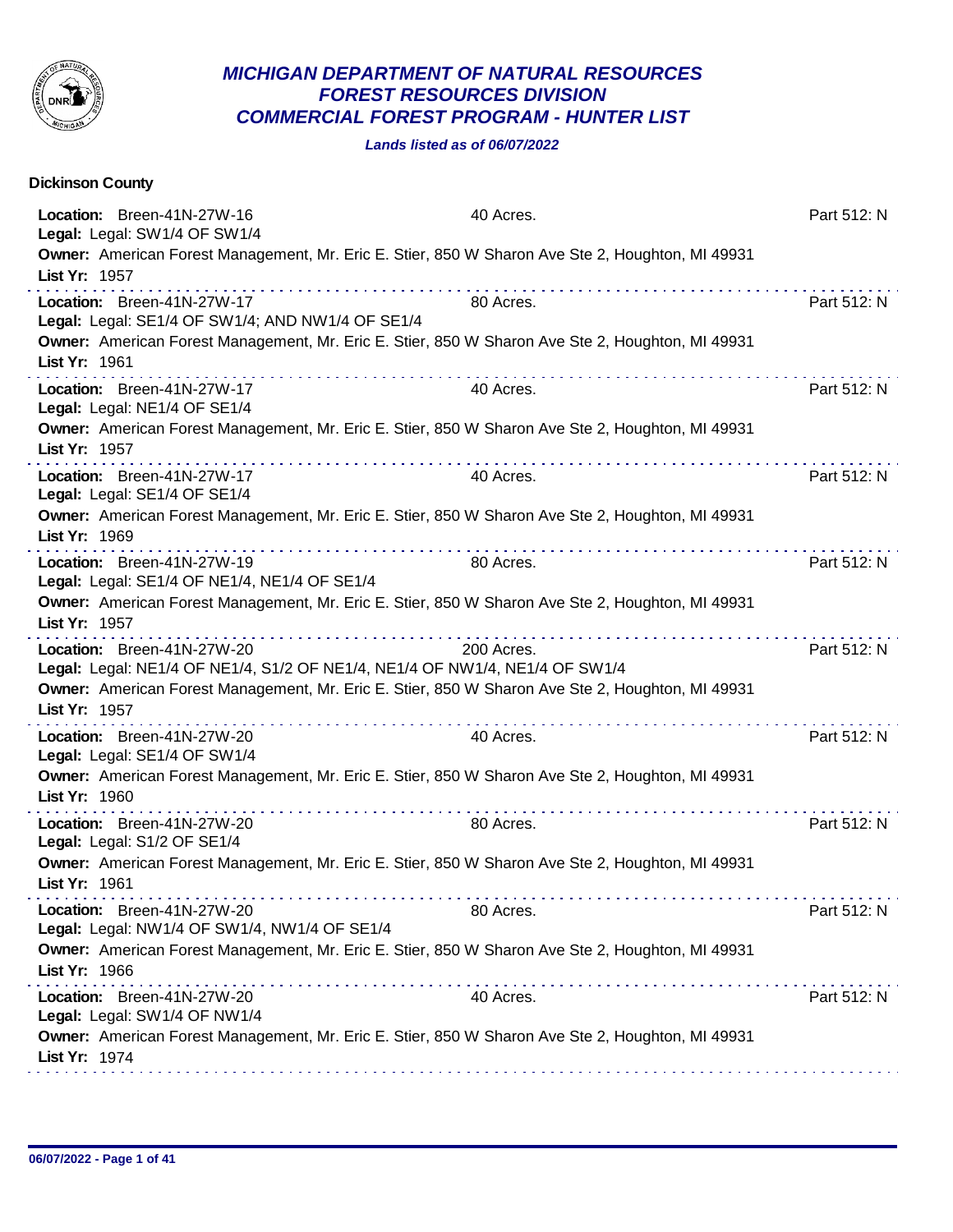|               | Location: Breen-41N-27W-20<br>Legal: Legal: NE1/4 OF SE1/4                                                                                                                                                                                                                                                                                                                                                                                                                                                                                                    | 40 Acres.                                                                                                 | Part 512: N |
|---------------|---------------------------------------------------------------------------------------------------------------------------------------------------------------------------------------------------------------------------------------------------------------------------------------------------------------------------------------------------------------------------------------------------------------------------------------------------------------------------------------------------------------------------------------------------------------|-----------------------------------------------------------------------------------------------------------|-------------|
| List Yr: 1977 | Owner: American Forest Management, Mr. Eric E. Stier, 850 W Sharon Ave Ste 2, Houghton, MI 49931                                                                                                                                                                                                                                                                                                                                                                                                                                                              |                                                                                                           |             |
|               | Location: Breen-41N-27W-21<br>Legal: Legal: S1/2 OF SW1/4                                                                                                                                                                                                                                                                                                                                                                                                                                                                                                     | 80 Acres.                                                                                                 | Part 512: N |
| List Yr: 1957 | Owner: American Forest Management, Mr. Eric E. Stier, 850 W Sharon Ave Ste 2, Houghton, MI 49931                                                                                                                                                                                                                                                                                                                                                                                                                                                              |                                                                                                           |             |
|               | Location: Breen-41N-27W-21<br>Legal: Legal: SW1/4 OF NE1/4, S1/2 OF NW1/4, N1/2 OF SW1/4                                                                                                                                                                                                                                                                                                                                                                                                                                                                      | 200 Acres.                                                                                                | Part 512: N |
| List Yr: 1966 | Owner: American Forest Management, Mr. Eric E. Stier, 850 W Sharon Ave Ste 2, Houghton, MI 49931<br>$\label{eq:2.1} \begin{array}{lllllllllllllllllll} \mathbf{1}_{\mathbf{1}} & \mathbf{1}_{\mathbf{1}} & \mathbf{1}_{\mathbf{1}} & \mathbf{1}_{\mathbf{1}} & \mathbf{1}_{\mathbf{1}} & \mathbf{1}_{\mathbf{1}} & \mathbf{1}_{\mathbf{1}} & \mathbf{1}_{\mathbf{1}} & \mathbf{1}_{\mathbf{1}} & \mathbf{1}_{\mathbf{1}} & \mathbf{1}_{\mathbf{1}} & \mathbf{1}_{\mathbf{1}} & \mathbf{1}_{\mathbf{1}} & \mathbf{1}_{\mathbf{1}} & \mathbf{1}_{\mathbf{1}} &$ |                                                                                                           |             |
|               | Location: Breen-41N-27W-22<br>Legal: Legal: SE1/4 OF SE1/4                                                                                                                                                                                                                                                                                                                                                                                                                                                                                                    | 40 Acres.                                                                                                 | Part 512: N |
| List Yr: 1969 | Owner: American Forest Management, Mr. Eric E. Stier, 850 W Sharon Ave Ste 2, Houghton, MI 49931                                                                                                                                                                                                                                                                                                                                                                                                                                                              |                                                                                                           |             |
|               | Location: Breen-41N-27W-24<br>Legal: Legal: NE1/4 OF SE1/4, S1/2 OF SE1/4                                                                                                                                                                                                                                                                                                                                                                                                                                                                                     | 120 Acres.                                                                                                | Part 512: N |
| List Yr: 1980 | .                                                                                                                                                                                                                                                                                                                                                                                                                                                                                                                                                             | Owner: Lyme Great Lakes Timberlands LLC, Mr. Nathan Christie, 2831 North Lincoln Road, Escanaba, MI 49829 |             |
|               | Location: Breen-41N-27W-25<br>Legal: Legal: W1/2 OF NW1/4, W1/2 OF SE1/4 OF NW1/4                                                                                                                                                                                                                                                                                                                                                                                                                                                                             | 100 Acres.                                                                                                | Part 512: N |
| List Yr: 1969 | Owner: American Forest Management, Mr. Eric E. Stier, 850 W Sharon Ave Ste 2, Houghton, MI 49931<br>.                                                                                                                                                                                                                                                                                                                                                                                                                                                         |                                                                                                           |             |
|               | Location: Breen-41N-27W-26<br>Legal: Legal: SE1/4 OF SW1/4, NW1/4 OF SE1/4                                                                                                                                                                                                                                                                                                                                                                                                                                                                                    | 80 Acres.                                                                                                 | Part 512: N |
| List Yr: 1957 | Owner: American Forest Management, Mr. Eric E. Stier, 850 W Sharon Ave Ste 2, Houghton, MI 49931                                                                                                                                                                                                                                                                                                                                                                                                                                                              |                                                                                                           |             |
|               | Location: Breen-41N-27W-26<br>Legal: Legal: S1/2 OF SE1/4                                                                                                                                                                                                                                                                                                                                                                                                                                                                                                     | 80 Acres.                                                                                                 | Part 512: N |
| List Yr: 1960 | Owner: American Forest Management, Mr. Eric E. Stier, 850 W Sharon Ave Ste 2, Houghton, MI 49931                                                                                                                                                                                                                                                                                                                                                                                                                                                              |                                                                                                           |             |
|               | Location: Breen-41N-27W-26<br>Legal: Legal: S1/2 OF NE1/4, N1/2 OF NW1/4, SW1/4 OF SW1/4, NE1/4 OF SE1/4                                                                                                                                                                                                                                                                                                                                                                                                                                                      | 240 Acres.                                                                                                | Part 512: N |
| List Yr: 1961 | Owner: American Forest Management, Mr. Eric E. Stier, 850 W Sharon Ave Ste 2, Houghton, MI 49931                                                                                                                                                                                                                                                                                                                                                                                                                                                              |                                                                                                           |             |
|               | Location: Breen-41N-27W-26<br>Legal: Legal: N1/2 OF SW1/4                                                                                                                                                                                                                                                                                                                                                                                                                                                                                                     | 80 Acres.                                                                                                 | Part 512: N |
| List Yr: 1962 | Owner: American Forest Management, Mr. Eric E. Stier, 850 W Sharon Ave Ste 2, Houghton, MI 49931                                                                                                                                                                                                                                                                                                                                                                                                                                                              |                                                                                                           |             |
|               | Location: Breen-41N-27W-26<br>Legal: Legal: S1/2 OF NW1/4                                                                                                                                                                                                                                                                                                                                                                                                                                                                                                     | 80 Acres.                                                                                                 | Part 512: N |
| List Yr: 1969 | Owner: American Forest Management, Mr. Eric E. Stier, 850 W Sharon Ave Ste 2, Houghton, MI 49931                                                                                                                                                                                                                                                                                                                                                                                                                                                              |                                                                                                           |             |
|               | Location: Breen-41N-27W-27<br>Legal: Legal: N 1/2 OF NE 1/4                                                                                                                                                                                                                                                                                                                                                                                                                                                                                                   | 80 Acres.                                                                                                 | Part 512: N |
| List Yr: 1982 | Owner: American Forest Management, Mr. Eric E. Stier, 850 W Sharon Ave Ste 2, Houghton, MI 49931                                                                                                                                                                                                                                                                                                                                                                                                                                                              |                                                                                                           |             |
|               |                                                                                                                                                                                                                                                                                                                                                                                                                                                                                                                                                               |                                                                                                           |             |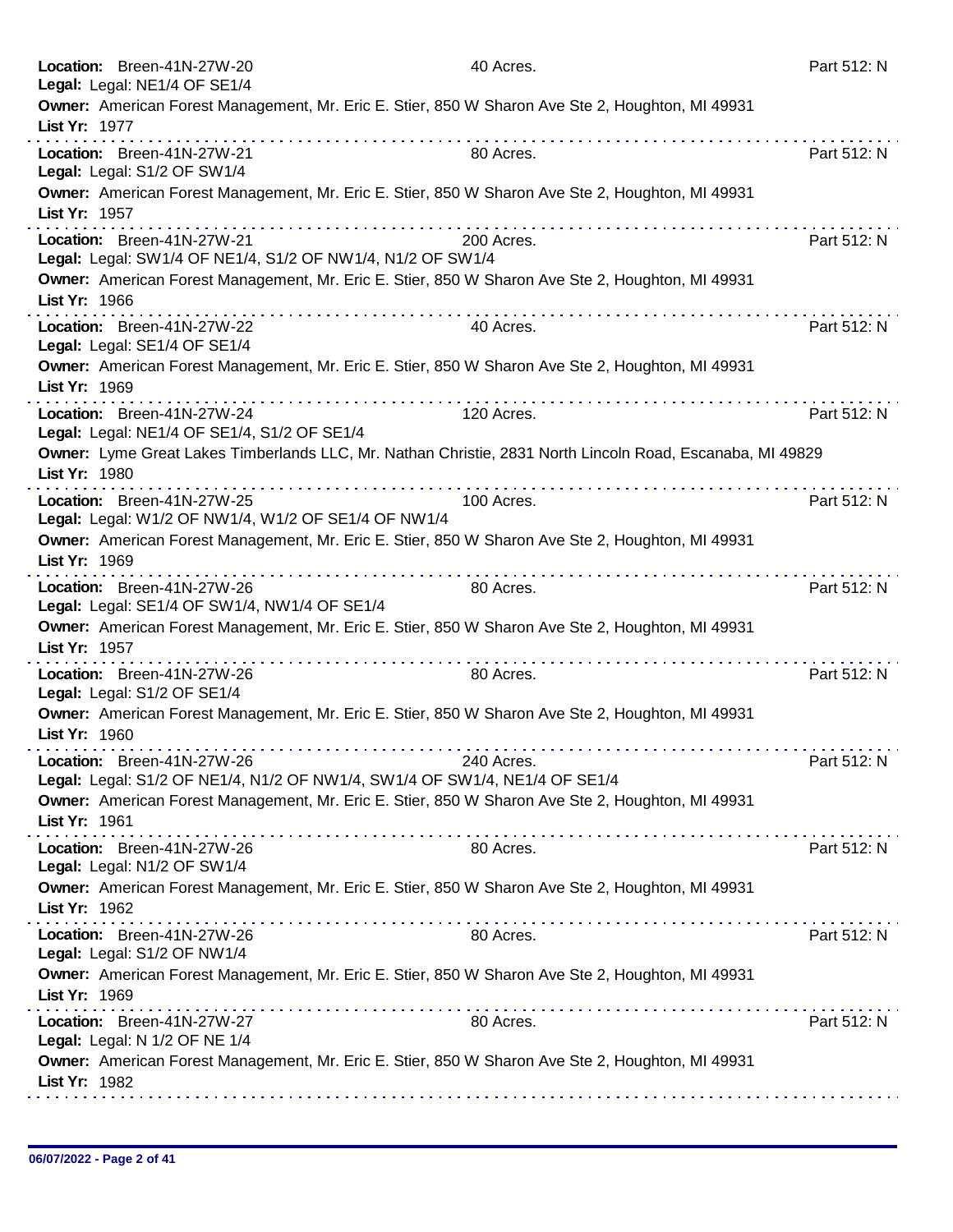|               | Location: Breen-41N-27W-27<br>Legal: Legal: SE 1/4 OF NE 1/4                                            | 40 Acres.      | Part 512: N |
|---------------|---------------------------------------------------------------------------------------------------------|----------------|-------------|
| List Yr: 1982 | Owner: American Forest Management, Mr. Eric E. Stier, 850 W Sharon Ave Ste 2, Houghton, MI 49931        |                |             |
|               | Location: Breen-41N-27W-27<br>Legal: Legal: NE 1/4 OF NW 1/4                                            | 40 Acres.      | Part 512: N |
| List Yr: 1982 | Owner: American Forest Management, Mr. Eric E. Stier, 850 W Sharon Ave Ste 2, Houghton, MI 49931        |                |             |
|               | Location: Breen-41N-27W-27<br>Legal: Legal: NE 1/4 OF SE 1/4                                            | 40 Acres.      | Part 512: N |
| List Yr: 1982 | Owner: American Forest Management, Mr. Eric E. Stier, 850 W Sharon Ave Ste 2, Houghton, MI 49931        |                |             |
|               | Location: Breen-41N-27W-27<br>Legal: Legal: S1/2 OF SE1/4                                               | .<br>80 Acres. | Part 512: N |
| List Yr: 1957 | Owner: American Forest Management, Mr. Eric E. Stier, 850 W Sharon Ave Ste 2, Houghton, MI 49931        |                |             |
|               | Location: Breen-41N-27W-27<br>Legal: Legal: SW1/4                                                       | 160 Acres.     | Part 512: N |
| List Yr: 1961 | Owner: American Forest Management, Mr. Eric E. Stier, 850 W Sharon Ave Ste 2, Houghton, MI 49931        |                |             |
|               | Location: Breen-41N-27W-27<br>Legal: Legal: NW1/4 OF SE1/4                                              | 40 Acres.      | Part 512: N |
| List Yr: 1966 | Owner: American Forest Management, Mr. Eric E. Stier, 850 W Sharon Ave Ste 2, Houghton, MI 49931        |                |             |
|               | Location: Breen-41N-27W-27<br>Legal: Legal: SW1/4 OF NE1/4                                              | 40 Acres.      | Part 512: N |
| List Yr: 1969 | Owner: American Forest Management, Mr. Eric E. Stier, 850 W Sharon Ave Ste 2, Houghton, MI 49931        |                |             |
|               | Location: Breen-41N-27W-28<br>Legal: Legal: SE1/4 OF SE1/4                                              | 40 Acres.      | Part 512: N |
| List Yr: 1974 | Owner: Greg and Jodi Vollink, 7065 104th Ave,, Zeeland, MI 49464                                        |                |             |
|               | Location: Breen-41N-27W-28<br>Legal: Legal: SW1/4 OF SE1/4; AND NE1/4 OF SE1/4                          | 80 Acres.      | Part 512: N |
| List Yr: 1974 | Owner: American Forest Management, Mr. Eric E. Stier, 850 W Sharon Ave Ste 2, Houghton, MI 49931        |                |             |
|               | Location: Breen-41N-27W-28<br>Legal: Legal: N1/2 OF N1/2, SE1/4 OF NE1/4, S1/2 OF SW1/4, NW1/4 OF SE1/4 | 320 Acres.     | Part 512: N |
| List Yr: 1957 | Owner: American Forest Management, Mr. Eric E. Stier, 850 W Sharon Ave Ste 2, Houghton, MI 49931        |                |             |
|               | Location: Breen-41N-27W-28<br>Legal: Legal: SW1/4 OF NE1/4, S1/2 OF NW1/4, N1/2 OF SW1/4                | 200 Acres.     | Part 512: N |
| List Yr: 1974 | Owner: American Forest Management, Mr. Eric E. Stier, 850 W Sharon Ave Ste 2, Houghton, MI 49931        |                |             |
|               | Location: Breen-41N-27W-29<br>Legal: Legal: E1/2 OF SE1/4                                               | 80 Acres.      | Part 512: N |
| List Yr: 2003 | Owner: Lake's Edge Timber LLC, Mr. Michael H. Wills, 230 Cook Lane, Newport, VA 24128                   |                |             |
|               |                                                                                                         |                |             |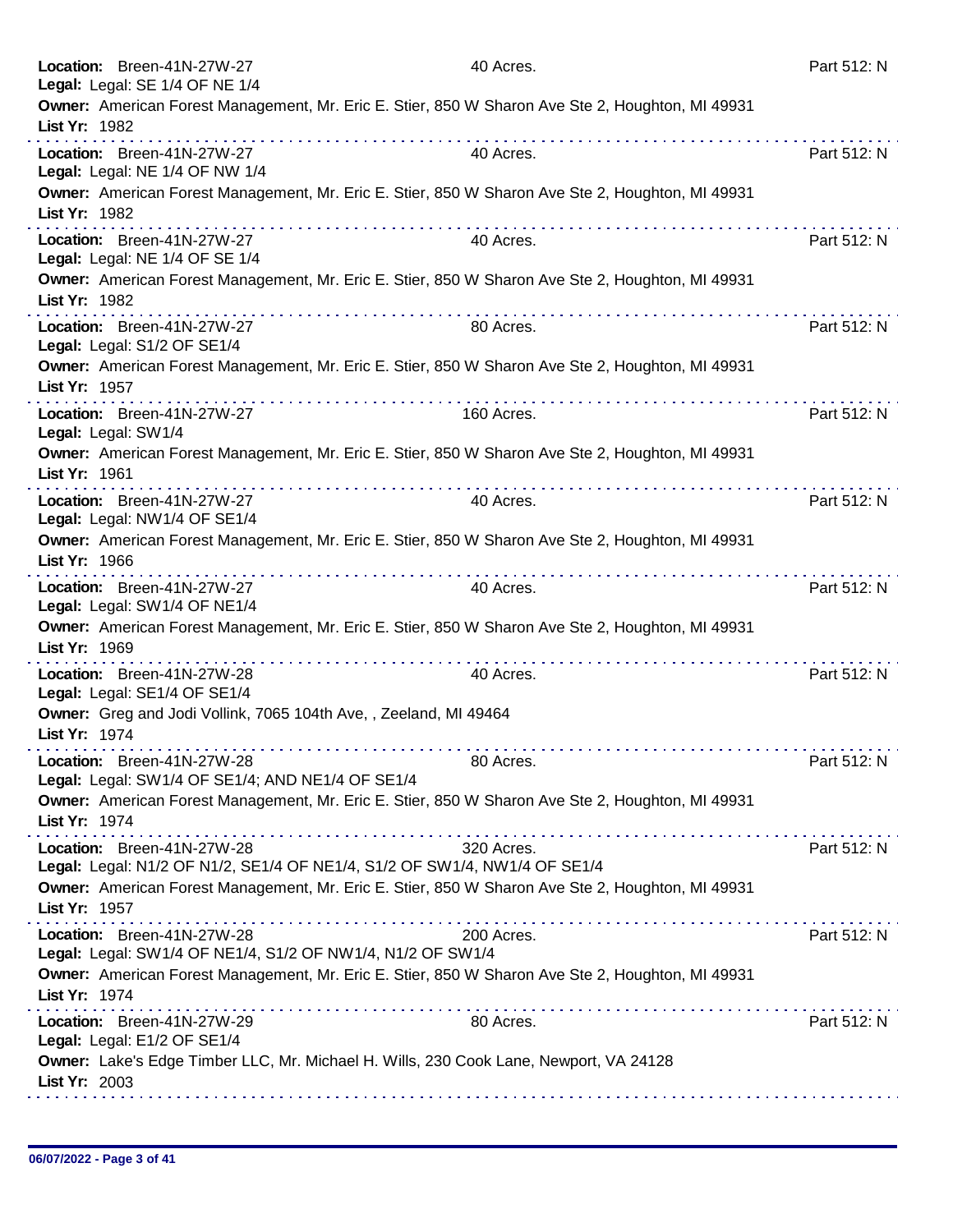| Location: Breen-41N-27W-31                                         | Legal: Legal: NE1/4 OF SE1/4; AND SE1/4 OF NE1/4                                      | 80 Acres.                                                                                        | Part 512: N |
|--------------------------------------------------------------------|---------------------------------------------------------------------------------------|--------------------------------------------------------------------------------------------------|-------------|
| List Yr: 2005                                                      | Owner: Lake's Edge Timber LLC, Mr. Michael H. Wills, 230 Cook Lane, Newport, VA 24128 |                                                                                                  |             |
| Location: Breen-41N-27W-33                                         | Legal: Legal: NE1/4 OF NE1/4 EXCEPT SW1/4 OF NE1/4 OF NE1/4                           | 30 Acres.                                                                                        | Part 512: N |
| List Yr: 1969                                                      | Owner: Greg and Jodi Vollink, 7065 104th Ave,, Zeeland, MI 49464                      |                                                                                                  |             |
| Location: Breen-41N-27W-33<br>Legal: Legal: NW1/4 OF NE1/4         | .                                                                                     | 40 Acres.                                                                                        | Part 512: N |
| List Yr: 1957                                                      |                                                                                       | Owner: American Forest Management, Mr. Eric E. Stier, 850 W Sharon Ave Ste 2, Houghton, MI 49931 |             |
| Location: Breen-41N-27W-33<br>Legal: Legal: SW1/4 OF SW1/4         |                                                                                       | 40 Acres.                                                                                        | Part 512: N |
| List Yr: 1984                                                      | Owner: Timothy J. Larson, 2215 W Grove St,, Marquette, MI 49855                       |                                                                                                  |             |
| Location: Breen-41N-27W-34                                         | Legal: Legal: N1/2 OF SW1/4; SE1/4 OF SW1/4; NE1/4 OF SE1/4                           | 160 Acres.                                                                                       | Part 512: N |
| List Yr: 1969                                                      |                                                                                       | Owner: American Forest Management, Mr. Eric E. Stier, 850 W Sharon Ave Ste 2, Houghton, MI 49931 |             |
| Location: Breen-41N-27W-34<br>Legal: Legal: SE1/4 OF NW1/4         |                                                                                       | 40 Acres.                                                                                        | Part 512: N |
| List Yr: 1957                                                      |                                                                                       | Owner: American Forest Management, Mr. Eric E. Stier, 850 W Sharon Ave Ste 2, Houghton, MI 49931 |             |
| Location: Breen-41N-27W-34                                         | Legal: Legal: S1/2 OF SE1/4, NW1/4 OF SE1/4                                           | 120 Acres.                                                                                       | Part 512: N |
| List Yr: 1961                                                      | .                                                                                     | Owner: American Forest Management, Mr. Eric E. Stier, 850 W Sharon Ave Ste 2, Houghton, MI 49931 |             |
| Location: Breen-41N-27W-34                                         | Legal: Legal: NE1/4 OF NE1/4, S1/2 OF NE1/4                                           | 120 Acres.                                                                                       | Part 512: N |
| List Yr: 1980                                                      |                                                                                       | Owner: American Forest Management, Mr. Eric E. Stier, 850 W Sharon Ave Ste 2, Houghton, MI 49931 |             |
| Location: Breen-41N-27W-35<br>Legal: Legal: N1/2 OF NW1/4 OF SW1/4 |                                                                                       | 20 Acres.                                                                                        | Part 512: N |
| List Yr: 2010                                                      |                                                                                       | Owner: American Forest Management, Mr. Eric E. Stier, 850 W Sharon Ave Ste 2, Houghton, MI 49931 |             |
| Location: Breen-41N-27W-35<br>Legal: Legal: NE1/4 OF SE1/4         |                                                                                       | 40 Acres.                                                                                        | Part 512: N |
| List Yr: 1957                                                      |                                                                                       | Owner: American Forest Management, Mr. Eric E. Stier, 850 W Sharon Ave Ste 2, Houghton, MI 49931 |             |
| Location: Breen-41N-27W-35                                         | Legal: Legal: NW1/4, S1/2 OF SW1/4, NE1/4 OF SW1/4, NW1/4 OF SE1/4                    | 320 Acres.                                                                                       | Part 512: N |
| List Yr: 1969                                                      |                                                                                       | Owner: American Forest Management, Mr. Eric E. Stier, 850 W Sharon Ave Ste 2, Houghton, MI 49931 |             |
| Location: Breen-41N-27W-35<br>Legal: Legal: NE1/4                  |                                                                                       | 160 Acres.                                                                                       | Part 512: N |
| List Yr: 1980                                                      |                                                                                       | Owner: American Forest Management, Mr. Eric E. Stier, 850 W Sharon Ave Ste 2, Houghton, MI 49931 |             |
|                                                                    |                                                                                       |                                                                                                  |             |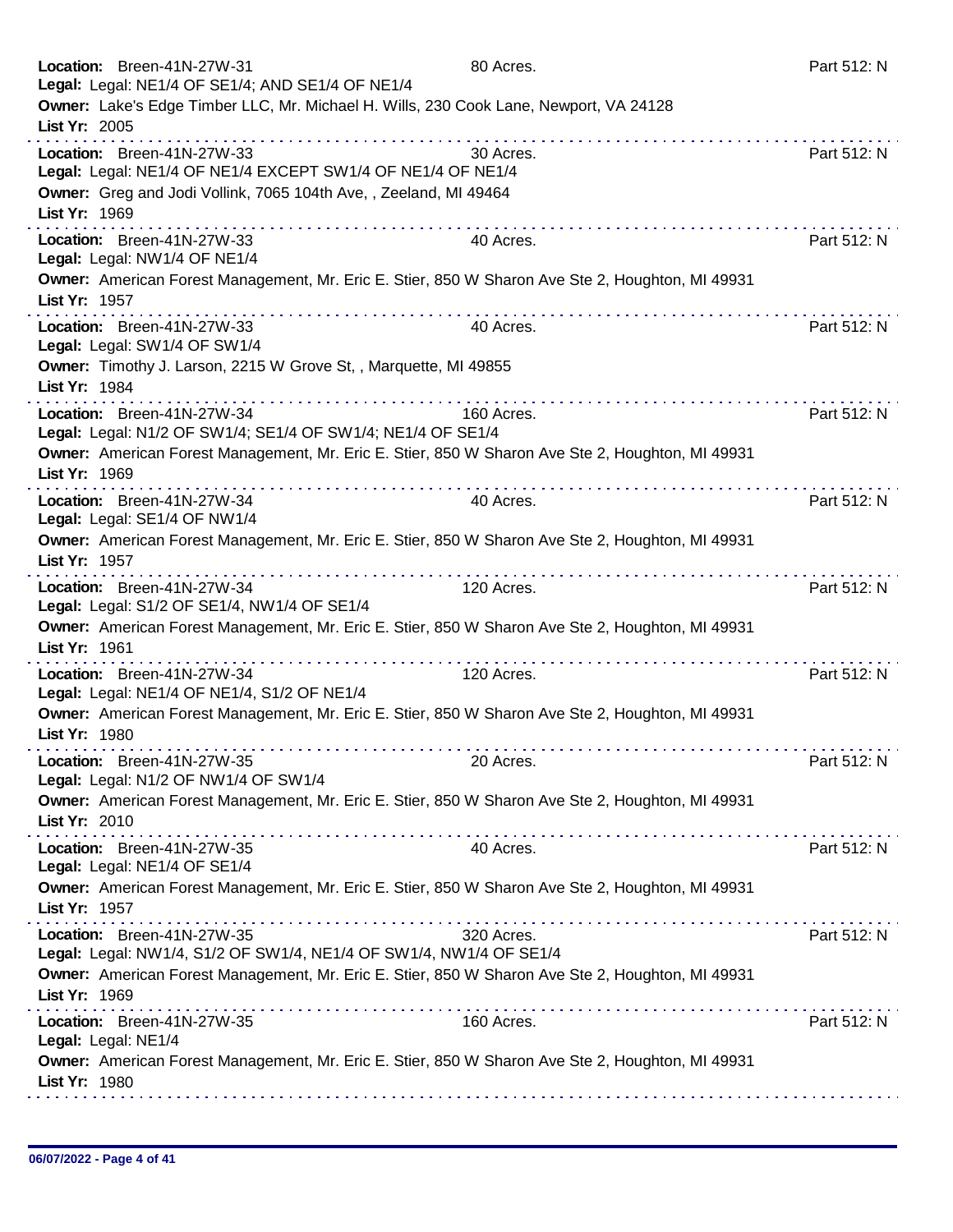|               | Location: Breen-41N-27W-36<br>Legal: Legal: N1/2 OF NE1/4, SW1/4 OF NE1/4, NE1/4 OF NW1/4, S1/2 OF NW1/4, N1/2 OF SW1/4, NW1/4 OF SE1/4,<br>SE1/4 OF SE1/4                                                                        | 400 Acres.      | Part 512: N |
|---------------|-----------------------------------------------------------------------------------------------------------------------------------------------------------------------------------------------------------------------------------|-----------------|-------------|
| List Yr: 1969 | Owner: American Forest Management, Mr. Eric E. Stier, 850 W Sharon Ave Ste 2, Houghton, MI 49931                                                                                                                                  |                 |             |
|               | Location: Breen-41N-28W-08<br>Legal: Legal: N1/2 OF NE1/4, S1/2 OF NW1/4, NE1/4 OF SE1/4                                                                                                                                          | 200 Acres.      | Part 512: N |
| List Yr: 1960 | Owner: American Forest Management, Eric Stier, 850 West Sharon Avenue, Suite 2, Houghton, MI 49931<br>. <b>.</b>                                                                                                                  |                 |             |
|               | Location: Breen-41N-28W-08<br>Legal: Legal: SE1/4 OF NE1/4                                                                                                                                                                        | 40 Acres.       | Part 512: N |
| List Yr: 1965 | Owner: American Forest Management, Eric Stier, 850 West Sharon Avenue, Suite 2, Houghton, MI 49931                                                                                                                                | .               |             |
| List Yr: 1965 | Location: Breen-41N-28W-08<br>Legal: Legal: W1/2 OF SW1/4 OF NE1/4 EXCEPT THAT PORTION LYING SOUTH AND EAST OF CALUMET ROAD<br>Owner: American Forest Management, Eric Stier, 850 West Sharon Avenue, Suite 2, Houghton, MI 49931 | 18 Acres.       | Part 512: N |
| List Yr: 2009 | Location: Breen-41N-28W-08<br>Legal: Legal: E1/2 OF SW1/4 OF NE1/4 LYING NORTH OF CALUMET RD. AND FINN RD<br>Owner: American Forest Management, Eric Stier, 850 West Sharon Avenue, Suite 2, Houghton, MI 49931                   | 10.71 Acres.    | Part 512: N |
|               | <u> A de alta de alta de alta de alta de alta de alta de </u><br>Location: Breen-41N-28W-09<br>Legal: Legal: N1/2 OF NW1/4                                                                                                        | 80 Acres.       | Part 512: N |
| List Yr: 1964 | Owner: American Forest Management, Eric Stier, 850 West Sharon Avenue, Suite 2, Houghton, MI 49931                                                                                                                                | .               |             |
|               | Location: Breen-41N-28W-09<br>Legal: Legal: SE1/4 OF NW1/4; E1/2 OF SW1/4; SW1/4 OF SE1/4; AND S1/2 OF NE1/4 EXCEPT THE NORTH 300 FT<br>OF THE SE1/4 OF NE1/4                                                                     | 232 Acres.      | Part 512: N |
| List Yr: 1960 | Owner: American Forest Management, Eric Stier, 850 West Sharon Avenue, Suite 2, Houghton, MI 49931                                                                                                                                |                 |             |
|               | Location: Breen-41N-28W-10<br>Legal: Legal: SE1/4 NE1/4; S3/4 OF W1/2; AND W1/2 OF SE1/4<br>Owner: American Forest Management, Eric Stier, 850 West Sharon Avenue, Suite 2, Houghton, MI 49931                                    | 360 Acres.      | Part 512: N |
| List Yr: 1960 | Location: Breen-41N-28W-14<br>Legal: Legal: NE1/4 OF NE1/4, S3/4                                                                                                                                                                  | .<br>520 Acres. | Part 512: N |
| List Yr: 1960 | Owner: American Forest Management, Eric Stier, 850 West Sharon Avenue, Suite 2, Houghton, MI 49931                                                                                                                                |                 |             |
| List Yr: 2016 | Location: Breen-41N-28W-14<br>Legal: Legal: NW1/4 OF NW1/4 LESS COUNTY RD AND EXCEPT N1/2 OF NE1/4 OF NW1/4 OF NW1/4<br>Owner: American Forest Management, Eric Stier, 850 West Sharon Avenue, Suite 2, Houghton, MI 49931        | 33 Acres.       | Part 512: N |
|               | Location: Breen-41N-28W-15<br>Legal: Legal: W1/2 OF W1/2<br>Owner: American Forest Management, Eric Stier, 850 West Sharon Avenue, Suite 2, Houghton, MI 49931                                                                    | 160 Acres.      | Part 512: N |
| List Yr: 1960 | Location: Breen-41N-28W-15                                                                                                                                                                                                        | 240 Acres.      | Part 512: N |
| List Yr: 1963 | Legal: Legal: NE1/4 OF NE1/4, W1/2 OF NE1/4, NE1/4 OF NW1/4, E1/2 OF SE1/4<br>Owner: American Forest Management, Eric Stier, 850 West Sharon Avenue, Suite 2, Houghton, MI 49931                                                  |                 |             |
|               |                                                                                                                                                                                                                                   |                 |             |

06/07/2022 - Page 5 of 41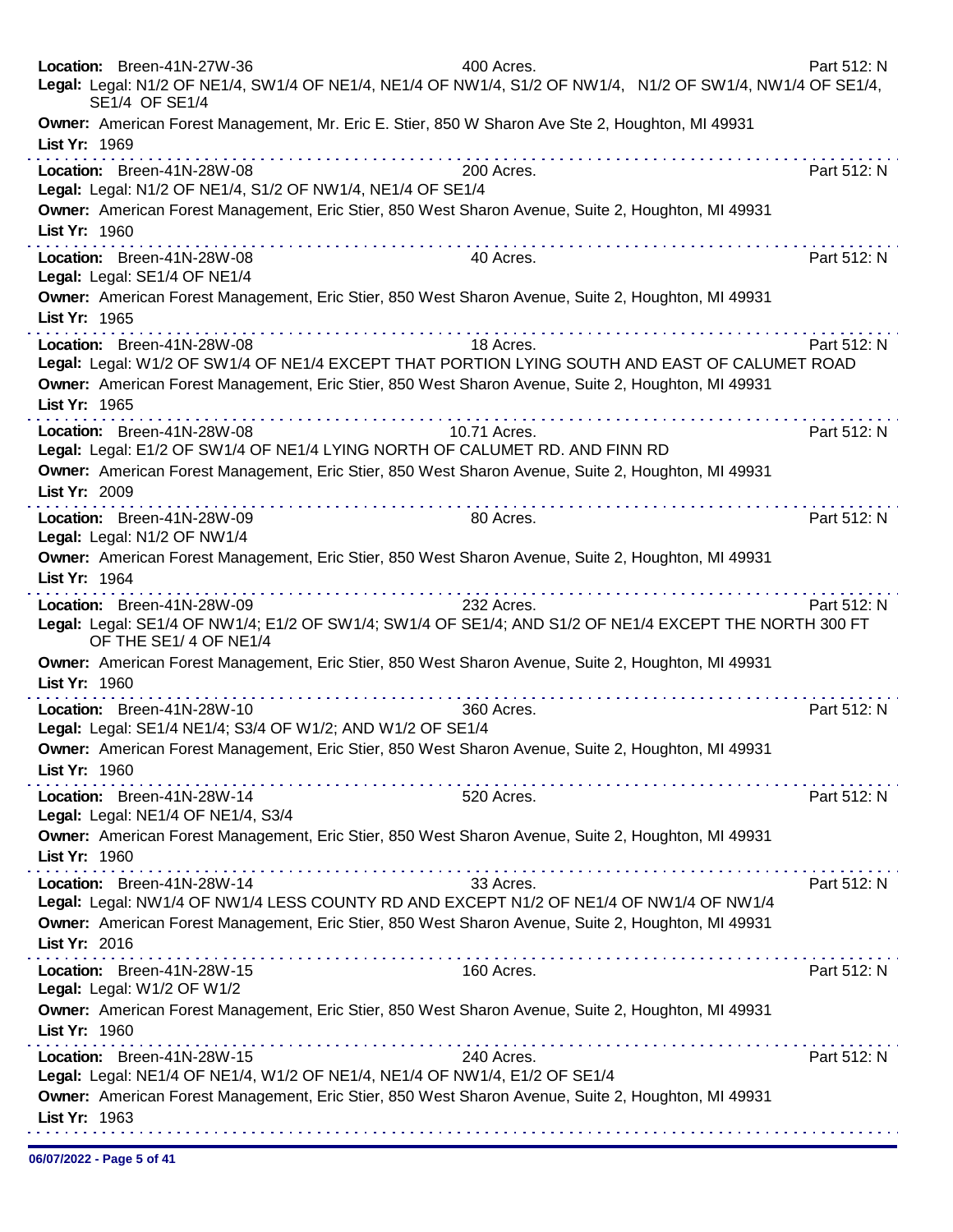|               | Location: Breen-41N-28W-15<br>Legal: Legal: SE1/4 OF NW1/4, E1/2 OF SW1/4, W1/2 OF SE1/4 | 200 Acres.                                                                                                       | Part 512: N |
|---------------|------------------------------------------------------------------------------------------|------------------------------------------------------------------------------------------------------------------|-------------|
| List Yr: 1965 |                                                                                          | Owner: American Forest Management, Eric Stier, 850 West Sharon Avenue, Suite 2, Houghton, MI 49931               |             |
|               | Location: Breen-41N-28W-17<br>Legal: Legal: SW1/4 OF SW1/4                               | 40 Acres.                                                                                                        | Part 512: N |
| List Yr: 1956 |                                                                                          | Owner: American Forest Management, Mr. Eric E. Stier, 850 W Sharon Ave Ste 2, Houghton, MI 49931                 |             |
|               | Location: Breen-41N-28W-18<br>Legal: Legal: W1/2 EXCEPT N1/2 OF N1/2 OF NW1/4            | .<br>288.54 Acres.                                                                                               | Part 512: N |
| List Yr: 1960 |                                                                                          | Owner: American Forest Management, Mr. Eric E. Stier, 850 W Sharon Ave Ste 2, Houghton, MI 49931                 |             |
|               | Location: Breen-41N-28W-18<br>Legal: Legal: S1/2 OF NE1/4, N1/2 OF SE1/4, SW1/4 OF SE1/4 | 200 Acres.                                                                                                       | Part 512: N |
| List Yr: 1960 |                                                                                          | Owner: American Forest Management, Eric Stier, 850 West Sharon Avenue, Suite 2, Houghton, MI 49931               |             |
|               | Location: Breen-41N-28W-18<br>Legal: Legal: SE1/4 OF SE1/4                               | .<br>40 Acres.                                                                                                   | Part 512: N |
| List Yr: 1956 |                                                                                          | Owner: American Forest Management, Eric Stier, 850 West Sharon Avenue, Suite 2, Houghton, MI 49931               |             |
|               | Location: Breen-42N-27W-01                                                               | 200 Acres.<br>Legal: Legal: SW1/4 OF NW1/4, N1/2 OF SW1/4, SE1/4 OF SW1/4, SW1/4 OF SE1/4                        | Part 512: N |
| List Yr: 1957 |                                                                                          | Owner: American Forest Management, Mr. Eric E. Stier, 850 W Sharon Ave Ste 2, Houghton, MI 49931                 |             |
|               | Location: Breen-42N-27W-01<br>Legal: Legal: NW1/4 SE1/4 and SE1/4 SE1/4                  | 80 Acres.                                                                                                        | Part 512: N |
| List Yr: 1967 |                                                                                          | Owner: Lyme Great Lakes Timberlands LLC, Mr. Nathan Christie, 2831 North Lincoln Road, Escanaba, MI 49829        |             |
|               | Location: Breen-42N-27W-01<br>Legal: Legal: NE1/4 NE1/4 and NW1/4 NW1/4                  | 82.94 Acres.                                                                                                     | Part 512: N |
| List Yr: 1975 |                                                                                          | Owner: Lyme Great Lakes Timberlands LLC, Mr. Nathan Christie, 2831 North Lincoln Road, Escanaba, MI 49829        |             |
|               | Location: Breen-42N-27W-01<br>Legal: Legal: SE1/4 OF NW1/4, NE1/4 OF SE1/4               | 80 Acres.                                                                                                        | Part 512: N |
| List Yr: 1975 |                                                                                          | Owner: Lyme Great Lakes Timberlands LLC, Mr. Nathan Christie, 2831 North Lincoln Road, Escanaba, MI 49829        |             |
|               | Location: Breen-42N-27W-01                                                               | 38.27 Acres.<br>Legal: Legal: NW1/4 OF NE1/4 EXC. WEST 300 FT OF NORTH 400 FT BEING 2.76 ACRES M/L               | Part 512: N |
| List Yr: 1975 |                                                                                          | Owner: Lyme Great Lakes Timberlands LLC, Mr. Nathan Christie, 2831 North Lincoln Road, Escanaba, MI 49829        |             |
|               | Location: Breen-42N-27W-01                                                               | 34.65 Acres.<br>Legal: Legal: NE1/4 OF NW1/4 EXC. THE EAST 1052 FT OF NORTH 300 FT BEING 7.25 ACRES MORE OR LESS | Part 512: N |
| List Yr: 1975 |                                                                                          | Owner: Lyme Great Lakes Timberlands LLC, Mr. Nathan Christie, 2831 North Lincoln Road, Escanaba, MI 49829        |             |
|               | Location: Breen-42N-27W-01<br>Legal: Legal: SE1/4 NE1/4                                  | 40 Acres.                                                                                                        | Part 512: N |
| List Yr: 1975 |                                                                                          | Owner: Lyme Great Lakes Land Company LLC, Mr. Nathan Christie, 2831 North Lincoln Road, Escanaba, MI 49829       |             |
|               |                                                                                          |                                                                                                                  |             |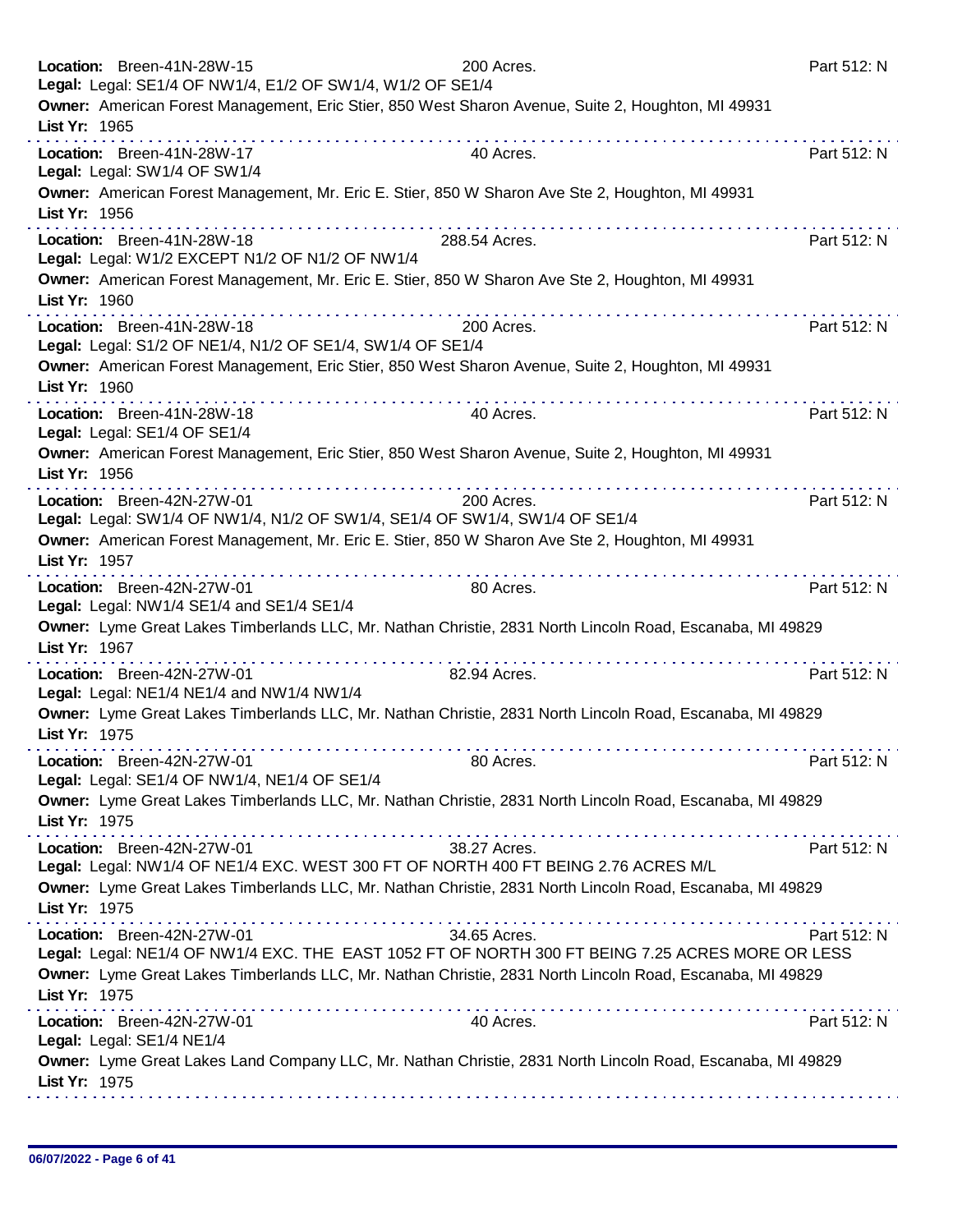|               | Location: Breen-42N-27W-01<br>Legal: Legal: SW1/4 NE1/4                                  | 40 Acres.                                                                                                                                | Part 512: N |
|---------------|------------------------------------------------------------------------------------------|------------------------------------------------------------------------------------------------------------------------------------------|-------------|
|               |                                                                                          | Owner: Lyme Great Lakes Land Company LLC, Mr. Nathan Christie, 2831 North Lincoln Road, Escanaba, MI 49829                               |             |
| List Yr: 1967 |                                                                                          |                                                                                                                                          |             |
|               | Location: Breen-42N-27W-02<br>Legal: Legal: N1/2 OF NE1/4; SE1/4 OF NE1/4                | 122.52 Acres.                                                                                                                            | Part 512: N |
| List Yr: 1957 |                                                                                          | Owner: American Forest Management, Mr. Eric E. Stier, 850 W Sharon Ave Ste 2, Houghton, MI 49931                                         |             |
|               | Location: Breen-42N-27W-02<br>Legal: Legal: SW1/4 OF NE1/4, NW1/4                        | 200.68 Acres.                                                                                                                            | Part 512: N |
| List Yr: 1969 |                                                                                          | Owner: American Forest Management, Mr. Eric E. Stier, 850 W Sharon Ave Ste 2, Houghton, MI 49931                                         |             |
|               | Location: Breen-42N-27W-03<br>Legal: Legal: SE1/4 OF NE1/4                               | 40 Acres.                                                                                                                                | Part 512: N |
| List Yr: 2009 |                                                                                          | Owner: American Forest Management, Mr. Eric E. Stier, 850 W Sharon Ave Ste 2, Houghton, MI 49931                                         |             |
|               | Location: Breen-42N-27W-03<br>Legal: Legal: NE1/4 OF NE1/4                               | 39.87 Acres.                                                                                                                             | Part 512: N |
| List Yr: 1957 |                                                                                          | Owner: American Forest Management, Mr. Eric E. Stier, 850 W Sharon Ave Ste 2, Houghton, MI 49931                                         |             |
|               | Location: Breen-42N-27W-03<br>Legal: Legal: SW1/4 OF NE1/4, N1/2 OF SE1/4                | 120 Acres.                                                                                                                               | Part 512: N |
| List Yr: 1957 |                                                                                          | Owner: American Forest Management, Mr. Eric E. Stier, 850 W Sharon Ave Ste 2, Houghton, MI 49931                                         |             |
|               | Location: Breen-42N-27W-03<br>Legal: Legal: S1/2 OF NW1/4                                | 80 Acres.                                                                                                                                | Part 512: N |
| List Yr: 1960 |                                                                                          | Owner: American Forest Management, Mr. Eric E. Stier, 850 W Sharon Ave Ste 2, Houghton, MI 49931                                         |             |
|               | Location: Breen-42N-27W-04<br>Legal: Legal: NE1/4 OF NW1/4, S1/2 OF NW1/4, N1/2 OF SW1/4 | 200.16 Acres.                                                                                                                            | Part 512: N |
| List Yr: 1999 |                                                                                          | Owner: American Forest Management, Mr. Eric E. Stier, 850 W Sharon Ave Ste 2, Houghton, MI 49931                                         |             |
|               | Location: Breen-42N-27W-04                                                               | 359 Acres.<br>Legal: Legal: N1/2 OF NE1/4, SW1/4 OF NE1/4, S1/2 OF SW1/4, SE1/4                                                          | Part 512: N |
| List Yr: 1969 |                                                                                          | Owner: American Forest Management, Mr. Eric E. Stier, 850 W Sharon Ave Ste 2, Houghton, MI 49931<br>a construction and a construction of |             |
|               | Location: Breen-42N-27W-05                                                               | 200 Acres.<br>Legal: Legal: SE1/4 OF NE1/4, SE1/4 OF SW1/4, NE1/4 OF SE1/4, S1/2 OF SE1/4                                                | Part 512: N |
| List Yr: 1969 |                                                                                          | Owner: American Forest Management, Mr. Eric E. Stier, 850 W Sharon Ave Ste 2, Houghton, MI 49931                                         |             |
|               | Location: Breen-42N-27W-08<br>Legal: Legal: ENTIRE EXC SW1/4 OF SW1/4                    | 600 Acres.                                                                                                                               | Part 512: N |
| List Yr: 1969 |                                                                                          | Owner: American Forest Management, Mr. Eric E. Stier, 850 W Sharon Ave Ste 2, Houghton, MI 49931                                         |             |
|               | Location: Breen-42N-27W-09<br>Legal: Legal: NW1/4 OF NW1/4                               | 40 Acres.                                                                                                                                | Part 512: N |
| List Yr: 2010 |                                                                                          | Owner: American Forest Management, Mr. Eric E. Stier, 850 W Sharon Ave Ste 2, Houghton, MI 49931                                         |             |
|               |                                                                                          |                                                                                                                                          |             |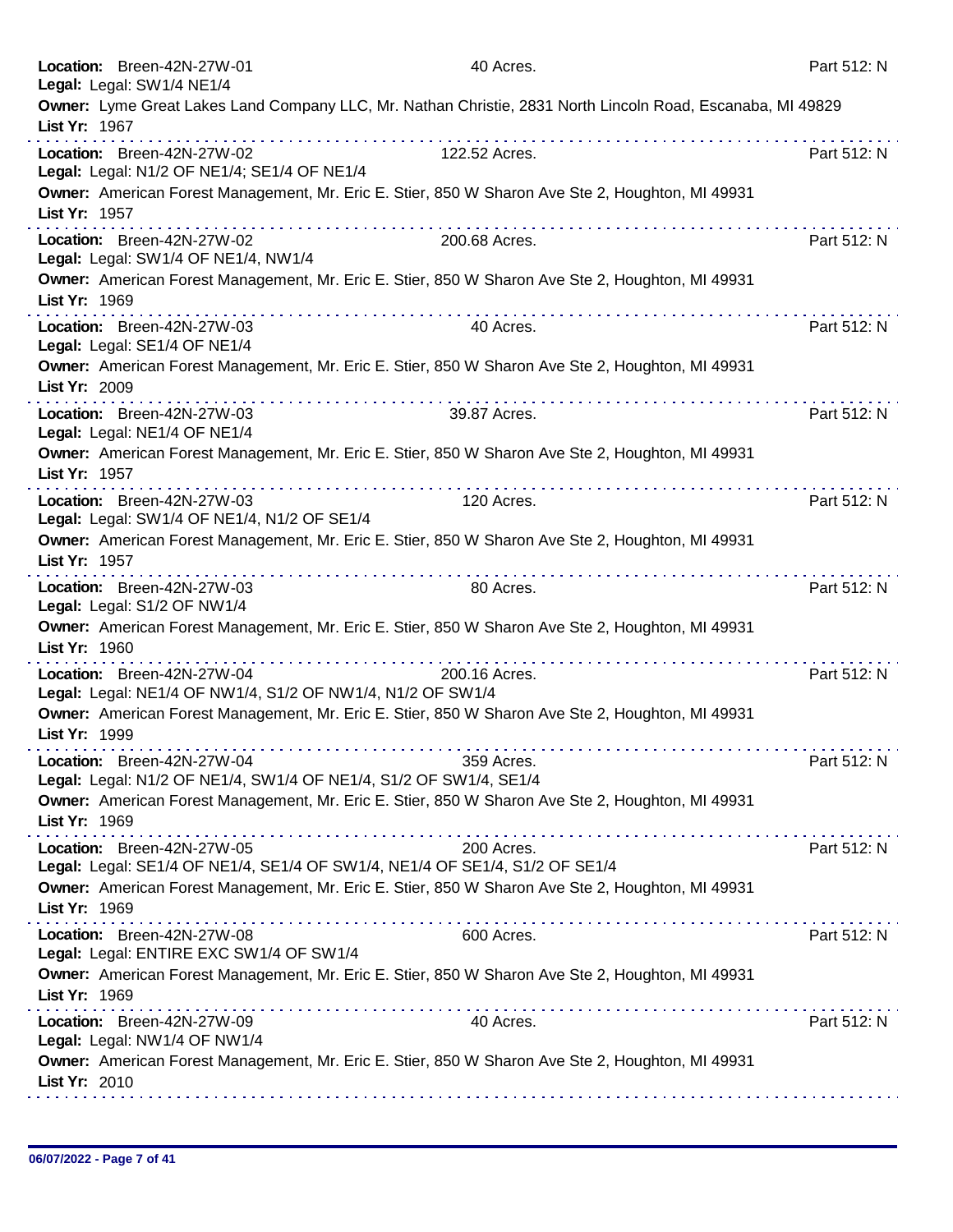|               | Location: Breen-42N-27W-09<br>Legal: Legal: ENTIRE EXC NW1/4 OF NW1/4                                       | 600 Acres.     | Part 512: N |
|---------------|-------------------------------------------------------------------------------------------------------------|----------------|-------------|
| List Yr: 1969 | Owner: American Forest Management, Mr. Eric E. Stier, 850 W Sharon Ave Ste 2, Houghton, MI 49931            |                |             |
|               | Location: Breen-42N-27W-10<br>Legal: Legal: N1/2, SW1/4, NW1/4 OF SE1/4                                     | 520 Acres.     | Part 512: N |
| List Yr: 1969 | Owner: American Forest Management, Mr. Eric E. Stier, 850 W Sharon Ave Ste 2, Houghton, MI 49931            |                |             |
|               | Location: Breen-42N-27W-11<br>Legal: Legal: SW1/4 OF NE1/4; SE1/4 OF NW1/4; NW1/4 OF SE1/4; SW1/4 OF SE1/4; | 160 Acres.     | Part 512: N |
| List Yr: 2009 | Owner: American Forest Management, Mr. Eric E. Stier, 850 W Sharon Ave Ste 2, Houghton, MI 49931            |                |             |
|               | Location: Breen-42N-27W-11<br>Legal: Legal: SW1/4 OF NW1/4 AND NW1/4 OF NW1/4                               | 80 Acres.      | Part 512: N |
| List Yr: 2010 | Owner: American Forest Management, Mr. Eric E. Stier, 850 W Sharon Ave Ste 2, Houghton, MI 49931            |                |             |
|               | Location: Breen-42N-27W-12<br>Legal: Legal: SW1/4 OF NW1/4, N1/2 OF SE1/4, SW1/4 OF SE1/4                   | 160 Acres.     | Part 512: N |
| List Yr: 1969 | Owner: American Forest Management, Mr. Eric E. Stier, 850 W Sharon Ave Ste 2, Houghton, MI 49931            |                |             |
|               | Location: Breen-42N-27W-12<br>Legal: Legal: NE1/4 OF NE1/4                                                  | .<br>40 Acres. | Part 512: N |
| List Yr: 1957 | Owner: American Forest Management, Mr. Eric E. Stier, 850 W Sharon Ave Ste 2, Houghton, MI 49931            |                |             |
|               | Location: Breen-42N-27W-13<br>Legal: Legal: N1/2 OF NE1/4; SW1/4 OF NE1/4; E1/2 OF NW1/4                    | 200 Acres.     | Part 512: N |
| List Yr: 1969 | Owner: American Forest Management, Mr. Eric E. Stier, 850 W Sharon Ave Ste 2, Houghton, MI 49931            |                |             |
|               | Location: Breen-42N-27W-15<br>Legal: Legal: N1/2 OF NW1/4                                                   | 80 Acres.      | Part 512: N |
| List Yr: 1969 | Owner: American Forest Management, Mr. Eric E. Stier, 850 W Sharon Ave Ste 2, Houghton, MI 49931            |                |             |
|               | Location: Breen-42N-27W-15<br>Legal: Legal: S1/2 OF NW1/4                                                   | 80 Acres.      | Part 512: N |
| List Yr: 1980 | Owner: American Forest Management, Mr. Eric E. Stier, 850 W Sharon Ave Ste 2, Houghton, MI 49931            |                |             |
|               | Location: Breen-42N-27W-16<br>Legal: Legal: SW1/4 OF NE1/4                                                  | 40 Acres.      | Part 512: N |
| List Yr: 1969 | Owner: American Forest Management, Mr. Eric E. Stier, 850 W Sharon Ave Ste 2, Houghton, MI 49931            |                |             |
|               | Location: Breen-42N-27W-16<br>Legal: Legal: NW1/4 OF SW1/4                                                  | 40 Acres.      | Part 512: N |
| List Yr: 1974 | Owner: American Forest Management, Mr. Eric E. Stier, 850 W Sharon Ave Ste 2, Houghton, MI 49931            |                |             |
|               | Location: Breen-42N-27W-16<br>Legal: Legal: N1/2 OF NE1/4, SE1/4 OF NE1/4, NW1/4                            | 280 Acres.     | Part 512: N |
| List Yr: 1980 | Owner: American Forest Management, Mr. Eric E. Stier, 850 W Sharon Ave Ste 2, Houghton, MI 49931            |                |             |
|               |                                                                                                             |                |             |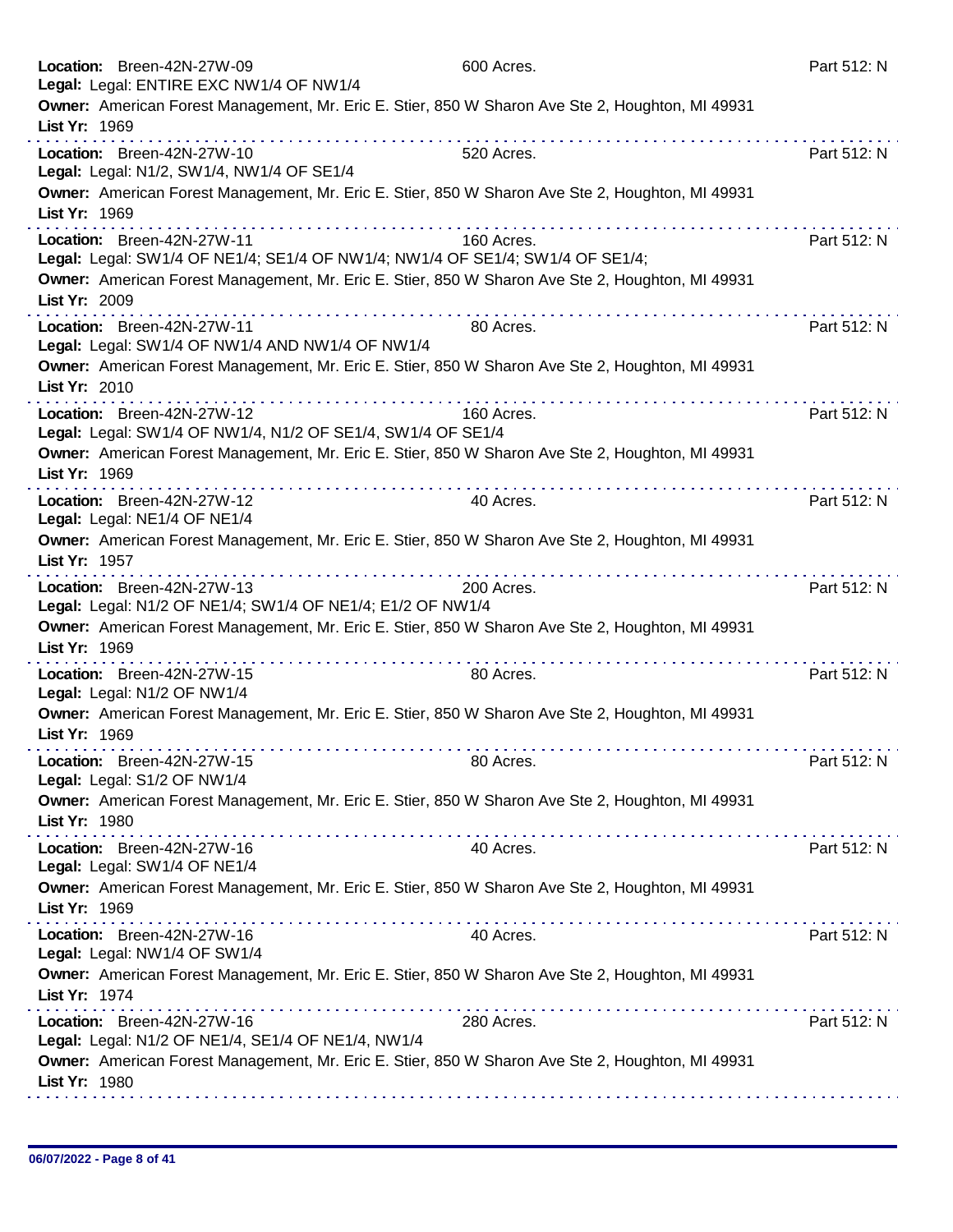| Location: Breen-42N-27W-17<br>Legal: Legal: E3/4 OF N1/2                   | 240 Acres.                                                                                                   | Part 512: N |
|----------------------------------------------------------------------------|--------------------------------------------------------------------------------------------------------------|-------------|
| List Yr: 1969                                                              | Owner: American Forest Management, Mr. Eric E. Stier, 850 W Sharon Ave Ste 2, Houghton, MI 49931             |             |
| Location: Breen-42N-27W-19<br>Legal: Legal: S1/2 OF NW1/4                  | 84.33 Acres.                                                                                                 | Part 512: N |
| List Yr: 1969                                                              | Owner: American Forest Management, Mr. Eric E. Stier, 850 W Sharon Ave Ste 2, Houghton, MI 49931             |             |
| Location: Breen-42N-27W-19<br>Legal: Legal: SW1/4 OF NE1/4, NE1/4 OF SE1/4 | 80 Acres.                                                                                                    | Part 512: N |
| List Yr: 1969                                                              | Owner: American Forest Management, Mr. Eric E. Stier, 850 W Sharon Ave Ste 2, Houghton, MI 49931<br><u>.</u> |             |
| Location: Breen-42N-27W-20<br>Legal: Legal: S1/2 OF N1/2                   | 160 Acres.                                                                                                   | Part 512: N |
| List Yr: 1969                                                              | Owner: The Chase Family Trust, 1408 Schoolhouse Rd, , Newark, VT 05871<br>.                                  |             |
| Location: Breen-42N-27W-20<br>Legal: Legal: NE1/4 OF SE1/4                 | 40 Acres.                                                                                                    | Part 512: N |
| List Yr: 2003                                                              | Owner: The Chase Family Trust, 1408 Schoolhouse Rd, , Newark, VT 05871                                       |             |
| Location: Breen-42N-27W-21<br>Legal: Legal: NW1/4 OF SE1/4                 | 40 Acres.                                                                                                    | Part 512: N |
| List Yr: 2009                                                              | Owner: American Forest Management, Mr. Eric E. Stier, 850 W Sharon Ave Ste 2, Houghton, MI 49931             |             |
| Location: Breen-42N-27W-22                                                 | 200 Acres.<br>Legal: Legal: NW1/4 OF NE1/4; NE1/4 OF NW1/4; NW1/4 OF NW1/4; SW1/4 OF NW1/4; SE1/4 OF NW1/4;  | Part 512: N |
| List Yr: 2009                                                              | Owner: American Forest Management, Mr. Eric E. Stier, 850 W Sharon Ave Ste 2, Houghton, MI 49931             |             |
| Location: Breen-42N-27W-24<br>Legal: Legal: N1/2 OF NW1/4                  | 80 Acres.                                                                                                    | Part 512: N |
| List Yr: 1969                                                              | Owner: American Forest Management, Mr. Eric E. Stier, 850 W Sharon Ave Ste 2, Houghton, MI 49931             |             |
| Location: Breen-42N-27W-25<br>Legal: Legal: SE 1/4 OF NE 1/4               | 40 Acres.                                                                                                    | Part 512: N |
| List Yr: 1982                                                              | Owner: Lyme Great Lakes Timberlands LLC, Mr. Nathan Christie, 2831 North Lincoln Road, Escanaba, MI 49829    |             |
| Location: Breen-42N-27W-25<br>Legal: Legal: N 1/2 OF SE 1/4                | 80 Acres.                                                                                                    | Part 512: N |
| List Yr: 1982                                                              | Owner: Lyme Great Lakes Timberlands LLC, Mr. Nathan Christie, 2831 North Lincoln Road, Escanaba, MI 49829    |             |
| Location: Breen-42N-27W-31<br>Legal: Legal: NE 1/4 OF NE 1/4               | 40 Acres.                                                                                                    | Part 512: N |
| List Yr: 1988                                                              | Owner: Ms. Mary Ann Parker, 2625 Techny Road, Apt 207, , Northbrook, IL 60062                                |             |
| Location: Breen-42N-27W-31<br>Legal: Legal: SE 1/4 OF NE 1/4               | 40 Acres.                                                                                                    | Part 512: N |
| List Yr: 1988                                                              | Owner: Ms. Mary Ann Parker, 2625 Techny Road, Apt 207, , Northbrook, IL 60062                                |             |
|                                                                            |                                                                                                              |             |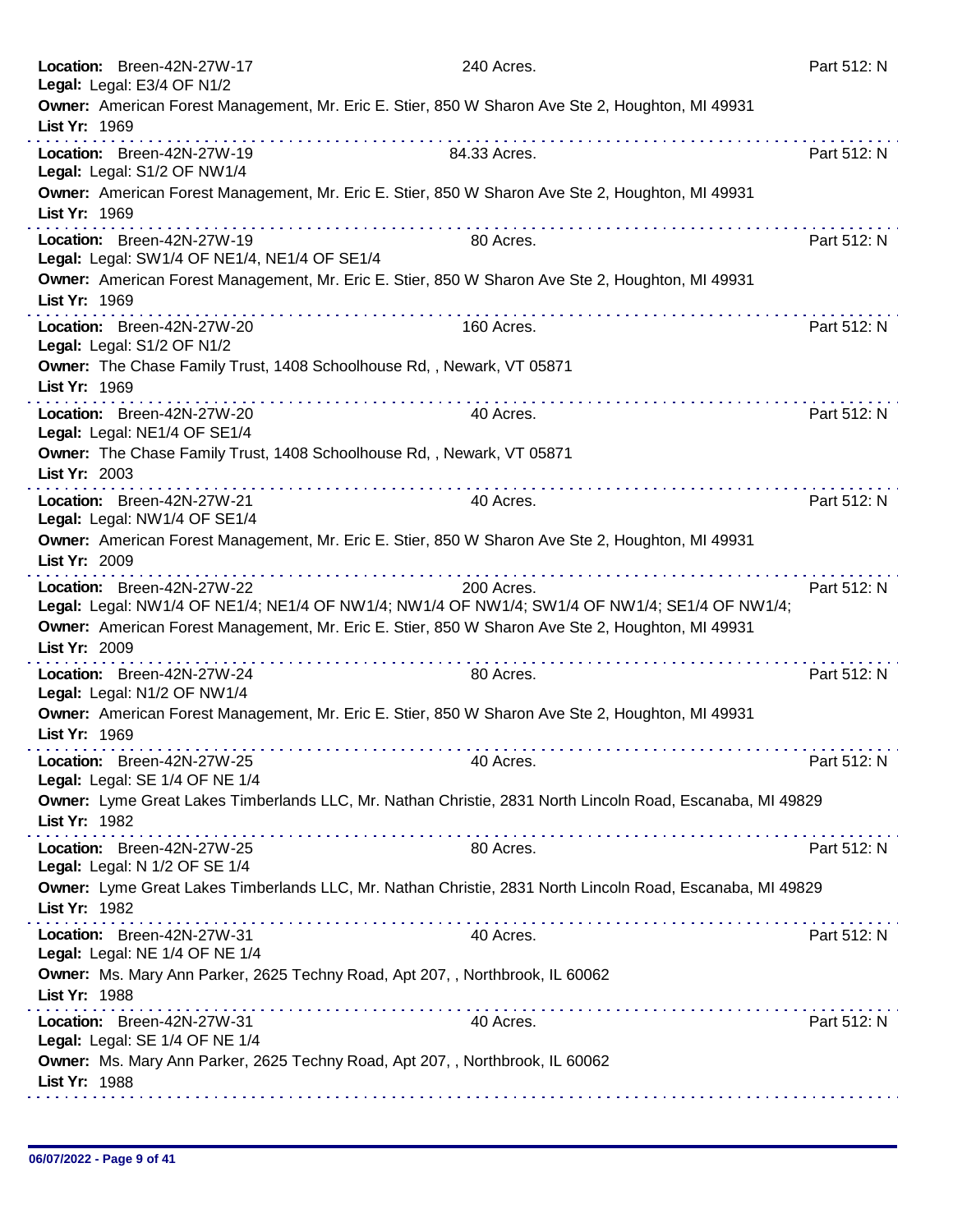| Location: Breen-42N-27W-32<br>Legal: Legal: SW 1/4 OF NW 1/4                                        | 40 Acres.                                                                                               | Part 512: N |
|-----------------------------------------------------------------------------------------------------|---------------------------------------------------------------------------------------------------------|-------------|
| Owner: Ms. Mary Ann Parker, 2625 Techny Road, Apt 207, , Northbrook, IL 60062<br>List Yr: 1988      |                                                                                                         |             |
| Location: Breen-42N-27W-32<br>Legal: Legal: SE 1/4 OF NW 1/4                                        | 40 Acres.                                                                                               | Part 512: N |
| Owner: Ms. Mary Ann Parker, 2625 Techny Road, Apt 207, , Northbrook, IL 60062<br>List Yr: 1988<br>. |                                                                                                         |             |
| Location: Breen-42N-27W-35<br>Legal: Legal: SE1/4 OF NE1/4                                          | 40 Acres.                                                                                               | Part 512: N |
| List Yr: 1969                                                                                       | Owner: American Forest Management, Mr. Eric E. Stier, 850 W Sharon Ave Ste 2, Houghton, MI 49931        |             |
| Location: Breen-42N-27W-36<br>Legal: Legal: SW1/4 OF NE1/4                                          | 40 Acres.                                                                                               | Part 512: N |
| Owner: John C. and Ann M. Nord, W1195 N Dam Rd,, Hardwood, MI 49834<br>List Yr: 1957                |                                                                                                         |             |
| Location: Breitung-40N-30W-05<br>Legal: Legal: GOV. LOT 2                                           | 24.63 Acres.                                                                                            | Part 512: N |
| List Yr: 1965                                                                                       | Owner: American Forest Management, Eric Stier, 850 West Sharon Avenue, Suite 2, Houghton, MI 49931      |             |
| Location: Breitung-40N-30W-05<br>Legal: Legal: GOV. LOT 3                                           | 24.95 Acres.                                                                                            | Part 512: N |
| List Yr: 1965                                                                                       | Owner: American Forest Management, Eric Stier, 850 West Sharon Avenue, Suite 2, Houghton, MI 49931<br>. |             |
| Location: Breitung-40N-30W-09<br>Legal: Legal: NE1/4 OF NW1/4                                       | 40 Acres.                                                                                               | Part 512: N |
| Owner: H.c. Valley, Inc., Mr. Eugene Carollo, PO Box 216, Iron Mountain, MI 49801<br>List Yr: 1980  |                                                                                                         |             |
| Location: Breitung-40N-30W-09<br>Legal: Legal: N1/2 OF NE1/4                                        | 80 Acres.                                                                                               | Part 512: N |
| Owner: H.c. Valley, Inc., Mr. Eugene Carollo, PO Box 216, Iron Mountain, MI 49801<br>List Yr: 1964  |                                                                                                         |             |
| Location: Breitung-40N-30W-23<br>Legal: Legal: W1/2 OF SE1/4 OF SE1/4 AND N1/2 OF SW1/4 OF SE1/4    | 41.05 Acres.                                                                                            | Part 512: N |
| Owner: Dan and Lisa Wender, N3405 Woodland Dr,, Iron Mountain, MI 49801<br>List Yr: 1960            |                                                                                                         |             |
| Location: Breitung-40N-30W-25<br>Legal: Legal: NE 1/4 OF NW 1/4                                     | 40 Acres.                                                                                               | Part 512: N |
| Owner: Nick and Jean Simone, N3311 Woodland Dr,, Iron Mountain, MI 49801<br>List Yr: 1991           |                                                                                                         |             |
| Location: Breitung-41N-30W-19<br>Legal: Legal: W1/2 OF NW1/4                                        | 86.44 Acres.                                                                                            | Part 512: N |
| List Yr: 1957                                                                                       | Owner: American Forest Management, Mr. Eric E. Stier, 850 W Sharon Ave Ste 2, Houghton, MI 49931        |             |
| Location: Breitung-41N-30W-19<br>Legal: Legal: E1/2 OF NE1/4, SW1/4 OF NE1/4, SE1/4 OF NW1/4        | 160 Acres.                                                                                              | Part 512: N |
| List Yr: 1957                                                                                       | Owner: American Forest Management, Mr. Eric E. Stier, 850 W Sharon Ave Ste 2, Houghton, MI 49931        |             |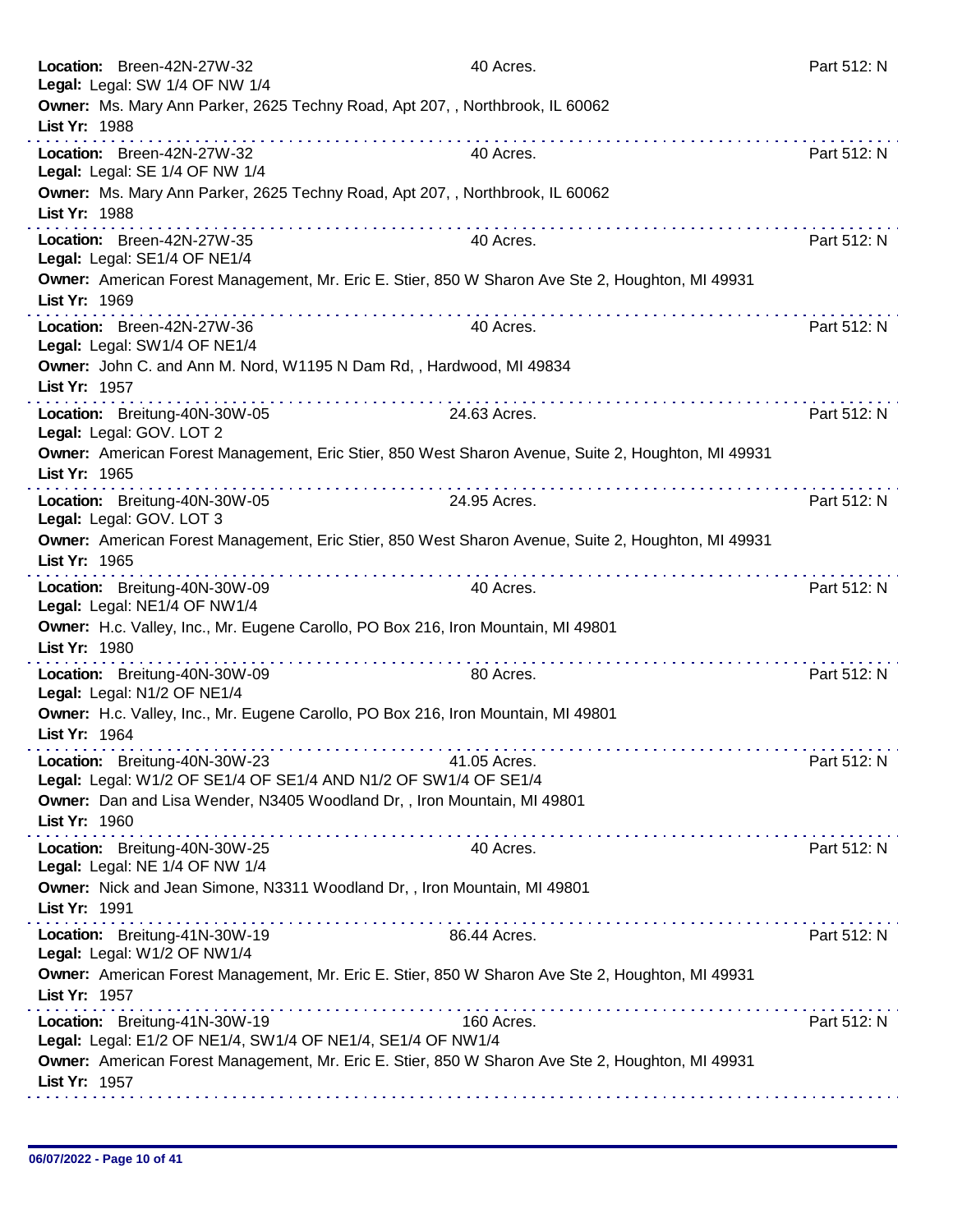|               | Location: Breitung-41N-30W-26<br>Legal: Legal: W1/2 OF NE1/4                                       | 80 Acres.                                                                                                               | Part 512: N |
|---------------|----------------------------------------------------------------------------------------------------|-------------------------------------------------------------------------------------------------------------------------|-------------|
| List Yr: 1959 | Owner: Jeffery J. Steele, W8005 Steele Drive, Iron Mountain, MI 49801                              |                                                                                                                         |             |
|               | Location: Breitung-41N-30W-26<br>Legal: Legal: E1/2 OF NE1/4                                       | 80 Acres.                                                                                                               | Part 512: N |
| List Yr: 1964 | Owner: Jeffery J. Steele, W8005 Steele Drive, Iron Mountain, MI 49801                              |                                                                                                                         |             |
|               | .<br>Location: Breitung-41N-30W-35                                                                 | 360 Acres.<br>Legal: Legal: E1/2 OF NE1/4, NW1/4 OF NE1/4, E1/2 OF NW1/4, NE1/4 OF SW1/4, NE1/4 OF SE1/4, W1/2 OF SE1/4 | Part 512: N |
| List Yr: 1960 | Owner: American Forest Management, Eric Stier, 850 West Sharon Avenue, Suite 2, Houghton, MI 49931 |                                                                                                                         |             |
|               | Location: Breitung-41N-30W-35<br>Legal: Legal: SW1/4 OF NE1/4                                      | 40 Acres.                                                                                                               | Part 512: N |
| List Yr: 1971 | Owner: American Forest Management, Eric Stier, 850 West Sharon Avenue, Suite 2, Houghton, MI 49931 |                                                                                                                         |             |
|               | Location: Felch-42N-28W-09<br>Legal: Legal: NW1/4 NW1/4                                            | 40 Acres.                                                                                                               | Part 512: N |
| List Yr: 2021 | Owner: Ford River Land Company, LLC, Mr. Phillip J. Minerick, PO Box 47, Sagola, MI 49881          |                                                                                                                         |             |
|               | Location: Felch-42N-29W-18<br>Legal: Legal: NW1/4 OF SE1/4                                         | 40 Acres.                                                                                                               | Part 512: N |
| List Yr: 1960 |                                                                                                    | Owner: Upper Peninsula Land Conservancy, Christopher D. Burnett, 148 West Hewitt Avenue, Marquette, MI 49855            |             |
|               | Location: Felch-42N-29W-19<br>Legal: Legal: SE 1/4 OF NE 1/4                                       | .<br>40 Acres.                                                                                                          | Part 512: N |
| List Yr: 1988 | Owner: Mr. Andrew P. Jauquet, N10219 North Lane, , Sagola, MI 49881                                |                                                                                                                         |             |
|               | Location: Felch-42N-29W-20<br>Legal: Legal: S1/2 OF SE1/4                                          | 80 Acres.                                                                                                               | Part 512: N |
| List Yr: 1969 | Owner: American Forest Management, Mr. Eric E. Stier, 850 W Sharon Ave Ste 2, Houghton, MI 49931   |                                                                                                                         |             |
|               | Location: Felch-42N-29W-32<br>Legal: Legal: N1/2 OF NE1/4                                          | 80 Acres.                                                                                                               | Part 512: N |
| List Yr: 1965 | Owner: Mr. and Mrs. David Siegler, N-4580 Birch Lane, , Iron Mountain, MI 49801                    |                                                                                                                         |             |
|               | Location: Felch-42N-29W-33<br>Legal: Legal: NE1/4 OF NW1/4                                         | 40 Acres.                                                                                                               | Part 512: N |
| List Yr: 1968 | Owner: American Forest Management, Mr. Eric E. Stier, 850 W Sharon Ave Ste 2, Houghton, MI 49931   |                                                                                                                         |             |
|               | Location: Felch-42N-29W-33<br>Legal: Legal: S1/2 OF SW1/4, SW1/4 OF SE1/4                          | 120 Acres.                                                                                                              | Part 512: N |
| List Yr: 1972 | Owner: American Forest Management, Mr. Eric E. Stier, 850 W Sharon Ave Ste 2, Houghton, MI 49931   |                                                                                                                         |             |
|               | Location: Felch-42N-29W-34<br>Legal: Legal: SE 1/4 OF SW1/4                                        | 40 Acres.                                                                                                               | Part 512: N |
| List Yr: 1990 | Owner: American Forest Management, Mr. Eric E. Stier, 850 W Sharon Ave Ste 2, Houghton, MI 49931   |                                                                                                                         |             |
|               |                                                                                                    |                                                                                                                         |             |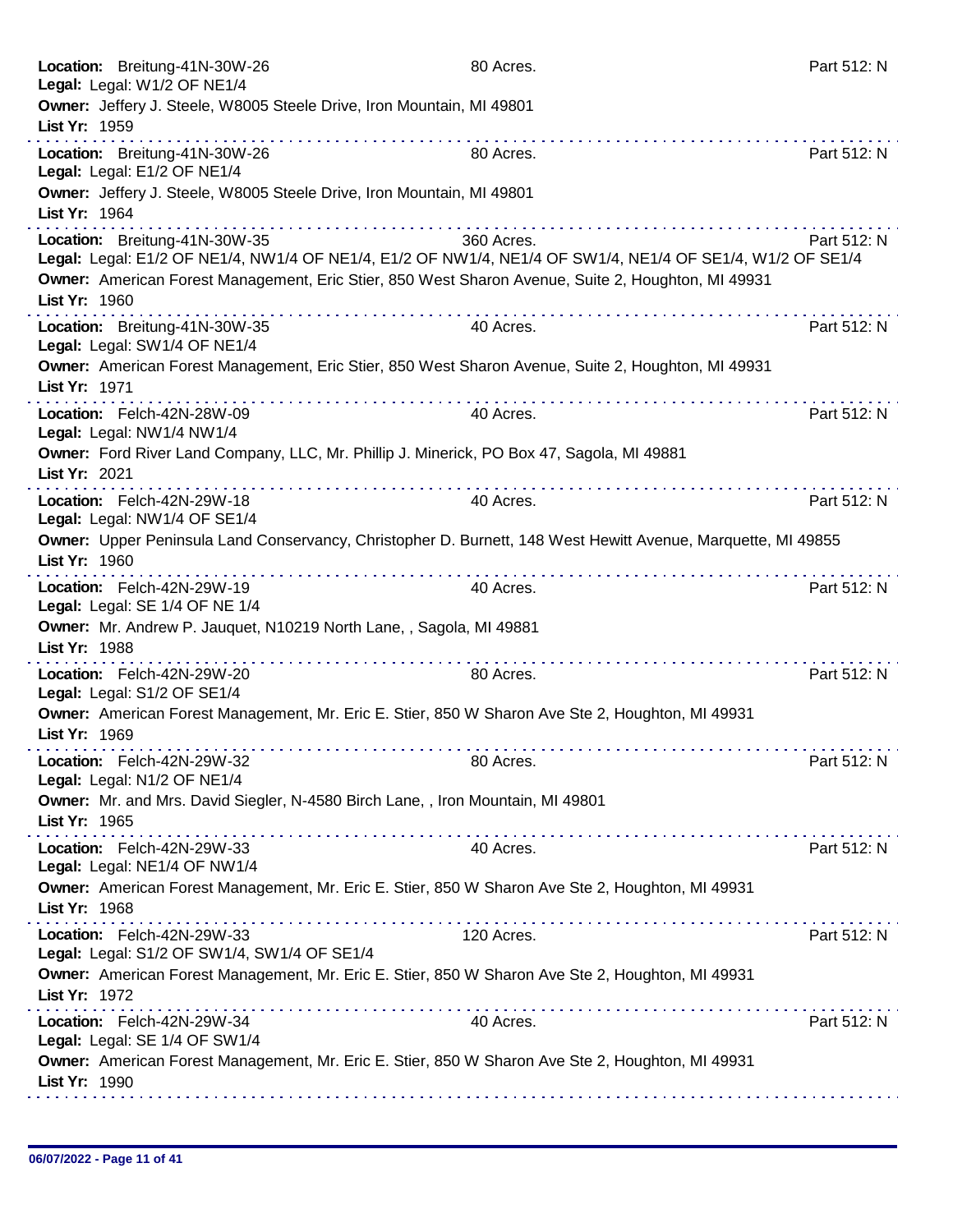|               | Location: Felch-43N-28W-29<br>Legal: Legal: E1/2 EXC. SW1/4 OF NE1/4                                                                                                                                                                                                                                                                                                                                                                                                                                                                        | 280 Acres.    | Part 512: N |
|---------------|---------------------------------------------------------------------------------------------------------------------------------------------------------------------------------------------------------------------------------------------------------------------------------------------------------------------------------------------------------------------------------------------------------------------------------------------------------------------------------------------------------------------------------------------|---------------|-------------|
| List Yr: 1967 | Owner: American Forest Management, Eric Stier, 850 West Sharon Avenue, Suite 2, Houghton, MI 49931                                                                                                                                                                                                                                                                                                                                                                                                                                          |               |             |
|               | Location: Felch-43N-28W-29<br>Legal: Legal: W1/2 EXCEPT NE1/4 OF NW1/4                                                                                                                                                                                                                                                                                                                                                                                                                                                                      | 280 Acres.    | Part 512: N |
| List Yr: 1965 | Owner: American Forest Management, Eric Stier, 850 West Sharon Avenue, Suite 2, Houghton, MI 49931<br>.                                                                                                                                                                                                                                                                                                                                                                                                                                     |               |             |
|               | Location: Felch-43N-28W-31<br>Legal: Legal: E1/2 NW1/4 north of road                                                                                                                                                                                                                                                                                                                                                                                                                                                                        | 82.6 Acres.   | Part 512: N |
| List Yr: 1965 | Owner: American Forest Management, Eric Stier, 850 West Sharon Avenue, Suite 2, Houghton, MI 49931                                                                                                                                                                                                                                                                                                                                                                                                                                          |               |             |
|               | Location: Felch-43N-29W-05<br>Legal: Legal: N1/2, SW1/4, W1/2 OF SE1/4                                                                                                                                                                                                                                                                                                                                                                                                                                                                      | 556.88 Acres. | Part 512: N |
| List Yr: 1965 | Owner: American Forest Management, Eric Stier, 850 West Sharon Avenue, Suite 2, Houghton, MI 49931                                                                                                                                                                                                                                                                                                                                                                                                                                          |               |             |
|               | Location: Felch-43N-29W-05<br>Legal: Legal: E1/2 OF SE1/4                                                                                                                                                                                                                                                                                                                                                                                                                                                                                   | 80 Acres.     | Part 512: N |
| List Yr: 1969 | Owner: American Forest Management, Eric Stier, 850 West Sharon Avenue, Suite 2, Houghton, MI 49931                                                                                                                                                                                                                                                                                                                                                                                                                                          |               |             |
|               | a construction of the construction of the<br>Location: Felch-43N-29W-07<br>Legal: Legal: W1/2 OF SW1/4                                                                                                                                                                                                                                                                                                                                                                                                                                      | 79.36 Acres.  | Part 512: N |
| List Yr: 1965 | Owner: American Forest Management, Eric Stier, 850 West Sharon Avenue, Suite 2, Houghton, MI 49931                                                                                                                                                                                                                                                                                                                                                                                                                                          |               |             |
|               | Location: Felch-43N-29W-07<br>Legal: Legal: NE1/4 OF SW1/4                                                                                                                                                                                                                                                                                                                                                                                                                                                                                  | 40 Acres.     | Part 512: N |
| List Yr: 1968 | Owner: American Forest Management, Eric Stier, 850 West Sharon Avenue, Suite 2, Houghton, MI 49931<br>.                                                                                                                                                                                                                                                                                                                                                                                                                                     |               |             |
|               | Location: Felch-43N-29W-07<br>Legal: Legal: SW1/4 NE1/4, E1/2 NW1/4, SE1/4 SW1/4, SE1/4 Except SE1/4 SE1/4                                                                                                                                                                                                                                                                                                                                                                                                                                  | 280 Acres.    | Part 512: N |
| List Yr: 1965 | Owner: American Forest Management, Eric Stier, 850 West Sharon Avenue, Suite 2, Houghton, MI 49931                                                                                                                                                                                                                                                                                                                                                                                                                                          |               |             |
|               | Location: Felch-43N-29W-07<br>Legal: Legal: SE1/4 SE1/4                                                                                                                                                                                                                                                                                                                                                                                                                                                                                     | 40 Acres.     | Part 512: N |
| List Yr: 1965 | Owner: Erick and Rachel Johnson, N3620 Moon Lake Drive, Iron Mountain, MI 49801<br>$\label{eq:2.1} \begin{split} \mathbf{u}^{\prime} & = \mathbf{u}^{\prime} + \mathbf{u}^{\prime} + \mathbf{u}^{\prime} + \mathbf{u}^{\prime} + \mathbf{u}^{\prime} + \mathbf{u}^{\prime} + \mathbf{u}^{\prime} + \mathbf{u}^{\prime} + \mathbf{u}^{\prime} + \mathbf{u}^{\prime} + \mathbf{u}^{\prime} + \mathbf{u}^{\prime} + \mathbf{u}^{\prime} + \mathbf{u}^{\prime} + \mathbf{u}^{\prime} + \mathbf{u}^{\prime} + \mathbf{u}^{\prime} + \mathbf{u}^$ |               |             |
|               | Location: Felch-43N-29W-09<br>Legal: Legal: SE1/4 OF SW1/4                                                                                                                                                                                                                                                                                                                                                                                                                                                                                  | 40 Acres.     | Part 512: N |
| List Yr: 1969 | Owner: American Forest Management, Eric Stier, 850 West Sharon Avenue, Suite 2, Houghton, MI 49931                                                                                                                                                                                                                                                                                                                                                                                                                                          |               |             |
|               | Location: Felch-43N-29W-09<br>Legal: Legal: NE1/4 SW1/4; SE1/4 Except NE1/4 SE1/4                                                                                                                                                                                                                                                                                                                                                                                                                                                           | 160 Acres.    | Part 512: N |
| List Yr: 1965 | Owner: American Forest Management, Eric Stier, 850 West Sharon Avenue, Suite 2, Houghton, MI 49931                                                                                                                                                                                                                                                                                                                                                                                                                                          |               |             |
|               | Location: Felch-43N-29W-13<br>Legal: Legal: SW1/4                                                                                                                                                                                                                                                                                                                                                                                                                                                                                           | 160 Acres.    | Part 512: N |
| List Yr: 1965 | Owner: American Forest Management, Eric Stier, 850 West Sharon Avenue, Suite 2, Houghton, MI 49931                                                                                                                                                                                                                                                                                                                                                                                                                                          |               |             |
|               |                                                                                                                                                                                                                                                                                                                                                                                                                                                                                                                                             |               |             |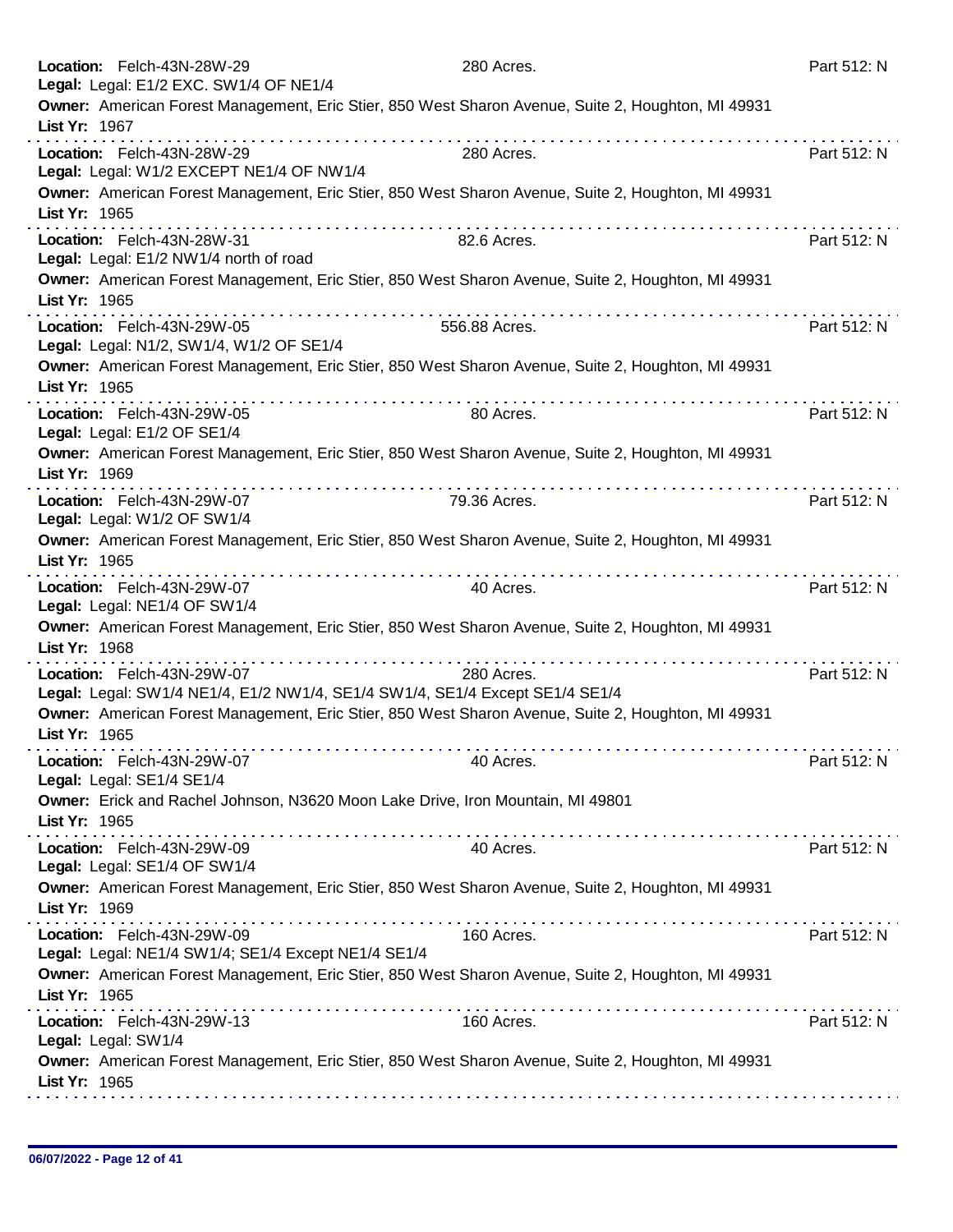| Location: Felch-43N-29W-17<br>Legal: Legal: SW1/4                                                  | 160 Acres.                                                                                              | Part 512: N |
|----------------------------------------------------------------------------------------------------|---------------------------------------------------------------------------------------------------------|-------------|
|                                                                                                    | Owner: American Forest Management, Eric Stier, 850 West Sharon Avenue, Suite 2, Houghton, MI 49931      |             |
| List Yr: 1967                                                                                      | .                                                                                                       |             |
| Location: Felch-43N-29W-18                                                                         | 122.47 Acres.                                                                                           | Part 512: N |
| Legal: Legal: N1/2 North of Road Except E1/2 NE1/4 North of road                                   | Owner: American Forest Management, Eric Stier, 850 West Sharon Avenue, Suite 2, Houghton, MI 49931      |             |
| List Yr: 1969                                                                                      | .                                                                                                       |             |
| Location: Felch-43N-29W-18<br>Legal: Legal: E1/2 NE1/4 North of road                               | 46 Acres.                                                                                               | Part 512: N |
| List Yr: 1969                                                                                      | Owner: Erick and Rachel Johnson, N3620 Moon Lake Drive, Iron Mountain, MI 49801                         |             |
| Location: Felch-43N-29W-19<br>Legal: Legal: W1/2 OF NE1/4, E1/2 OF NW1/4, S1/2 OF SE1/4            | 240 Acres.                                                                                              | Part 512: N |
| List Yr: 1965                                                                                      | Owner: American Forest Management, Eric Stier, 850 West Sharon Avenue, Suite 2, Houghton, MI 49931      |             |
| Location: Felch-43N-29W-19<br>Legal: Legal: SW1/4 OF NW1/4                                         | 39.47 Acres.                                                                                            | Part 512: N |
| List Yr: 1965                                                                                      | Owner: American Forest Management, Eric Stier, 850 West Sharon Avenue, Suite 2, Houghton, MI 49931<br>. |             |
| a construction of the construction of<br>Location: Felch-43N-29W-19<br>Legal: Legal: N1/2 OF SW1/4 | 79.54 Acres.                                                                                            | Part 512: N |
| List Yr: 1965                                                                                      | Owner: American Forest Management, Eric Stier, 850 West Sharon Avenue, Suite 2, Houghton, MI 49931      |             |
| Location: Felch-43N-29W-19<br>Legal: Legal: SW1/4 OF SW1/4                                         | 39.61 Acres.                                                                                            | Part 512: N |
| List Yr: 1965                                                                                      | Owner: American Forest Management, Eric Stier, 850 West Sharon Avenue, Suite 2, Houghton, MI 49931      |             |
| Location: Felch-43N-29W-19<br>Legal: Legal: SE1/4 OF SW1/4                                         | 40 Acres.                                                                                               | Part 512: N |
| List Yr: 1969                                                                                      | Owner: American Forest Management, Eric Stier, 850 West Sharon Avenue, Suite 2, Houghton, MI 49931      |             |
| Location: Felch-43N-29W-19<br>Legal: Legal: NW1/4 OF NW1/4                                         | 40 Acres.                                                                                               | Part 512: N |
| List Yr: 2005                                                                                      | Owner: American Forest Management, Eric Stier, 850 West Sharon Avenue, Suite 2, Houghton, MI 49931      |             |
| Location: Felch-43N-29W-25<br>Legal: Legal: S1/2 OF SW1/4                                          | 80 Acres.                                                                                               | Part 512: N |
| Owner: Mr. David Locke, Jr., 3056 Eaton Rapids Rd, , Albion, MI 49224<br>List Yr: 1975             |                                                                                                         |             |
| Location: Felch-43N-29W-25<br>Legal: Legal: NW1/4 OF SW1/4; NW1/4 OF SE1/4                         | 80 Acres.                                                                                               | Part 512: N |
| Owner: Robert J. and Maria S. D'amour, 463 River Hills Rd, , Kingsford, MI 49802<br>List Yr: 1957  |                                                                                                         |             |
| Location: Felch-43N-29W-25<br>Legal: Legal: NE1/4 OF NW1/4; S1/2 OF NW1/4                          | 120 Acres.                                                                                              | Part 512: N |
| List Yr: 1957                                                                                      | Owner: American Forest Management, Mr. Eric E. Stier, 850 W Sharon Ave Ste 2, Houghton, MI 49931        |             |
|                                                                                                    |                                                                                                         |             |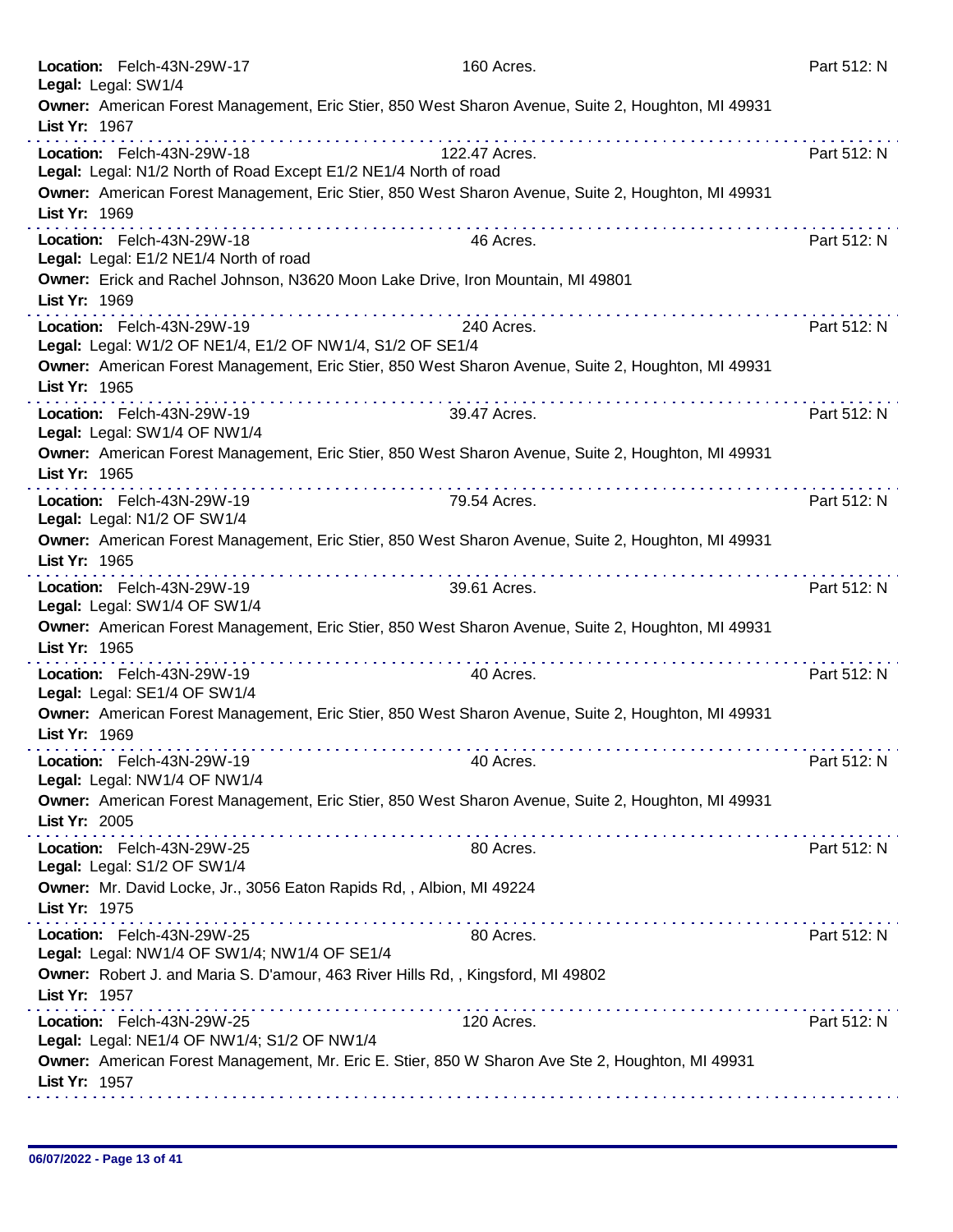| Location: Felch-43N-29W-29<br>Legal: Legal: NE1/4 OF NE1/4                                                         | 40 Acres.     | Part 512: N |
|--------------------------------------------------------------------------------------------------------------------|---------------|-------------|
| Owner: Mr. Todd M. Rowell and Mr. Timothy M. Rowell, 425 Aragon Street, , Iron Mountain, MI 49801<br>List Yr: 1965 |               |             |
| Location: Felch-43N-29W-33<br>Legal: Legal: SE 1/4 OF SE 1/4                                                       | 40 Acres.     | Part 512: N |
| Owner: Mr. Michael Hyland, 305 George Street, Crivitz, WI 54114<br>List Yr: 1988<br>.                              |               |             |
| Location: Felch-43N-29W-34<br>Legal: Legal: SW 1/4 OF SW 1/4                                                       | 40 Acres.     | Part 512: N |
| Owner: Mr. Michael Hyland, 305 George Street, Crivitz, WI 54114<br>List Yr: 1988                                   |               |             |
| Location: Felch-43N-29W-34<br>Legal: Legal: SE1/4 OF SW1/4                                                         | 40 Acres.     | Part 512: N |
| Owner: Mr. Michael Hyland, 305 George Street, Crivitz, WI 54114<br>List Yr: 1988                                   |               |             |
| Location: Norway-40N-29W-01<br>Legal: Legal: NW1/4 FRACTIONAL                                                      | 189.88 Acres. | Part 512: N |
| Owner: Mr. Edmund Laue, 1041 Pawnee Road, Wilmette, IL 60091<br>List Yr: 1962                                      |               |             |
| Location: Norway-40N-29W-01<br>Legal: Legal: N1/2 OF NE1/4                                                         | 109.43 Acres. | Part 512: N |
| Owner: Mr. Edmund Laue, 1041 Pawnee Road, Wilmette, IL 60091<br>List Yr: 1962                                      |               |             |
| Location: Norway-40N-29W-01<br>Legal: Legal: SW1/4 OF NE1/4, N1/2 OF S1/2                                          | 200 Acres.    | Part 512: N |
| Owner: Mr. Edmund Laue, 1041 Pawnee Road, Wilmette, IL 60091<br>List Yr: 1962                                      | .             |             |
| Location: Norway-40N-29W-02<br>Legal: Legal: NE1/4 OF SW1/4 EXC HWY R/W, N1/2 OF SE1/4, SE1/4 OF SE1/4             | 158 Acres.    | Part 512: N |
| Owner: Mr. Edmund Laue, 1041 Pawnee Road, Wilmette, IL 60091<br>List Yr: 1962                                      |               |             |
| Location: Norway-40N-29W-11<br>Legal: Legal: E1/2 OF NW1/4 OF NE1/4                                                | 20 Acres.     | Part 512: N |
| Owner: Mr. Edmund Laue, 1041 Pawnee Road, Wilmette, IL 60091<br>List Yr: 1967                                      |               |             |
| Location: Norway-40N-29W-11<br>Legal: Legal: W1/2 OF NW1/4 OF NE1/4                                                | 20 Acres.     | Part 512: N |
| Owner: Mr. Edmund Laue, 1041 Pawnee Road, Wilmette, IL 60091<br>List Yr: 1974                                      |               |             |
| Location: Norway-41N-29W-03<br>Legal: Legal: N1/2                                                                  | 315.57 Acres. | Part 512: N |
| Owner: American Forest Management, Mr. Eric E. Stier, 850 W Sharon Ave Ste 2, Houghton, MI 49931<br>List Yr: 1969  |               |             |
| Location: Norway-41N-29W-04<br>Legal: Legal: SE1/4 OF NW1/4, NE1/4 OF SW1/4, NW1/4 OF SE1/4                        | 120 Acres.    | Part 512: N |
| Owner: American Forest Management, Mr. Eric E. Stier, 850 W Sharon Ave Ste 2, Houghton, MI 49931<br>List Yr: 1975  |               |             |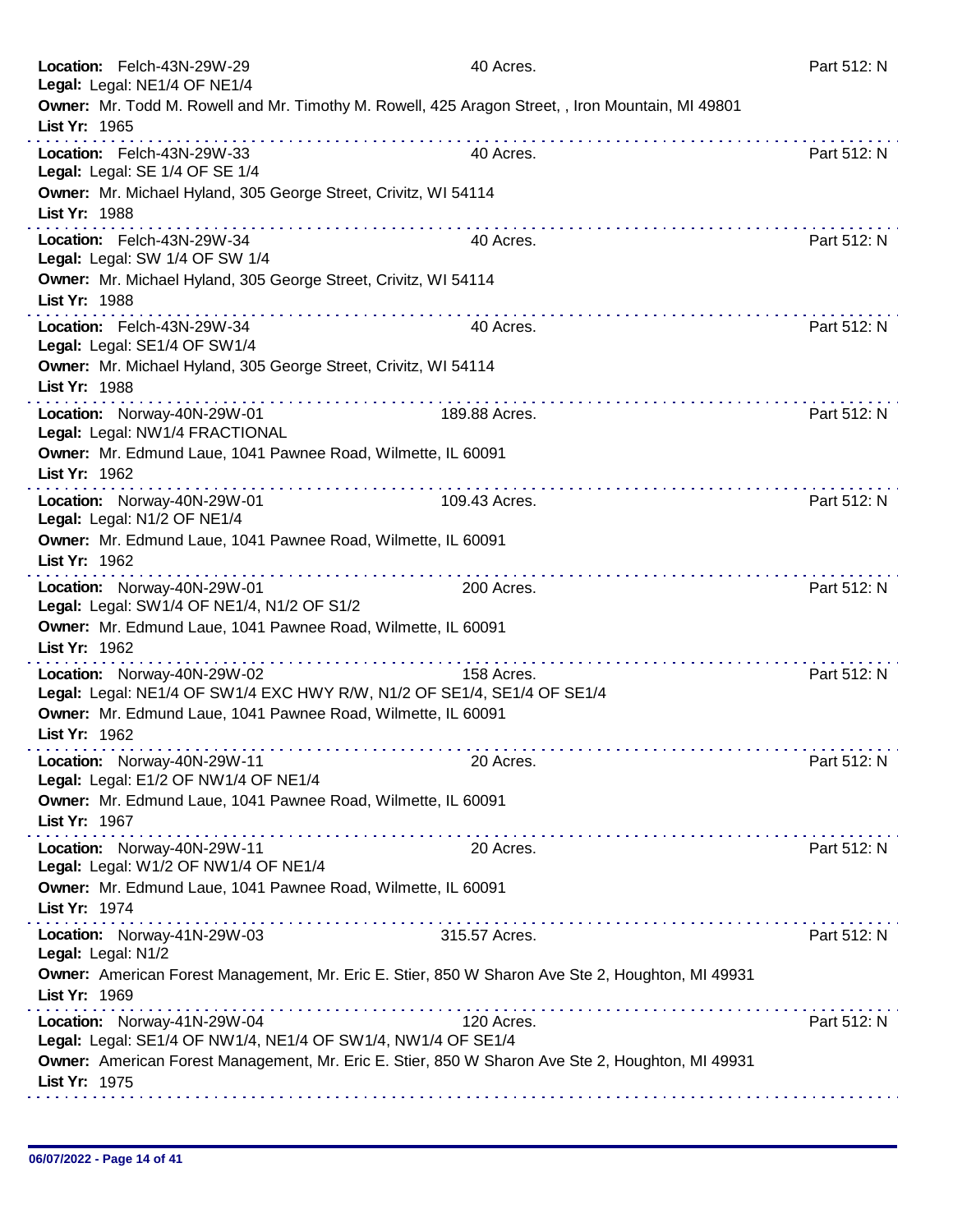|               | Location: Norway-41N-29W-04<br>Legal: Legal: SW1/4 OF NE1/4                                                                                                                                                                                                                                                                        | 40 Acres.                                                              | Part 512: N |
|---------------|------------------------------------------------------------------------------------------------------------------------------------------------------------------------------------------------------------------------------------------------------------------------------------------------------------------------------------|------------------------------------------------------------------------|-------------|
| List Yr: 1977 | Owner: American Forest Management, Mr. Eric E. Stier, 850 W Sharon Ave Ste 2, Houghton, MI 49931                                                                                                                                                                                                                                   |                                                                        |             |
|               |                                                                                                                                                                                                                                                                                                                                    |                                                                        |             |
|               | Location: Norway-41N-29W-11<br>Legal: Legal: N1/2 OF S1/2 EXCEPT S1/2 OF SE1/4 OF NE1/4 OF SE1/4                                                                                                                                                                                                                                   | 155 Acres.                                                             | Part 512: N |
| List Yr: 1969 | Owner: Donald L. Quick Living Trust, PO Box 428, , Iron Mountain, MI 49801<br>.                                                                                                                                                                                                                                                    | <u>a di alta di alta di alta di alta di alta di alta di alta di al</u> |             |
|               | Location: Norway-41N-29W-11<br>Legal: Legal: SE1/4 OF SW1/4                                                                                                                                                                                                                                                                        | 40 Acres.                                                              | Part 512: N |
| List Yr: 1967 | Owner: Mr. and Mrs. Mark Anderson, N7721 Six Mile Lake Road, , Felch, MI 49831                                                                                                                                                                                                                                                     |                                                                        |             |
|               | Location: Norway-41N-29W-11<br>Legal: Legal: S1/2 OF SE1/4 EXCEPT N1/2 OF NE1/4 OF SE1/4 OF SE1/4                                                                                                                                                                                                                                  | 75 Acres.                                                              | Part 512: N |
| List Yr: 1969 | Owner: Mr. and Mrs. Mark Anderson, N7721 Six Mile Lake Road, , Felch, MI 49831                                                                                                                                                                                                                                                     |                                                                        |             |
|               | Location: Norway-41N-29W-13<br>Legal: Legal: NW1/4 OF NW1/4                                                                                                                                                                                                                                                                        | 40 Acres.                                                              | Part 512: N |
| List Yr: 1974 | Owner: Mr. and Mrs. Mark Anderson, N7721 Six Mile Lake Road, , Felch, MI 49831                                                                                                                                                                                                                                                     |                                                                        |             |
|               | .<br>Location: Norway-41N-29W-14<br>Legal: Legal: N1/2 OF NE1/4                                                                                                                                                                                                                                                                    | 80 Acres.                                                              | Part 512: N |
| List Yr: 1969 | Owner: Mr. and Mrs. Mark Anderson, N7721 Six Mile Lake Road, , Felch, MI 49831                                                                                                                                                                                                                                                     |                                                                        |             |
|               | Location: Norway-41N-29W-14<br>Legal: Legal: NW1/4 NW1/4                                                                                                                                                                                                                                                                           | 40 Acres.                                                              | Part 512: N |
| List Yr: 2019 | Owner: Ford River Land Company, LLC, Mr. Phillip J. Minerick, PO Box 47, Sagola, MI 49881                                                                                                                                                                                                                                          |                                                                        |             |
|               | Location: Norway-41N-29W-14<br>Legal: Legal: NE1/4 NW1/4                                                                                                                                                                                                                                                                           | 40 Acres.                                                              | Part 512: N |
| List Yr: 2019 | Owner: Ford River Land Company, LLC, Mr. Phillip J. Minerick, PO Box 47, Sagola, MI 49881                                                                                                                                                                                                                                          |                                                                        |             |
|               | Location: Norway-41N-29W-24<br>Legal: Legal: N1/2 OF NE1/4                                                                                                                                                                                                                                                                         | 80 Acres.                                                              | Part 512: N |
| List Yr: 1974 | Owner: American Forest Management, Mr. Eric E. Stier, 850 W Sharon Ave Ste 2, Houghton, MI 49931<br>the contract of the contract of the contract of the contract of the contract of the contract of the contract of the contract of the contract of the contract of the contract of the contract of the contract of the contract o |                                                                        |             |
|               | Location: Sagola-41N-30W-02<br>Legal: Legal: SW1/4 OF SW1/4                                                                                                                                                                                                                                                                        | 40 Acres.                                                              | Part 512: N |
| List Yr: 1982 | Owner: Tamara L. Donaldson, 7609 Comet Ave, , Peoria, AZ 85345                                                                                                                                                                                                                                                                     |                                                                        |             |
|               | Location: Sagola-41N-30W-03<br>Legal: Legal: NW1/4 OF SE1/4                                                                                                                                                                                                                                                                        | 40 Acres.                                                              | Part 512: N |
| List Yr: 1949 | Owner: Stephen J. Kakuk, III, 537 Bluff Ave,, Kingsford, MI 49802                                                                                                                                                                                                                                                                  |                                                                        |             |
|               | Location: Sagola-41N-30W-03<br>Legal: Legal: SW1/4 OF SW1/4                                                                                                                                                                                                                                                                        | 46.48 Acres.                                                           | Part 512: N |
| List Yr: 1949 | Owner: American Forest Management, Mr. Eric E. Stier, 850 W Sharon Ave Ste 2, Houghton, MI 49931                                                                                                                                                                                                                                   |                                                                        |             |
|               |                                                                                                                                                                                                                                                                                                                                    |                                                                        |             |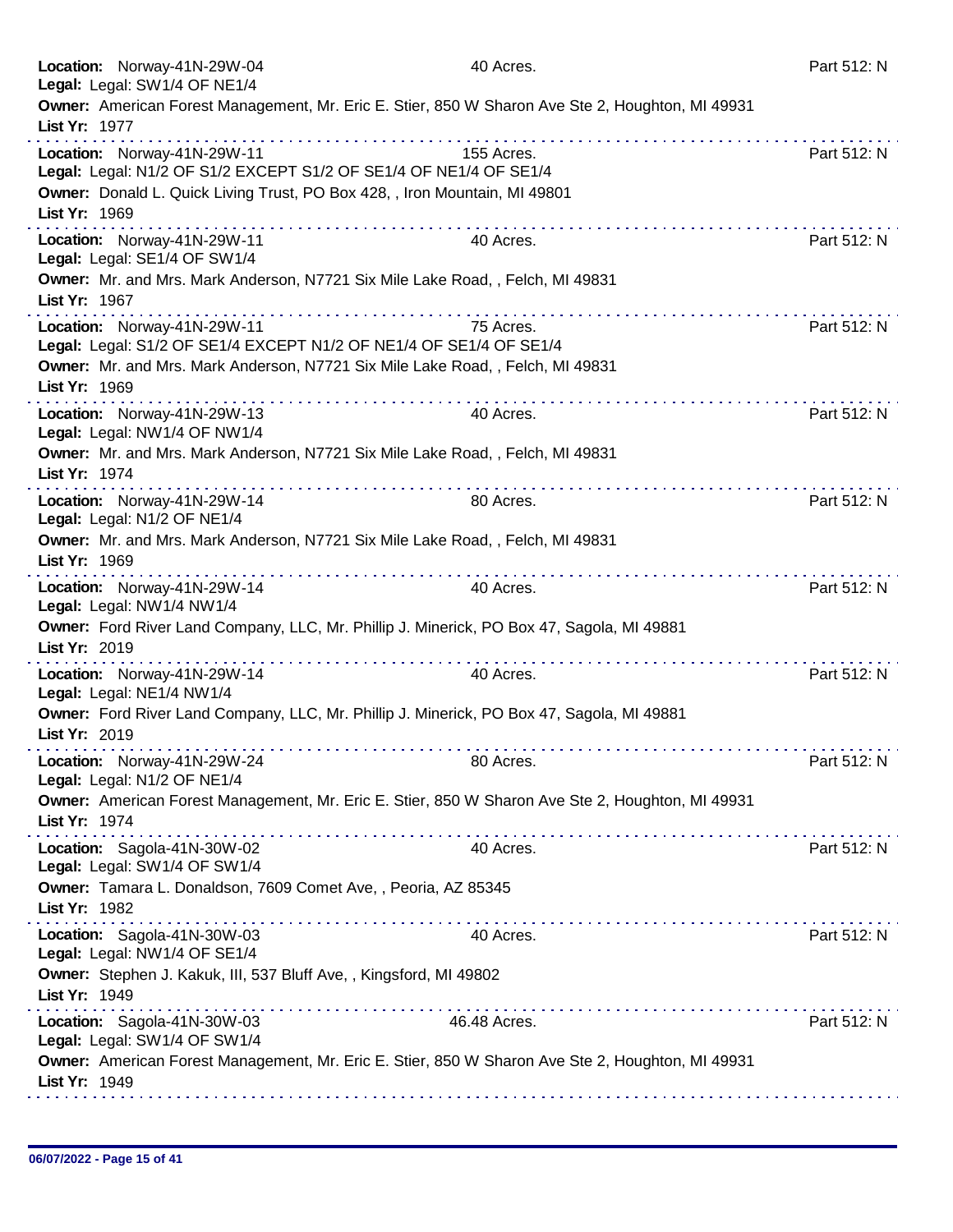| Location: Sagola-41N-30W-04<br>Legal: Legal: S1/2 OF SE1/4                                                            | 80 Acres.     | Part 512: N |
|-----------------------------------------------------------------------------------------------------------------------|---------------|-------------|
| Owner: American Forest Management, Mr. Eric E. Stier, 850 W Sharon Ave Ste 2, Houghton, MI 49931<br>List Yr: 1949     |               |             |
| Location: Sagola-41N-30W-05<br>Legal: Legal: NE1/4 OF SW1/4                                                           | 40 Acres.     | Part 512: N |
| Owner: American Forest Management, Mr. Eric E. Stier, 850 W Sharon Ave Ste 2, Houghton, MI 49931<br>List Yr: 2009     |               |             |
| Location: Sagola-41N-30W-05<br>Legal: Legal: SW 1/4 OF SE 1/4                                                         | 40 Acres.     | Part 512: N |
| Owner: American Forest Management, Mr. Eric E. Stier, 850 W Sharon Ave Ste 2, Houghton, MI 49931<br>List Yr: 1986     |               |             |
| Location: Sagola-41N-30W-05<br>Legal: Legal: SW1/4 OF SW1/4                                                           | 40 Acres.     | Part 512: N |
| Owner: American Forest Management, Mr. Eric E. Stier, 850 W Sharon Ave Ste 2, Houghton, MI 49931<br>List Yr: 1959     |               |             |
| Location: Sagola-41N-30W-05<br>Legal: Legal: SE1/4 OF SW1/4                                                           | 40 Acres.     | Part 512: N |
| Owner: American Forest Management, Mr. Eric E. Stier, 850 W Sharon Ave Ste 2, Houghton, MI 49931<br>List Yr: 1975     |               |             |
| Location: Sagola-41N-30W-06<br>Legal: Legal: SE1/4 OF SE1/4                                                           | 40 Acres.     | Part 512: N |
| Owner: Camp Six-pak, LLC, 1950 Mereworth Ct, , Oshkosh, WI 54904<br>List Yr: 1952                                     |               |             |
| Location: Sagola-41N-30W-06<br>Legal: Legal: NE1/4 OF SW1/4, SW1/4 OF SE1/4                                           | 80 Acres.     | Part 512: N |
| Owner: Camp Six-pak, LLC, 1950 Mereworth Ct, , Oshkosh, WI 54904<br>List Yr: 1968                                     |               |             |
| Location: Sagola-41N-30W-06<br>Legal: Legal: SE1/4 OF SW1/4                                                           | 40 Acres.     | Part 512: N |
| Owner: Mr. Randy Van Ness, Mr. Justin J. Van Ness, et al., 1950 Mereworth Court, , Oshkosh, WI 54904<br>List Yr: 2002 |               |             |
| Location: Sagola-41N-30W-07<br>Legal: Legal: NE1/4 OF SE1/4                                                           | 40 Acres.     | Part 512: N |
| Owner: American Forest Management, Mr. Eric E. Stier, 850 W Sharon Ave Ste 2, Houghton, MI 49931<br>List Yr: 1952     |               |             |
| Location: Sagola-41N-30W-07<br>Legal: Legal: E1/2 OF SW1/4, W1/2 OF SE1/4, SE1/4 OF SE1/4                             | 200 Acres.    | Part 512: N |
| Owner: American Forest Management, Mr. Eric E. Stier, 850 W Sharon Ave Ste 2, Houghton, MI 49931<br>List Yr: 1962     |               |             |
| Location: Sagola-41N-30W-07<br>Legal: Legal: N1/2                                                                     | 325.25 Acres. | Part 512: N |
| Owner: American Forest Management, Mr. Eric E. Stier, 850 W Sharon Ave Ste 2, Houghton, MI 49931<br>List Yr: 1975     |               |             |
| Location: Sagola-41N-30W-08<br>Legal: Legal: SW1/4 OF SW1/4                                                           | 40 Acres.     | Part 512: N |
| Owner: American Forest Management, Mr. Eric E. Stier, 850 W Sharon Ave Ste 2, Houghton, MI 49931<br>List Yr: 1967     |               |             |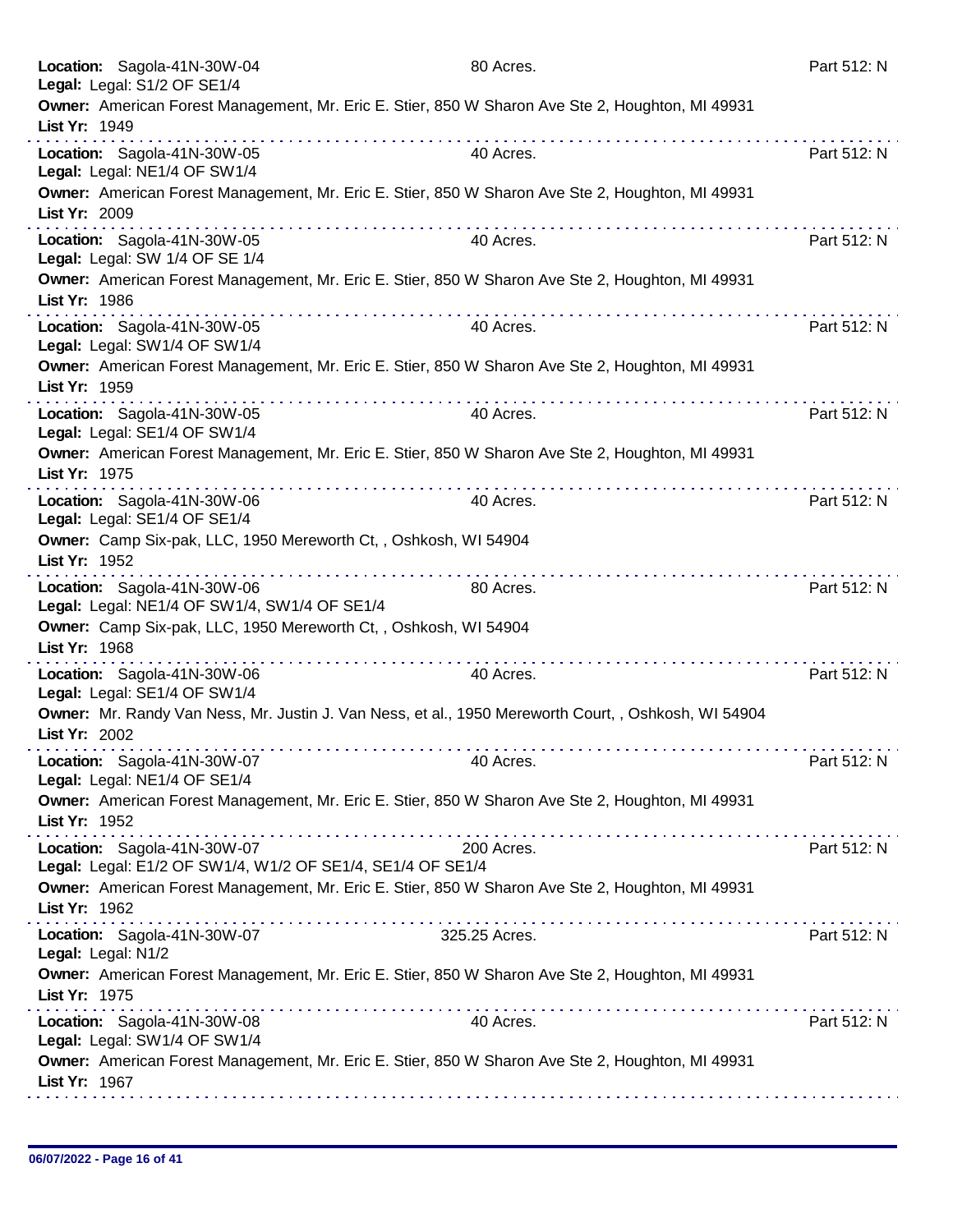| Location: Sagola-41N-30W-08<br>Legal: Legal: SE1/4 OF SW1/4                                                       | 40 Acres.    | Part 512: N |
|-------------------------------------------------------------------------------------------------------------------|--------------|-------------|
| Owner: American Forest Management, Mr. Eric E. Stier, 850 W Sharon Ave Ste 2, Houghton, MI 49931<br>List Yr: 1966 |              |             |
| Location: Sagola-41N-30W-11<br>Legal: Legal: SE1/4 OF NW1/4                                                       | 40 Acres.    | Part 512: N |
| Owner: Stephen J. Kakuk, III, 537 Bluff Ave, , Kingsford, MI 49802<br>List Yr: 1982                               |              |             |
| Location: Sagola-41N-30W-17<br>Legal: Legal: E1/2 OF SW1/4                                                        | 80 Acres.    | Part 512: N |
| Owner: American Forest Management, Mr. Eric E. Stier, 850 W Sharon Ave Ste 2, Houghton, MI 49931<br>List Yr: 1960 |              |             |
| Location: Sagola-41N-30W-18<br>Legal: Legal: NE1/4 OF NE1/4 LESS COUNTY ROAD                                      | 38 Acres.    | Part 512: N |
| Owner: American Forest Management, Mr. Eric E. Stier, 850 W Sharon Ave Ste 2, Houghton, MI 49931<br>List Yr: 2009 |              |             |
| Location: Sagola-41N-30W-18<br>Legal: Legal: NW1/4 OF NE1/4                                                       | 40 Acres.    | Part 512: N |
| Owner: American Forest Management, Mr. Eric E. Stier, 850 W Sharon Ave Ste 2, Houghton, MI 49931<br>List Yr: 1962 |              |             |
| Location: Sagola-41N-30W-18<br>Legal: Legal: E1/2 OF SE1/4                                                        | 80 Acres.    | Part 512: N |
| Owner: American Forest Management, Mr. Eric E. Stier, 850 W Sharon Ave Ste 2, Houghton, MI 49931<br>List Yr: 1964 |              |             |
| Location: Sagola-41N-30W-18<br>Legal: Legal: S1/2 OF NE1/4                                                        | 80 Acres.    | Part 512: N |
| Owner: American Forest Management, Mr. Eric E. Stier, 850 W Sharon Ave Ste 2, Houghton, MI 49931<br>List Yr: 1973 |              |             |
| Location: Sagola-42N-30W-01<br>Legal: Legal: NW1/4 OF SE1/4                                                       | 40 Acres.    | Part 512: N |
| Owner: American Forest Management, Mr. Eric E. Stier, 850 W Sharon Ave Ste 2, Houghton, MI 49931<br>List Yr: 2010 |              |             |
| Location: Sagola-42N-30W-01<br>Legal: Legal: N1/2 OF NW1/4                                                        | 82.2 Acres.  | Part 512: N |
| Owner: American Forest Management, Mr. Eric E. Stier, 850 W Sharon Ave Ste 2, Houghton, MI 49931<br>List Yr: 1968 |              |             |
| Location: Sagola-42N-30W-01<br>Legal: Legal: SW1/4 OF NW1/4, NE1/4 OF SW1/4, SW1/4 OF SW1/4                       | 120 Acres.   | Part 512: N |
| Owner: American Forest Management, Mr. Eric E. Stier, 850 W Sharon Ave Ste 2, Houghton, MI 49931<br>List Yr: 1968 |              |             |
| Location: Sagola-42N-30W-02<br>Legal: Legal: N1/2 OF SW1/4                                                        | 80 Acres.    | Part 512: N |
| Owner: American Forest Management, Mr. Eric E. Stier, 850 W Sharon Ave Ste 2, Houghton, MI 49931<br>List Yr: 1949 |              |             |
| Location: Sagola-42N-30W-02<br>Legal: Legal: NW1/4 OF NE1/4                                                       | 40.78 Acres. | Part 512: N |
| Owner: American Forest Management, Mr. Eric E. Stier, 850 W Sharon Ave Ste 2, Houghton, MI 49931<br>List Yr: 1952 |              |             |
|                                                                                                                   |              |             |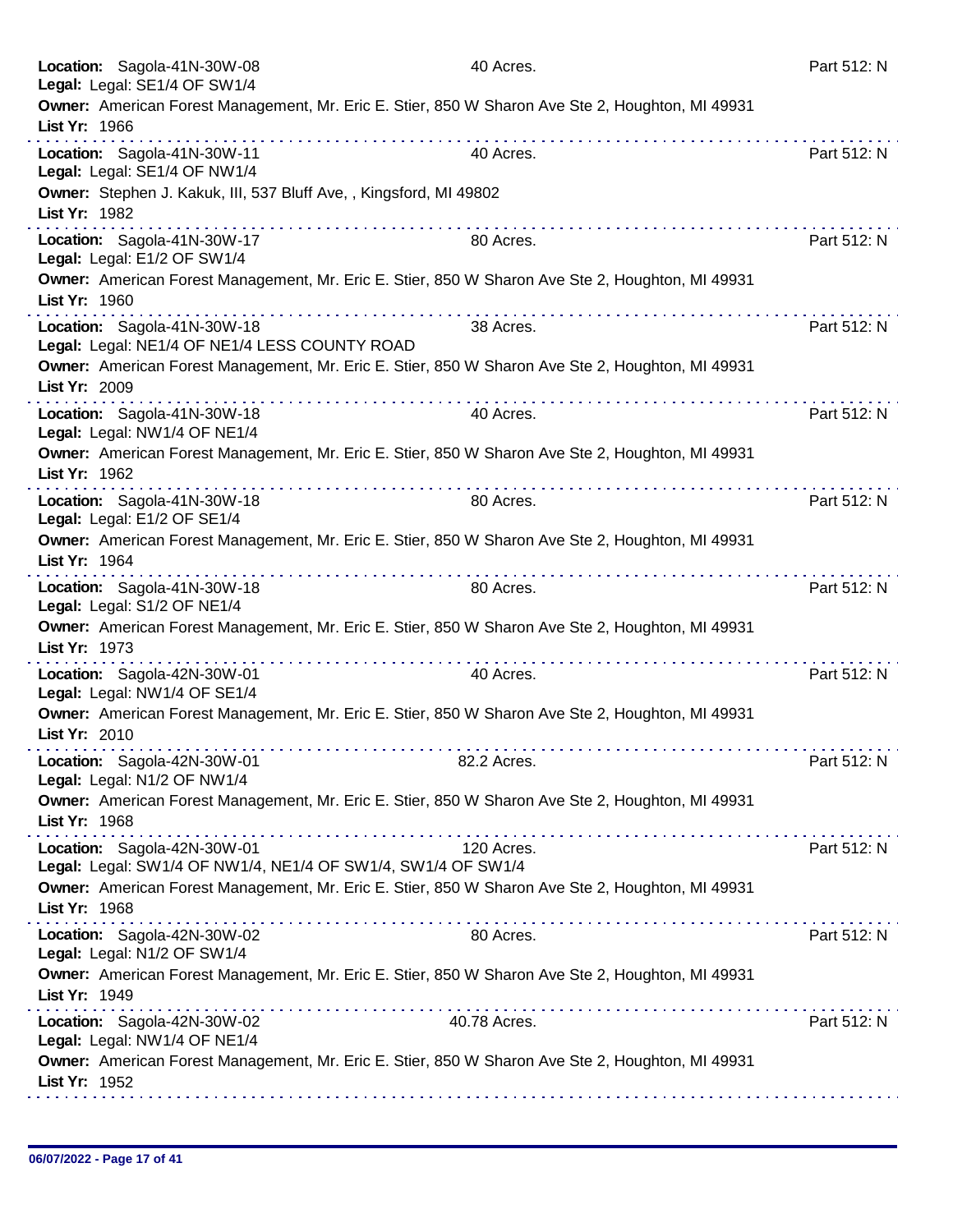|               | Location: Sagola-42N-30W-02<br>Legal: Legal: N1/2 OF NW1/4  |                                                                    | 81.16 Acres.                                                                                                | Part 512: N |
|---------------|-------------------------------------------------------------|--------------------------------------------------------------------|-------------------------------------------------------------------------------------------------------------|-------------|
| List Yr: 1954 |                                                             |                                                                    | Owner: American Forest Management, Mr. Eric E. Stier, 850 W Sharon Ave Ste 2, Houghton, MI 49931            |             |
|               | Location: Sagola-42N-30W-02                                 |                                                                    | 280.91 Acres.<br>Legal: Legal: NE1/4 OF NE1/4, S1/2 OF NE1/4, S1/2 OF NW1/4, SE1/4 OF SW1/4, NW1/4 OF SE1/4 | Part 512: N |
| List Yr: 1968 |                                                             | .                                                                  | Owner: American Forest Management, Mr. Eric E. Stier, 850 W Sharon Ave Ste 2, Houghton, MI 49931            |             |
|               | Location: Sagola-42N-30W-03<br>Legal: Legal: SW1/4 OF NE1/4 |                                                                    | 40 Acres.                                                                                                   | Part 512: N |
| List Yr: 1966 |                                                             | Owner: Robert and Margaret Minerick, PO Box 99, , Sagola, MI 49881 |                                                                                                             |             |
|               | Location: Sagola-42N-30W-03<br>Legal: Legal: NE1/4 OF SW1/4 |                                                                    | 40 Acres.                                                                                                   | Part 512: N |
| List Yr: 1994 |                                                             | Owner: Robert and Margaret Minerick, PO Box 99, , Sagola, MI 49881 |                                                                                                             |             |
|               | Location: Sagola-42N-30W-03<br>Legal: Legal: N1/2 OF SE1/4  |                                                                    | 80 Acres.                                                                                                   | Part 512: N |
| List Yr: 1994 |                                                             | Owner: Robert and Margaret Minerick, PO Box 99, , Sagola, MI 49881 |                                                                                                             |             |
|               | Location: Sagola-42N-30W-03<br>Legal: Legal: NE1/4 OF NW1/4 |                                                                    | 40.09 Acres.                                                                                                | Part 512: N |
| List Yr: 1959 |                                                             |                                                                    | Owner: American Forest Management, Mr. Eric E. Stier, 850 W Sharon Ave Ste 2, Houghton, MI 49931            |             |
|               | Location: Sagola-42N-30W-03<br>Legal: Legal: S1/2 OF NW1/4  |                                                                    | 80 Acres.                                                                                                   | Part 512: N |
| List Yr: 1959 |                                                             | .                                                                  | Owner: American Forest Management, Mr. Eric E. Stier, 850 W Sharon Ave Ste 2, Houghton, MI 49931            |             |
|               | Location: Sagola-42N-30W-03<br>Legal: Legal: NW1/4 OF NW1/4 |                                                                    | 39.95 Acres.                                                                                                | Part 512: N |
| List Yr: 1954 |                                                             |                                                                    | Owner: American Forest Management, Mr. Eric E. Stier, 850 W Sharon Ave Ste 2, Houghton, MI 49931            |             |
|               | Location: Sagola-42N-30W-03<br>Legal: Legal: NW1/4 OF NE1/4 |                                                                    | 40.22 Acres.                                                                                                | Part 512: N |
| List Yr: 1959 |                                                             |                                                                    | Owner: American Forest Management, Mr. Eric E. Stier, 850 W Sharon Ave Ste 2, Houghton, MI 49931            |             |
|               | Location: Sagola-42N-30W-03<br>Legal: Legal: E1/2 OF NE1/4  |                                                                    | 80.35 Acres.                                                                                                | Part 512: N |
| List Yr: 1968 |                                                             |                                                                    | Owner: American Forest Management, Mr. Eric E. Stier, 850 W Sharon Ave Ste 2, Houghton, MI 49931            |             |
|               | Location: Sagola-42N-30W-04<br>Legal: Legal: NW1/4 OF NW1/4 |                                                                    | 38.37 Acres.                                                                                                | Part 512: N |
| List Yr: 1994 |                                                             | Owner: Robert and Margaret Minerick, PO Box 99, , Sagola, MI 49881 |                                                                                                             |             |
|               | Location: Sagola-42N-30W-04<br>Legal: Legal: E1/2 OF NW1/4  |                                                                    | 79.51 Acres.                                                                                                | Part 512: N |
| List Yr: 1954 |                                                             |                                                                    | Owner: American Forest Management, Mr. Eric E. Stier, 850 W Sharon Ave Ste 2, Houghton, MI 49931            |             |
|               |                                                             |                                                                    |                                                                                                             |             |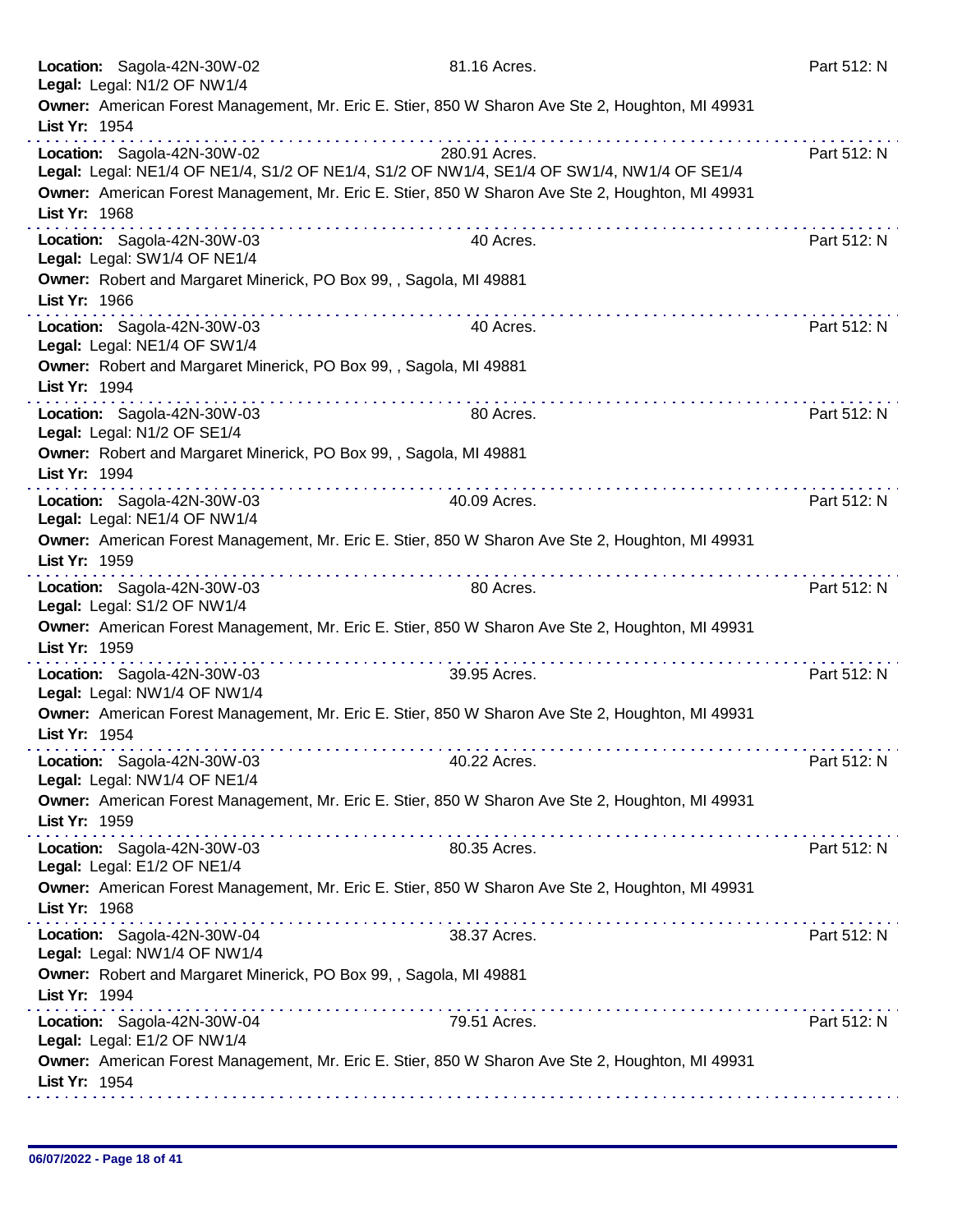| Location: Sagola-42N-30W-06<br>Legal: Legal: N1/2 OF SW1/4                                         | 81.25 Acres.                                                                                                                                                                                                                                                                                                                                                                                   | Part 512: N |
|----------------------------------------------------------------------------------------------------|------------------------------------------------------------------------------------------------------------------------------------------------------------------------------------------------------------------------------------------------------------------------------------------------------------------------------------------------------------------------------------------------|-------------|
| List Yr: 1968                                                                                      | Owner: American Forest Management, Mr. Eric E. Stier, 850 W Sharon Ave Ste 2, Houghton, MI 49931                                                                                                                                                                                                                                                                                               |             |
| Location: Sagola-42N-30W-06<br>Legal: Legal: SW1/4 OF NE1/4                                        | 40 Acres.                                                                                                                                                                                                                                                                                                                                                                                      | Part 512: N |
| List Yr: 1981                                                                                      | Owner: American Forest Management, Mr. Eric E. Stier, 850 W Sharon Ave Ste 2, Houghton, MI 49931                                                                                                                                                                                                                                                                                               |             |
| Location: Sagola-42N-30W-06<br>Legal: Legal: ENTIRE NW 1/4                                         | 158.98 Acres.                                                                                                                                                                                                                                                                                                                                                                                  | Part 512: N |
| List Yr: 1981                                                                                      | Owner: American Forest Management, Mr. Eric E. Stier, 850 W Sharon Ave Ste 2, Houghton, MI 49931                                                                                                                                                                                                                                                                                               |             |
| Location: Sagola-42N-30W-06<br>Legal: Legal: NW 1/4 OF SE 1/4                                      | 40 Acres.                                                                                                                                                                                                                                                                                                                                                                                      | Part 512: N |
| List Yr: 1981                                                                                      | Owner: American Forest Management, Mr. Eric E. Stier, 850 W Sharon Ave Ste 2, Houghton, MI 49931                                                                                                                                                                                                                                                                                               |             |
| Location: Sagola-42N-30W-06<br>Legal: Legal: NW1/4 OF NE1/4                                        | 38.56 Acres.                                                                                                                                                                                                                                                                                                                                                                                   | Part 512: N |
| List Yr: 1968                                                                                      | Owner: American Forest Management, Mr. Eric E. Stier, 850 W Sharon Ave Ste 2, Houghton, MI 49931                                                                                                                                                                                                                                                                                               |             |
| Location: Sagola-42N-30W-07                                                                        | 121.76 Acres.<br>Legal: Legal: N1/2 OF SW1/4 LESS CO. RD. IN NE1/4 OF SW1/4 (80.39 A); AND SW1/4 OF NW1/4 (41.37 A)<br>Owner: Ford River Land Company, LLC, Mr. Phillip J. Minerick, PO Box 47, Sagola, MI 49881                                                                                                                                                                               | Part 512: N |
| List Yr: 2012                                                                                      |                                                                                                                                                                                                                                                                                                                                                                                                |             |
| Location: Sagola-42N-30W-07<br>Legal: Legal: SW1/4 NE1/4 Except the road r/w 66 feet in width      | 37.25 Acres.                                                                                                                                                                                                                                                                                                                                                                                   | Part 512: N |
| List Yr: 1975                                                                                      | Owner: Ford River Land Company, LLC, Mr. Phillip J. Minerick, PO Box 47, Sagola, MI 49881                                                                                                                                                                                                                                                                                                      | .           |
| Location: Sagola-42N-30W-08<br>Legal: Legal: NE1/4 OF SE1/4                                        | 40 Acres.                                                                                                                                                                                                                                                                                                                                                                                      | Part 512: N |
| Owner: Louisiana Pacific Corporation, Mr. Todd Maki, PO Box 100, Sagola, MI 49881<br>List Yr: 1968 |                                                                                                                                                                                                                                                                                                                                                                                                |             |
| Location: Sagola-42N-30W-09                                                                        | 190.01 Acres.<br>Legal: Legal: SW1/4 EXC. RAILROAD ROW, W1/2 OF SE1/4 WEST OF HWY. M-95 ROW                                                                                                                                                                                                                                                                                                    | Part 512: N |
| Owner: Louisiana Pacific Corporation, Mr. Todd Maki, PO Box 100, Sagola, MI 49881<br>List Yr: 1968 |                                                                                                                                                                                                                                                                                                                                                                                                |             |
| Location: Sagola-42N-30W-09<br>TO THE POB (EXCEPTION IS 1.94 ACRES M/L)                            | 107.7 Acres.<br>Legal: Legal: E1/2 OF SE1/4; W1/2 OF SE1/4 LYING EAST OF M-95 ROW EXCEPT PART OF SW1/4 OF SE1/4 LYING<br>EAST OF M-95 DESCRIBED AS BEGINNING AT THE EAST 1/16 CORNER PIPE COMMON BETWEEN<br>SECTIONS 9 AND 16, THENCE WEST 157 FT (TO EDGE OF GAS PIPELINE), THENCE NORTH 6 DEG 19'<br>WEST 662 FT ALONG THE EDGE OF THE PIPELINE ROW, THENCE EAST 231 FT, THENCE SOUTH 660 FT | Part 512: N |
| List Yr: 1968                                                                                      | Owner: American Forest Management, Mr. Eric E. Stier, 850 W Sharon Ave Ste 2, Houghton, MI 49931                                                                                                                                                                                                                                                                                               |             |
| Location: Sagola-42N-30W-10<br>Legal: Legal: NE1/4 OF NE1/4, S1/2 OF NE1/4                         | 120 Acres.                                                                                                                                                                                                                                                                                                                                                                                     | Part 512: N |
| List Yr: 1952                                                                                      | Owner: American Forest Management, Mr. Eric E. Stier, 850 W Sharon Ave Ste 2, Houghton, MI 49931                                                                                                                                                                                                                                                                                               |             |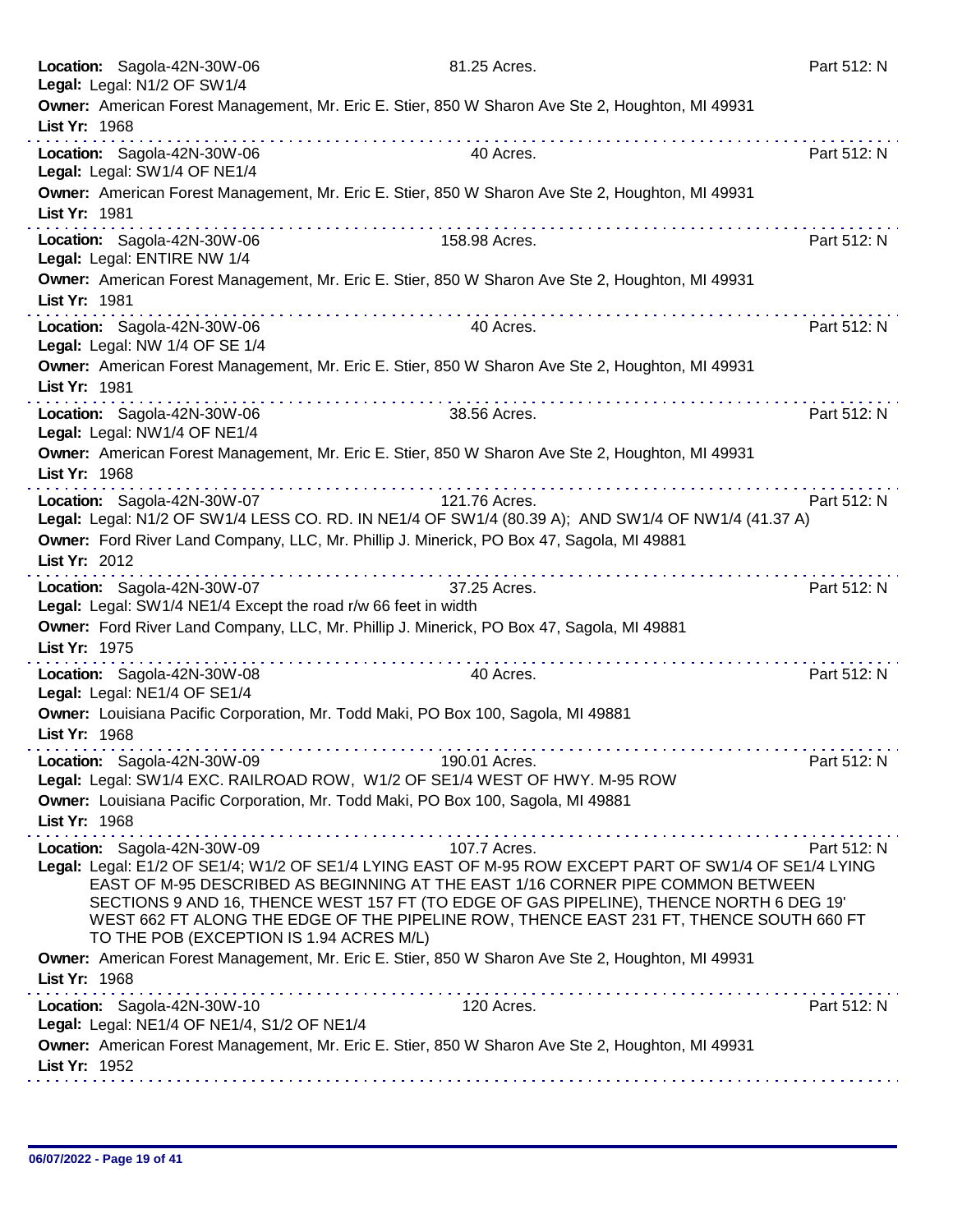| Location: Sagola-42N-30W-10<br>Legal: Legal: S1/2                                                                                                                                                                                                                                                                                                   | 320 Acres. | Part 512: N |
|-----------------------------------------------------------------------------------------------------------------------------------------------------------------------------------------------------------------------------------------------------------------------------------------------------------------------------------------------------|------------|-------------|
| Owner: American Forest Management, Mr. Eric E. Stier, 850 W Sharon Ave Ste 2, Houghton, MI 49931<br>List Yr: 1968                                                                                                                                                                                                                                   |            |             |
| Location: Sagola-42N-30W-11<br>Legal: Legal: NE1/4 OF NW1/4                                                                                                                                                                                                                                                                                         | 40 Acres.  | Part 512: N |
| Owner: American Forest Management, Mr. Eric E. Stier, 850 W Sharon Ave Ste 2, Houghton, MI 49931<br>List Yr: 1952<br>a dia 400 metatra. Ny haavon'ny toerana avo indrindra dia 1914. Ny haavon'ny toerana avo indrindra dia 1914. Ny fisiana ara-daharampehintany ary indrindra dia 1914. Ny faritany ary indrindra dia 1914. Ny faritany ary indri | .          |             |
| Location: Sagola-42N-30W-11<br>Legal: Legal: E1/2, NE1/4 OF SW1/4, S1/2 OF SW1/4                                                                                                                                                                                                                                                                    | 440 Acres. | Part 512: N |
| Owner: American Forest Management, Mr. Eric E. Stier, 850 W Sharon Ave Ste 2, Houghton, MI 49931<br>List Yr: 1968                                                                                                                                                                                                                                   |            |             |
| Location: Sagola-42N-30W-12<br>Legal: Legal: W1/2 EXCEPT NE1/4 OF NW1/4; W1/2 OF SE1/4; SE1/4 OF SE1/4                                                                                                                                                                                                                                              | 400 Acres. | Part 512: N |
| Owner: American Forest Management, Mr. Eric E. Stier, 850 W Sharon Ave Ste 2, Houghton, MI 49931<br>List Yr: 1968                                                                                                                                                                                                                                   |            |             |
| Location: Sagola-42N-30W-12<br>Legal: Legal: NW1/4 OF NE1/4                                                                                                                                                                                                                                                                                         | 40 Acres.  | Part 512: N |
| Owner: Dr. Robert J. D'amour, 463 River Hills Rd, , Kingsford, MI 49802<br>List Yr: 1968<br>.                                                                                                                                                                                                                                                       |            |             |
| Location: Sagola-42N-30W-13<br>Legal: Legal: N1/2 OF NE1/4, SE1/4 OF NE1/4, NE1/4 OF NW1/4, S1/2 OF NW1/4, NE1/4 OF SW1/4                                                                                                                                                                                                                           | 280 Acres. | Part 512: N |
| Owner: American Forest Management, Mr. Eric E. Stier, 850 W Sharon Ave Ste 2, Houghton, MI 49931<br>List Yr: 1949                                                                                                                                                                                                                                   |            |             |
| Location: Sagola-42N-30W-13<br>Legal: Legal: NW1/4 OF NW1/4, NW1/4 OF SW1/4, S1/2 OF SW1/4, NW1/4 OF SE1/4                                                                                                                                                                                                                                          | 200 Acres. | Part 512: N |
| Owner: American Forest Management, Mr. Eric E. Stier, 850 W Sharon Ave Ste 2, Houghton, MI 49931<br>List Yr: 1968                                                                                                                                                                                                                                   |            |             |
| Location: Sagola-42N-30W-14<br>Legal: Legal: NE1/4 OF NE1/4; S1/2 OF NW1/4; NE1/4 OF SW1/4; SW1/4 OF SW1/4                                                                                                                                                                                                                                          | 200 Acres. | Part 512: N |
| Owner: American Forest Management, Mr. Eric E. Stier, 850 W Sharon Ave Ste 2, Houghton, MI 49931<br>List Yr: 2009                                                                                                                                                                                                                                   |            |             |
| Location: Sagola-42N-30W-14<br>Legal: Legal: SW1/4 OF NE1/4                                                                                                                                                                                                                                                                                         | 40 Acres.  | Part 512: N |
| Owner: American Forest Management, Mr. Eric E. Stier, 850 W Sharon Ave Ste 2, Houghton, MI 49931<br>List Yr: 2014                                                                                                                                                                                                                                   |            |             |
| Location: Sagola-42N-30W-14<br>Legal: Legal: N1/2 OF NW1/4, SE1/4 OF SW1/4, SE1/4                                                                                                                                                                                                                                                                   | 280 Acres. | Part 512: N |
| Owner: American Forest Management, Mr. Eric E. Stier, 850 W Sharon Ave Ste 2, Houghton, MI 49931<br>List Yr: 1968                                                                                                                                                                                                                                   |            |             |
| Location: Sagola-42N-30W-15<br>Legal: Legal: ENTIRE                                                                                                                                                                                                                                                                                                 | 640 Acres. | Part 512: N |
| Owner: American Forest Management, Mr. Eric E. Stier, 850 W Sharon Ave Ste 2, Houghton, MI 49931<br>List Yr: 1968                                                                                                                                                                                                                                   |            |             |
| Location: Sagola-42N-30W-16<br>Legal: Legal: NW1/4 OF NW1/4                                                                                                                                                                                                                                                                                         | 40 Acres.  | Part 512: N |
| Owner: Louisiana Pacific Corporation, Mr. Todd Maki, PO Box 100, Sagola, MI 49881<br>List Yr: 1982                                                                                                                                                                                                                                                  |            |             |
|                                                                                                                                                                                                                                                                                                                                                     |            |             |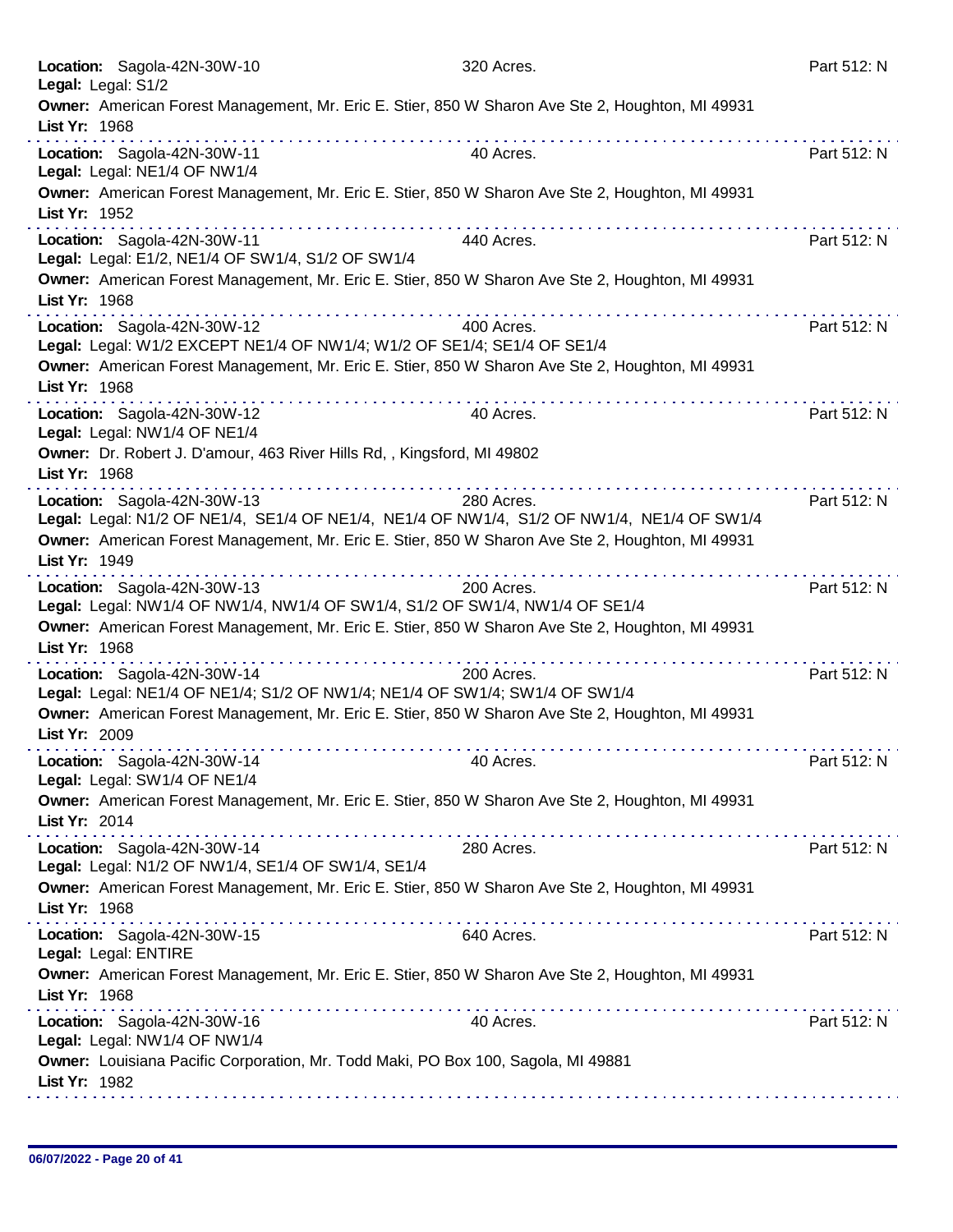| Location: Sagola-42N-30W-16<br>Legal: Legal: SW1/4 NW1/4; N1/2 SW1/4; SE1/4 SW1/4                                          | 160 Acres.   | Part 512: N |
|----------------------------------------------------------------------------------------------------------------------------|--------------|-------------|
| Owner: Louisiana Pacific Corporation, Mr. Todd Maki, PO Box 100, Sagola, MI 49881<br>List Yr: 2019                         |              |             |
| Location: Sagola-42N-30W-16<br>Legal: Legal: SW1/4 OF SW1/4                                                                | 40 Acres.    | Part 512: N |
| Owner: American Forest Management, Mr. Eric E. Stier, 850 W Sharon Ave Ste 2, Houghton, MI 49931<br>List Yr: 1974          |              |             |
| Location: Sagola-42N-30W-17<br>Legal: Legal: SW1/4 OF NW1/4, SW1/4                                                         | 200 Acres.   | Part 512: N |
| Owner: James Jauquet, Box 125, , Sagola, MI 49881<br>List Yr: 1974                                                         |              |             |
| Location: Sagola-42N-30W-17<br>Legal: Legal: SE 1/4                                                                        | 160 Acres.   | Part 512: N |
| Owner: American Forest Management, Mr. Eric E. Stier, 850 W Sharon Ave Ste 2, Houghton, MI 49931<br>List Yr: 1974<br>.     |              |             |
| Location: Sagola-42N-30W-17<br>Legal: Legal: N1/2 EXC. SW1/4 OF NW1/4                                                      | 280 Acres.   | Part 512: N |
| Owner: Lyme Great Lakes Timberlands LLC, Mr. Nathan Christie, 2831 North Lincoln Road, Escanaba, MI 49829<br>List Yr: 1968 |              |             |
| Location: Sagola-42N-30W-18<br>Legal: Legal: E1/2 OF SE1/4                                                                 | 80 Acres.    | Part 512: N |
| Owner: James Jauquet, Box 125, , Sagola, MI 49881<br>List Yr: 1974                                                         |              |             |
| Location: Sagola-42N-30W-18<br>Legal: Legal: N1/2 OF NE1/4 LESS COUNTY ROAD IN NW1/4 OF NE1/4 (79 A)                       | 79 Acres.    | Part 512: N |
| Owner: Ford River Land Company, LLC, Mr. Phillip J. Minerick, PO Box 47, Sagola, MI 49881<br>List Yr: 2012                 |              |             |
| Location: Sagola-42N-30W-19<br>Legal: Legal: SW1/4 OF NW1/4                                                                | 42.01 Acres. | Part 512: N |
| Owner: American Forest Management, Mr. Eric E. Stier, 850 W Sharon Ave Ste 2, Houghton, MI 49931<br>List Yr: 1968          |              |             |
| Location: Sagola-42N-30W-19<br>Legal: Legal: S1/2 OF SW1/4                                                                 | 82.29 Acres. | Part 512: N |
| Owner: American Forest Management, Mr. Eric E. Stier, 850 W Sharon Ave Ste 2, Houghton, MI 49931<br>List Yr: 1968          |              |             |
| Location: Sagola-42N-30W-19<br>Legal: Legal: S3/4 OF E1/2, NE1/4 OF SW1/4                                                  | 280 Acres.   | Part 512: N |
| Owner: American Forest Management, Mr. Eric E. Stier, 850 W Sharon Ave Ste 2, Houghton, MI 49931<br>List Yr: 1968          |              |             |
| Location: Sagola-42N-30W-20<br>Legal: Legal: S1/2 OF NE1/4, W1/2 EXC. NW1/4 OF NW1/4, N1/2 OF SE1/4, SW1/4 OF SE1/4        | 480 Acres.   | Part 512: N |
| Owner: American Forest Management, Mr. Eric E. Stier, 850 W Sharon Ave Ste 2, Houghton, MI 49931<br>List Yr: 1968          |              |             |
| Location: Sagola-42N-30W-20<br>Legal: Legal: NE1/4 OF NE1/4, NW1/4 OF NW1/4                                                | 80 Acres.    | Part 512: N |
| Owner: American Forest Management, Mr. Eric E. Stier, 850 W Sharon Ave Ste 2, Houghton, MI 49931<br>List Yr: 1974          |              |             |
|                                                                                                                            |              |             |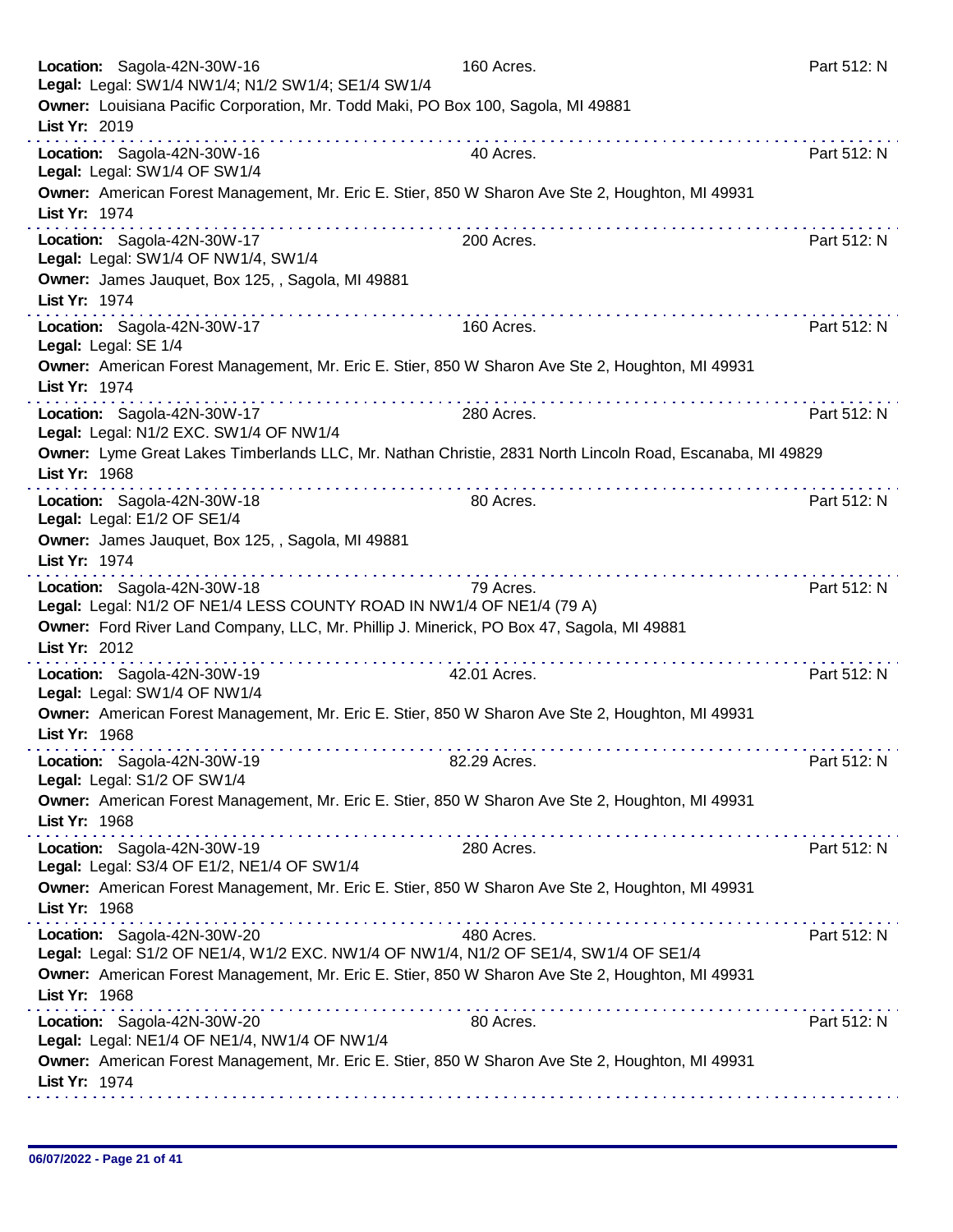|               | Location: Sagola-42N-30W-21<br>Legal: Legal: NW 1/4 OF NW1/4                                             | 40 Acres.                                                                                                  | Part 512: N |
|---------------|----------------------------------------------------------------------------------------------------------|------------------------------------------------------------------------------------------------------------|-------------|
| List Yr: 1974 |                                                                                                          | Owner: American Forest Management, Mr. Eric E. Stier, 850 W Sharon Ave Ste 2, Houghton, MI 49931           |             |
|               | Location: Sagola-42N-30W-21                                                                              | 31.12 Acres.                                                                                               | Part 512: N |
|               | Legal: Legal: SW1/4 OF NE1/4 EXC. RAILROAD & HWY ROW'S                                                   |                                                                                                            |             |
| List Yr: 1974 |                                                                                                          | Owner: American Forest Management, Mr. Eric E. Stier, 850 W Sharon Ave Ste 2, Houghton, MI 49931           |             |
|               | Location: Sagola-42N-30W-21<br>Legal: Legal: NE1/4 OF NW1/4                                              | 40 Acres.                                                                                                  | Part 512: N |
| List Yr: 1990 |                                                                                                          | Owner: American Forest Management, Mr. Eric E. Stier, 850 W Sharon Ave Ste 2, Houghton, MI 49931<br>.      |             |
|               | Location: Sagola-42N-30W-21                                                                              | 39.48 Acres.                                                                                               | Part 512: N |
|               |                                                                                                          | Legal: Legal: NE1/4 OF NE1/4 EXC. NORTH 150' OF WEST 150' OF THAT PART LYING EAST OF M-95                  |             |
| List Yr: 1968 |                                                                                                          | Owner: American Forest Management, Mr. Eric E. Stier, 850 W Sharon Ave Ste 2, Houghton, MI 49931           |             |
|               | Location: Sagola-42N-30W-21<br>Legal: Legal: SE1/4 OF NE1/4, S3/4 OF W1/2, W1/2 OF SE1/4                 | 360 Acres.                                                                                                 | Part 512: N |
| List Yr: 1968 |                                                                                                          | Owner: American Forest Management, Mr. Eric E. Stier, 850 W Sharon Ave Ste 2, Houghton, MI 49931           |             |
|               | .<br>Location: Sagola-42N-30W-22<br>Legal: Legal: ENTIRE EXC. NW1/4 OF SW1/4                             | 600 Acres.                                                                                                 | Part 512: N |
| List Yr: 1968 |                                                                                                          | Owner: American Forest Management, Mr. Eric E. Stier, 850 W Sharon Ave Ste 2, Houghton, MI 49931           |             |
|               | Location: Sagola-42N-30W-23<br>Legal: Legal: N1/2                                                        | 320 Acres.                                                                                                 | Part 512: N |
| List Yr: 1968 |                                                                                                          | Owner: American Forest Management, Mr. Eric E. Stier, 850 W Sharon Ave Ste 2, Houghton, MI 49931           |             |
|               | Location: Sagola-42N-30W-23<br>Legal: Legal: S1/2                                                        | 320 Acres.                                                                                                 | Part 512: N |
| List Yr: 1968 |                                                                                                          | Owner: Lyme Great Lakes Timberlands LLC, Mr. Nathan Christie, 2831 North Lincoln Road, Escanaba, MI 49829  |             |
|               | Location: Sagola-42N-30W-24<br>Legal: Legal: SW1/4 OF NE1/4, N1/2 OF SW1/4, S1/2 OF NW1/4, N1/2 OF SE1/4 | 280 Acres.                                                                                                 | Part 512: N |
| List Yr: 1968 |                                                                                                          | Owner: Lyme Great Lakes Timberlands LLC, Mr. Nathan Christie, 2831 North Lincoln Road, Escanaba, MI 49829  |             |
|               | Location: Sagola-42N-30W-25<br>Legal: Legal: E1/2 OF SW1/4                                               | 80 Acres.                                                                                                  | Part 512: N |
| List Yr: 1982 |                                                                                                          | Owner: Lyme Great Lakes Land Company LLC, Mr. Nathan Christie, 2831 North Lincoln Road, Escanaba, MI 49829 |             |
|               | Location: Sagola-42N-30W-25<br>Legal: Legal: W 1/2 OF SW1/4                                              | 80 Acres.                                                                                                  | Part 512: N |
| List Yr: 1977 |                                                                                                          | Owner: American Forest Management, Eric Stier, 850 West Sharon Avenue, Suite 2, Houghton, MI 49931         |             |
|               | Location: Sagola-42N-30W-26<br>Legal: Legal: SW1/4 OF SE1/4                                              | 40 Acres.                                                                                                  | Part 512: N |
| List Yr: 1982 |                                                                                                          | Owner: Lyme Great Lakes Timberlands LLC, Mr. Nathan Christie, 2831 North Lincoln Road, Escanaba, MI 49829  |             |
|               |                                                                                                          |                                                                                                            |             |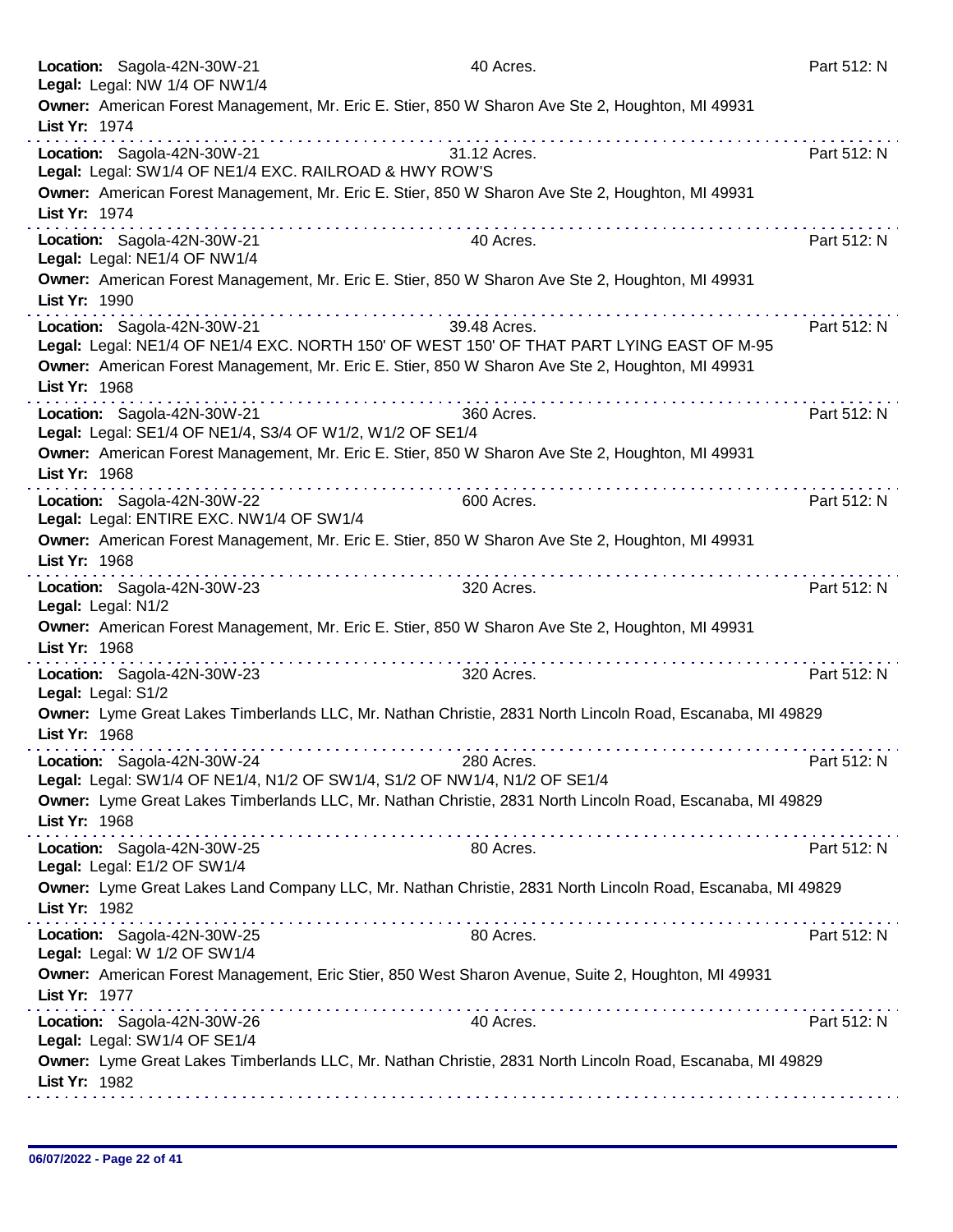|               | Location: Sagola-42N-30W-26<br>Legal: Legal: NW1/4 OF NE1/4; AND NE1/4 OF NW1/4                                                                   | 80 Acres.   | Part 512: N |
|---------------|---------------------------------------------------------------------------------------------------------------------------------------------------|-------------|-------------|
| List Yr: 1968 | Owner: Lyme Great Lakes Timberlands LLC, Mr. Nathan Christie, 2831 North Lincoln Road, Escanaba, MI 49829                                         |             |             |
|               | Location: Sagola-42N-30W-26<br>Legal: Legal: S1/2 OF SW1/4                                                                                        | 80 Acres.   | Part 512: N |
| List Yr: 1982 | Owner: Lyme Great Lakes Land Company LLC, Mr. Nathan Christie, 2831 North Lincoln Road, Escanaba, MI 49829                                        |             |             |
|               | Location: Sagola-42N-30W-26<br>Legal: Legal: E1/2 OF SE1/4                                                                                        | 80 Acres.   | Part 512: N |
| List Yr: 1966 | Owner: American Forest Management, Eric Stier, 850 West Sharon Avenue, Suite 2, Houghton, MI 49931                                                |             |             |
|               | Location: Sagola-42N-30W-27<br>Legal: Legal: SW1/4 OF SE1/4                                                                                       | 40 Acres.   | Part 512: N |
| List Yr: 1966 | Owner: Todd A. Willman, 1005 Apollo Drive, , Iron Mountain, MI 49801                                                                              |             |             |
|               | Location: Sagola-42N-30W-27<br>Legal: Legal: N1/2 OF N1/2; SW1/4 OF NE1/4                                                                         | 200 Acres.  | Part 512: N |
| List Yr: 1968 | Owner: American Forest Management, Mr. Eric E. Stier, 850 W Sharon Ave Ste 2, Houghton, MI 49931                                                  |             |             |
|               | Location: Sagola-42N-30W-28<br>Legal: Legal: NE1/4 OF NW1/4 EXCEPT SW1/4 OF NE1/4 OF NW1/4                                                        | 30 Acres.   | Part 512: N |
| List Yr: 2010 | Owner: American Forest Management, Mr. Eric E. Stier, 850 W Sharon Ave Ste 2, Houghton, MI 49931                                                  |             |             |
|               | Location: Sagola-42N-30W-28<br>Legal: Legal: NW1/4 OF NE1/4                                                                                       | 40 Acres.   | Part 512: N |
| List Yr: 1968 | Owner: American Forest Management, Mr. Eric E. Stier, 850 W Sharon Ave Ste 2, Houghton, MI 49931                                                  |             |             |
|               | Location: Sagola-42N-30W-28<br>Legal: Legal: SW1/4 OF NE1/4 LYING WEST OF CM ST. P RAILROAD R/W                                                   | 30 Acres.   | Part 512: N |
| List Yr: 1968 | Owner: American Forest Management, Mr. Eric E. Stier, 850 W Sharon Ave Ste 2, Houghton, MI 49931                                                  |             |             |
|               | Location: Sagola-42N-30W-28<br>Legal: Legal: W1/2 OF NW1/4, SE1/4 OF NW1/4                                                                        | 120 Acres.  | Part 512: N |
| List Yr: 1968 | Owner: American Forest Management, Mr. Eric E. Stier, 850 W Sharon Ave Ste 2, Houghton, MI 49931                                                  |             |             |
|               | Location: Sagola-42N-30W-29<br>Legal: Legal: SW1/4 OF NW1/4; N1/2 OF SW1/4                                                                        | 120 Acres.  | Part 512: N |
| List Yr: 1968 | Owner: David Radosta, W 8942 Carbis Rd, , Iron Mountain, MI 49801                                                                                 |             |             |
|               | Location: Sagola-42N-30W-29<br>Legal: Legal: SW1/4 OF SW1/4 EXC THE WEST 1,070 FT OF THE SW1/4 OF SW1/4 EXCEPT THE NORTH 230 FT<br><b>THEREOF</b> | 13.2 Acres. | Part 512: N |
| List Yr: 2015 | Owner: David Radosta, W 8942 Carbis Rd, , Iron Mountain, MI 49801                                                                                 |             |             |
|               | Location: Sagola-42N-30W-29<br>Legal: Legal: W1/2 OF NE1/4; SE1/4 OF NW1/4; N1/2 OF NW1/4                                                         | 200 Acres.  | Part 512: N |
| List Yr: 1968 | Owner: American Forest Management, Mr. Eric E. Stier, 850 W Sharon Ave Ste 2, Houghton, MI 49931                                                  |             |             |
|               |                                                                                                                                                   |             |             |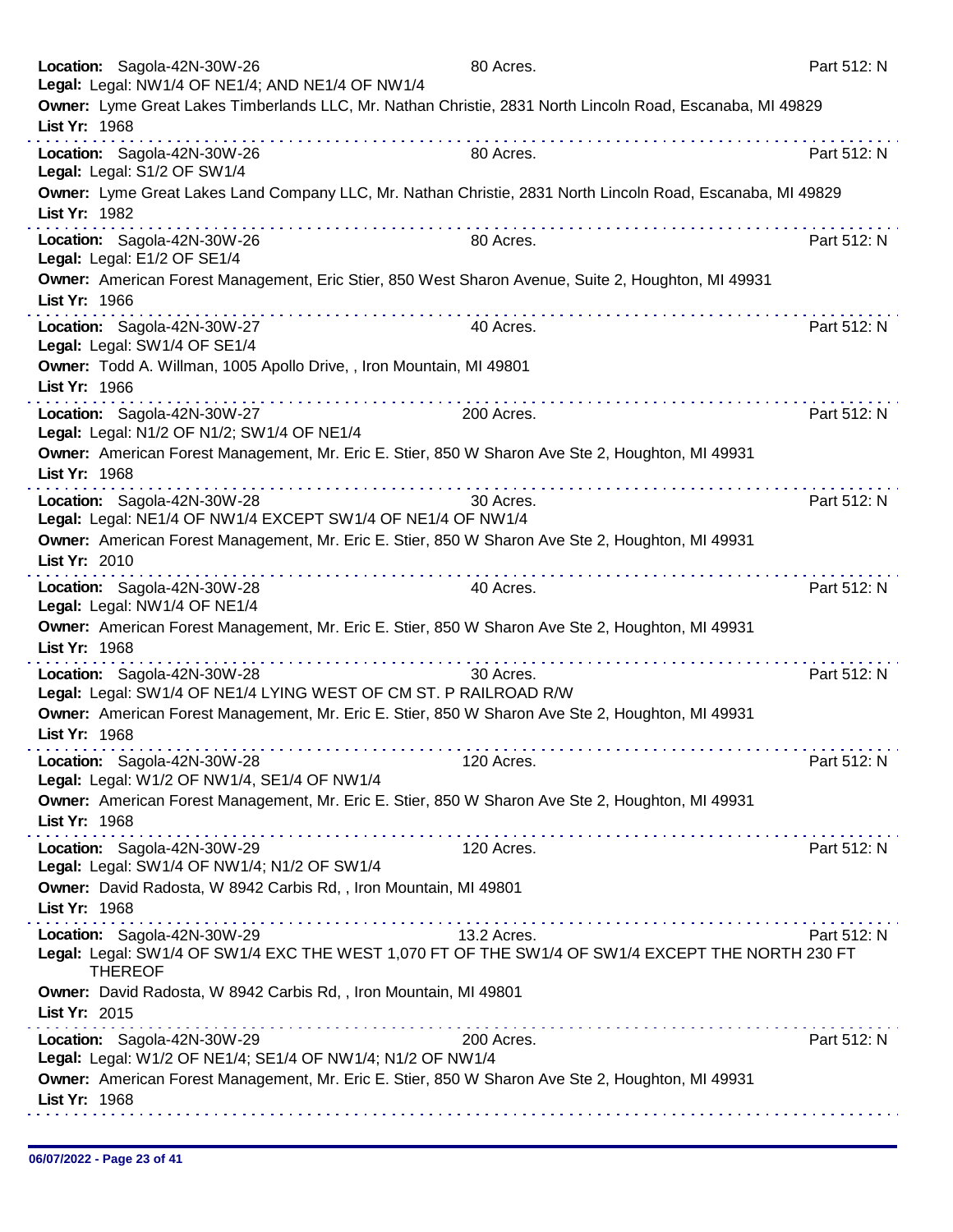|               | Location: Sagola-42N-30W-30<br>Legal: Legal: W1/2 OF NE1/4, N1/2 OF NW1/4                            | 162.56 Acres.                                                                                              | Part 512: N |
|---------------|------------------------------------------------------------------------------------------------------|------------------------------------------------------------------------------------------------------------|-------------|
| List Yr: 1968 |                                                                                                      | Owner: American Forest Management, Mr. Eric E. Stier, 850 W Sharon Ave Ste 2, Houghton, MI 49931           |             |
|               | Location: Sagola-42N-30W-31<br>Legal: Legal: NE1/4 EXC NE1/4 OF NE1/4; E1/2 OF NW1/4                 | 192.07 Acres.                                                                                              | Part 512: N |
| List Yr: 1957 |                                                                                                      | Owner: Mr. and Mrs. Montee Skorich, 5731 Middlecoff Drive, , Huntington Beach, CA 92649                    |             |
|               | Location: Sagola-42N-30W-31<br>Legal: Legal: NW1/4 OF SW1/4                                          | 43.06 Acres.                                                                                               | Part 512: N |
| List Yr: 1957 |                                                                                                      | Owner: American Forest Management, Mr. Eric E. Stier, 850 W Sharon Ave Ste 2, Houghton, MI 49931           |             |
|               | Location: Sagola-42N-30W-32                                                                          | 28 Acres.<br>Legal: Legal: NW1/4 OF NW1/4 EXCEPT THE WEST 1,070 FT OF THE NORTH 490 FT THEREOF             | Part 512: N |
| List Yr: 2015 | Owner: David Radosta, W 8942 Carbis Rd, , Iron Mountain, MI 49801                                    |                                                                                                            |             |
|               | Location: Sagola-42N-30W-32<br>Legal: Legal: SE 1/4 OF SW 1/4                                        | 40 Acres.                                                                                                  | Part 512: N |
| List Yr: 1982 |                                                                                                      | Owner: Lyme Great Lakes Land Company LLC, Mr. Nathan Christie, 2831 North Lincoln Road, Escanaba, MI 49829 |             |
|               | . <b>.</b><br>Location: Sagola-42N-30W-33<br>Legal: Legal: NW1/4 EXC. POWER LINE R/W, NW1/4 OF SW1/4 | 196.5 Acres.                                                                                               | Part 512: N |
| List Yr: 1957 |                                                                                                      | Owner: American Forest Management, Eric Stier, 850 West Sharon Avenue, Suite 2, Houghton, MI 49931         |             |
|               | Location: Sagola-42N-30W-33<br>Legal: Legal: NW1/4 OF SE1/4                                          | 40 Acres.                                                                                                  | Part 512: N |
| List Yr: 1964 |                                                                                                      | Owner: American Forest Management, Eric Stier, 850 West Sharon Avenue, Suite 2, Houghton, MI 49931         |             |
|               | Location: Sagola-42N-30W-33<br>Legal: Legal: SW1/4 OF SE1/4 EXC. POWER LINE R/W                      | 38.97 Acres.                                                                                               | Part 512: N |
| List Yr: 1957 |                                                                                                      | Owner: American Forest Management, Eric Stier, 850 West Sharon Avenue, Suite 2, Houghton, MI 49931         |             |
|               | Location: Sagola-42N-30W-33<br>Legal: Legal: SE1/4 OF SW1/4                                          | 40 Acres.                                                                                                  | Part 512: N |
| List Yr: 1977 |                                                                                                      | Owner: American Forest Management, Eric Stier, 850 West Sharon Avenue, Suite 2, Houghton, MI 49931         |             |
|               | Location: Sagola-42N-30W-34<br>Legal: Legal: SE1/4 OF NE1/4, NE1/4 OF NW1/4, S1/2 OF NW1/4           | 160 Acres.                                                                                                 | Part 512: N |
| List Yr: 1952 |                                                                                                      | Owner: American Forest Management, Mr. Eric E. Stier, 850 W Sharon Ave Ste 2, Houghton, MI 49931           |             |
|               | Location: Sagola-42N-30W-34<br>Legal: Legal: SW 1/4 OF NE 1/4                                        | 40 Acres.                                                                                                  | Part 512: N |
| List Yr: 1985 |                                                                                                      | Owner: American Forest Management, Mr. Eric E. Stier, 850 W Sharon Ave Ste 2, Houghton, MI 49931           |             |
|               | Location: Sagola-42N-30W-35<br>Legal: Legal: W1/2 OF SE1/4 OF NW1/4                                  | 20 Acres.                                                                                                  | Part 512: N |
| List Yr: 2010 |                                                                                                      | Owner: American Forest Management, Mr. Eric E. Stier, 850 W Sharon Ave Ste 2, Houghton, MI 49931           |             |
|               |                                                                                                      |                                                                                                            |             |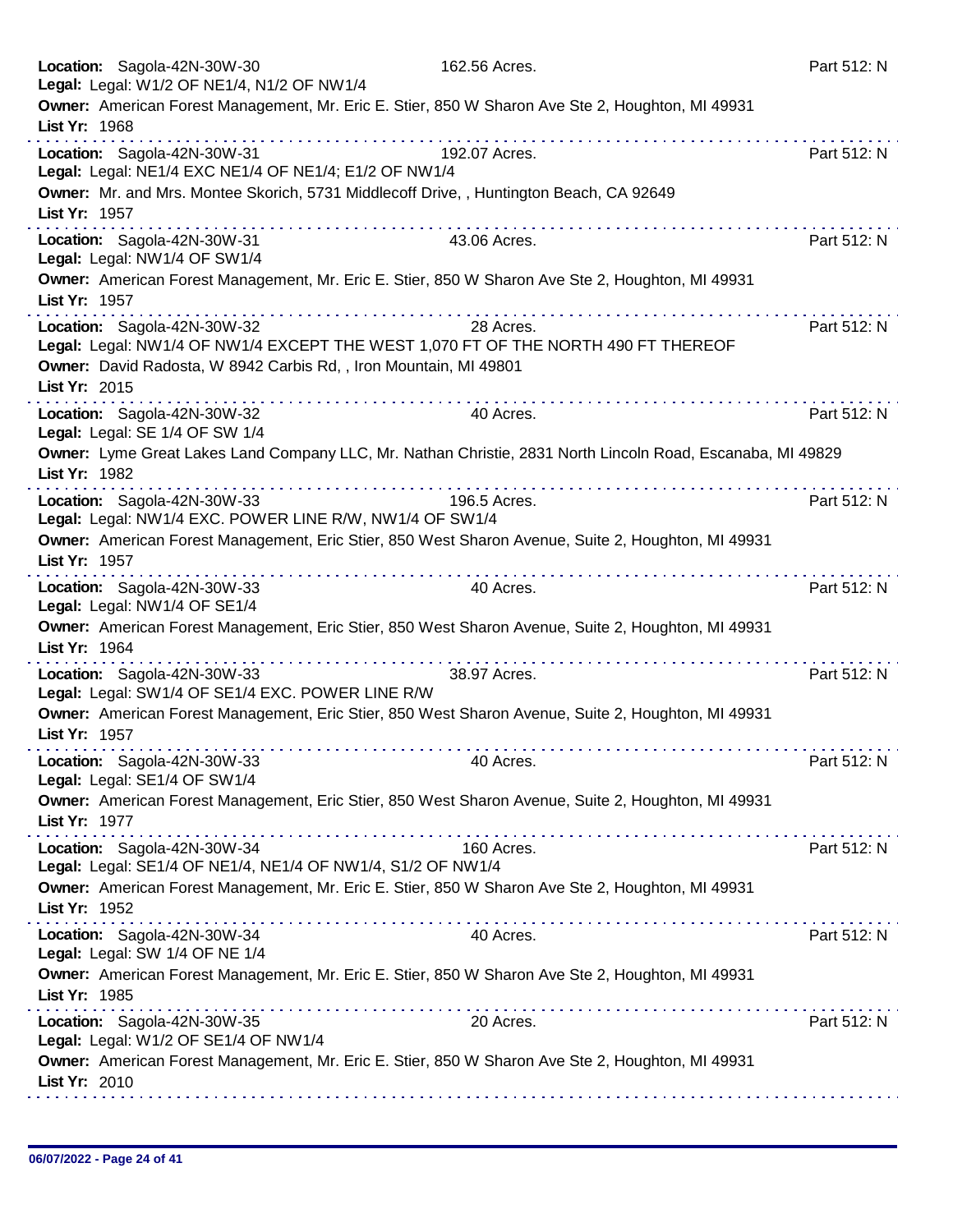| Location: Sagola-42N-30W-35                                 | <b>EAST ALONG EAST-WE</b>                                                     | 39 Acres.<br>Legal: Legal: SW1/4 NW1/4 EXC. COMMENCING AT THE WEST 1/4 CORNER OF SEC. 35, T42N, R30W, THENCE                                                                    | Part 512: N |
|-------------------------------------------------------------|-------------------------------------------------------------------------------|---------------------------------------------------------------------------------------------------------------------------------------------------------------------------------|-------------|
| List Yr: 1990                                               |                                                                               | Owner: American Forest Management, Mr. Eric E. Stier, 850 W Sharon Ave Ste 2, Houghton, MI 49931                                                                                |             |
| Location: Sagola-42N-30W-35<br>Legal: Legal: N1/2 OF NE1/4  |                                                                               | 80 Acres.                                                                                                                                                                       | Part 512: N |
| List Yr: 1982                                               |                                                                               | Owner: Lyme Great Lakes Timberlands LLC, Mr. Nathan Christie, 2831 North Lincoln Road, Escanaba, MI 49829                                                                       |             |
| Location: Sagola-42N-30W-35<br>Legal: Legal: SE1/4 OF NE1/4 |                                                                               | 40 Acres.                                                                                                                                                                       | Part 512: N |
| List Yr: 1982                                               |                                                                               | Owner: Lyme Great Lakes Timberlands LLC, Mr. Nathan Christie, 2831 North Lincoln Road, Escanaba, MI 49829                                                                       |             |
| Location: Sagola-42N-30W-35<br>Legal: Legal: NW1/4 NW1/4    |                                                                               | 40 Acres.                                                                                                                                                                       | Part 512: N |
| List Yr: 1990                                               | Owner: Gregory L. LaFreniere, N3331 Woodland Drive, , Iron Mountain, MI 49801 |                                                                                                                                                                                 |             |
| Location: Sagola-43N-30W-02<br>Legal: Legal: SW1/4 OF SW1/4 |                                                                               | 40 Acres.                                                                                                                                                                       | Part 512: N |
| List Yr: 1968                                               |                                                                               | Owner: American Forest Management, Mr. Eric E. Stier, 850 W Sharon Ave Ste 2, Houghton, MI 49931                                                                                |             |
| Location: Sagola-43N-30W-05                                 | Legal: Legal: SE1/4 OF NE1/4, NW1/4 OF SE1/4                                  | 80 Acres.                                                                                                                                                                       | Part 512: N |
| List Yr: 1964                                               |                                                                               | Owner: American Forest Management, Eric Stier, 850 West Sharon Avenue, Suite 2, Houghton, MI 49931                                                                              |             |
| Location: Sagola-43N-30W-05<br>Legal: Legal: NE1/4 OF SE1/4 |                                                                               | 40 Acres.                                                                                                                                                                       | Part 512: N |
| List Yr: 1968                                               | .                                                                             | Owner: American Forest Management, Eric Stier, 850 West Sharon Avenue, Suite 2, Houghton, MI 49931                                                                              |             |
| Location: Sagola-43N-30W-05                                 | Legal: Legal: SW1/4 OF NE1/4 LYING EAST OF M-95                               | 27.73 Acres.                                                                                                                                                                    | Part 512: N |
| List Yr: 2005                                               |                                                                               | Owner: American Forest Management, Eric Stier, 850 West Sharon Avenue, Suite 2, Houghton, MI 49931                                                                              |             |
| Location: Sagola-43N-30W-10                                 | Legal: Legal: E1/2 OF NW1/4; AND NE1/4                                        | 240 Acres.                                                                                                                                                                      | Part 512: N |
| List Yr: 1968                                               |                                                                               | Owner: American Forest Management, Mr. Eric E. Stier, 850 W Sharon Ave Ste 2, Houghton, MI 49931                                                                                |             |
| Location: Sagola-43N-30W-11                                 |                                                                               | 65 Acres.                                                                                                                                                                       | Part 512: N |
|                                                             | Owner: William C. Verrette, PO Box 490, , Iron Mountain, MI 49801             | Legal: Legal: SW1/4 OF NW1/4 LESS COUNTY RD (39.00 ACRES); AND ALL THAT PART OF THE N1/2 OF NW1/4<br>LYING SOUTH OF THE ESCANABA & LAKE SUPERIOR RAILWAY COMPANY ROW (26 ACRES) |             |
| List Yr: 1965                                               |                                                                               |                                                                                                                                                                                 |             |
| Location: Sagola-43N-30W-11                                 | Legal: Legal: SE1/4 LESS COUNTY RD (155.7 ACRES)                              | 155.7 Acres.                                                                                                                                                                    | Part 512: N |
| List Yr: 1965                                               |                                                                               | Owner: American Forest Management, Eric Stier, 850 West Sharon Avenue, Suite 2, Houghton, MI 49931                                                                              |             |
| Location: Sagola-43N-30W-12<br>Legal: Legal: NE1/4 OF NW1/4 |                                                                               | 40 Acres.                                                                                                                                                                       | Part 512: N |
| List Yr: 1963                                               |                                                                               | Owner: Tscp Irrevocable Trust, c/o Wells Fargo Trust Dept., 101 W Washington St, Marquette, MI 49855                                                                            |             |
|                                                             |                                                                               |                                                                                                                                                                                 |             |

06/07/2022 - Page 25 of 41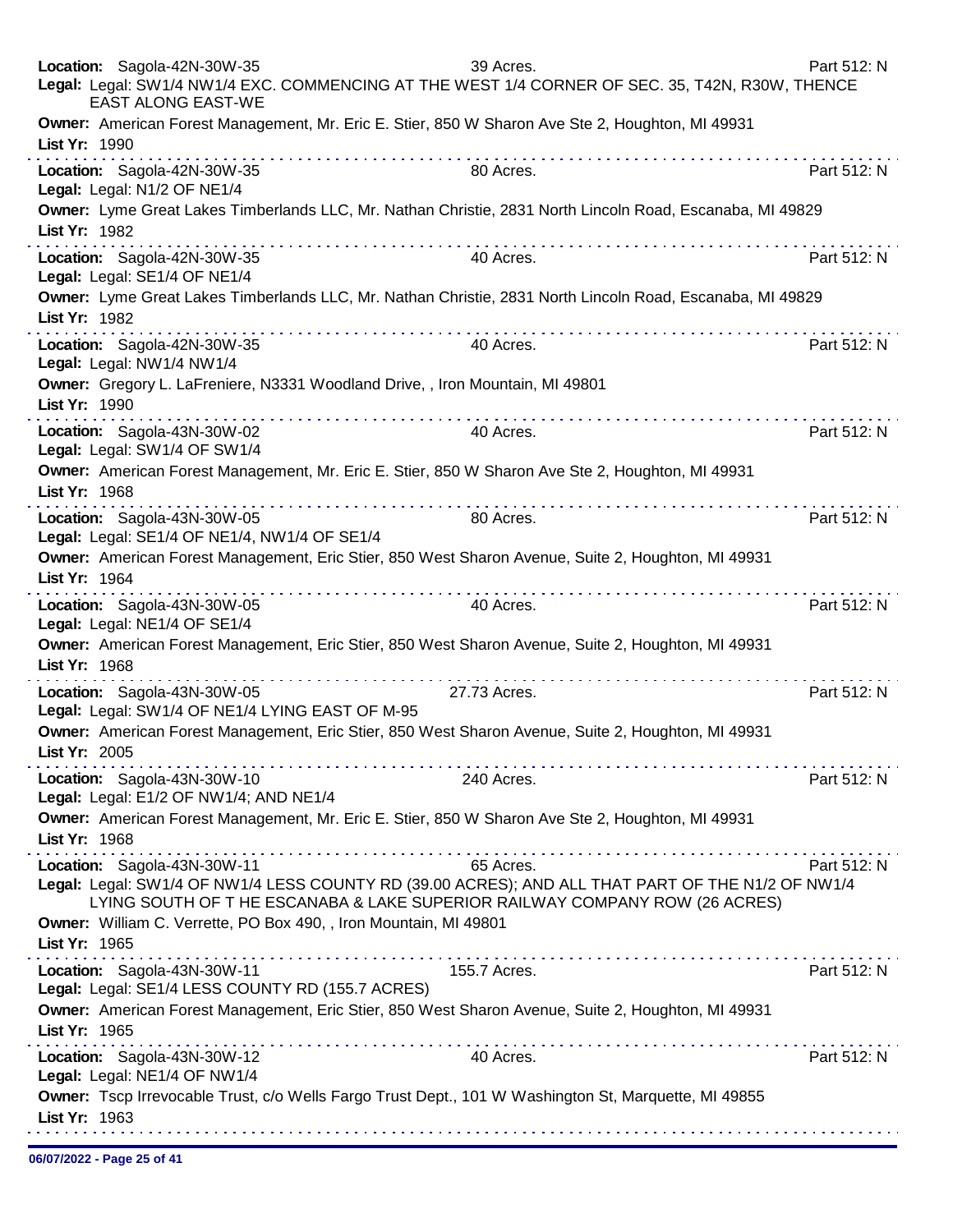| Location: Sagola-43N-30W-13<br>134 Acres.<br>Legal: Legal: SE1/4 OF SW1/4 LYING NORTH OF FORD RIVER AND EAST OF BURNT DAM CREEK, N1/2 OF SE1/4,<br>SE1/4 OF SE1/4                                                                                             | Part 512: N |
|---------------------------------------------------------------------------------------------------------------------------------------------------------------------------------------------------------------------------------------------------------------|-------------|
| Owner: American Forest Management, Eric Stier, 850 West Sharon Avenue, Suite 2, Houghton, MI 49931<br>List Yr: 1968                                                                                                                                           |             |
| Location: Sagola-43N-30W-13<br>8 Acres.<br>Legal: Legal: NW 1/4 OF SW 1/4 LYING NORTH OF FORD RIVER                                                                                                                                                           | Part 512: N |
| Owner: American Forest Management, Eric Stier, 850 West Sharon Avenue, Suite 2, Houghton, MI 49931<br>List Yr: 1981<br>.                                                                                                                                      |             |
| Location: Sagola-43N-30W-13<br>241.75 Acres.<br>Legal: Legal: NE1/4, EXCEPT E1/2 NE1/4; N1/2 NW1/4, SE1/4 NW1/4, and SW1/4 SE1/4<br>Owner: American Forest Management, Eric Stier, 850 West Sharon Avenue, Suite 2, Houghton, MI 49931<br>List Yr: 1969       | Part 512: N |
| Location: Sagola-43N-30W-15<br>40 Acres.<br>Legal: Legal: SE1/4 OF SW1/4                                                                                                                                                                                      | Part 512: N |
| Owner: American Forest Management, Mr. Eric E. Stier, 850 W Sharon Ave Ste 2, Houghton, MI 49931<br>List Yr: 1957                                                                                                                                             |             |
| Location: Sagola-43N-30W-15<br>80 Acres.<br>Legal: Legal: N1/2 OF SW1/4                                                                                                                                                                                       | Part 512: N |
| Owner: American Forest Management, Mr. Eric E. Stier, 850 W Sharon Ave Ste 2, Houghton, MI 49931<br>List Yr: 1965                                                                                                                                             |             |
| 315.5 Acres.<br>Location: Sagola-43N-30W-15<br>Legal: Legal: SW1/4 OF NW1/4 LYING SOUTH OF FORD RIVER; & SE1/4 OF NW1/4 & S1/2 OF NE1/4 & SE1/4<br>Owner: Ford River Land Company, LLC, Mr. Phillip J. Minerick, PO Box 47, Sagola, MI 49881<br>List Yr: 2018 | Part 512: N |
| Location: Sagola-43N-30W-16<br>40 Acres.<br>Legal: Legal: NE1/4 OF SE1/4                                                                                                                                                                                      | Part 512: N |
| Owner: American Forest Management, Mr. Eric E. Stier, 850 W Sharon Ave Ste 2, Houghton, MI 49931<br>List Yr: 1968                                                                                                                                             |             |
| Location: Sagola-43N-30W-17<br>40 Acres.<br>Legal: Legal: SW1/4 OF SW1/4                                                                                                                                                                                      | Part 512: N |
| Owner: Robert and Margaret Minerick, PO Box 99, , Sagola, MI 49881<br>List Yr: 1994                                                                                                                                                                           |             |
| Location: Sagola-43N-30W-20<br>40 Acres.<br>Legal: Legal: NW1/4 OF NW1/4                                                                                                                                                                                      | Part 512: N |
| Owner: Robert and Margaret Minerick, PO Box 99, , Sagola, MI 49881<br>List Yr: 1994                                                                                                                                                                           |             |
| Location: Sagola-43N-30W-21<br>40 Acres.<br>Legal: Legal: NE1/4 OF SE1/4                                                                                                                                                                                      | Part 512: N |
| Owner: Robert and Margaret Minerick, PO Box 99, , Sagola, MI 49881<br>List Yr: 2005                                                                                                                                                                           |             |
| Location: Sagola-43N-30W-21<br>40 Acres.<br>Legal: Legal: NW1/4 OF SE1/4                                                                                                                                                                                      | Part 512: N |
| Owner: Robert and Margaret Minerick, PO Box 99, , Sagola, MI 49881<br>List Yr: 1994                                                                                                                                                                           |             |
| Location: Sagola-43N-30W-22<br>80 Acres.<br>Legal: Legal: S1/2 OF NW1/4                                                                                                                                                                                       | Part 512: N |
| Owner: American Forest Management, Mr. Eric E. Stier, 850 W Sharon Ave Ste 2, Houghton, MI 49931<br>List Yr: 1966                                                                                                                                             |             |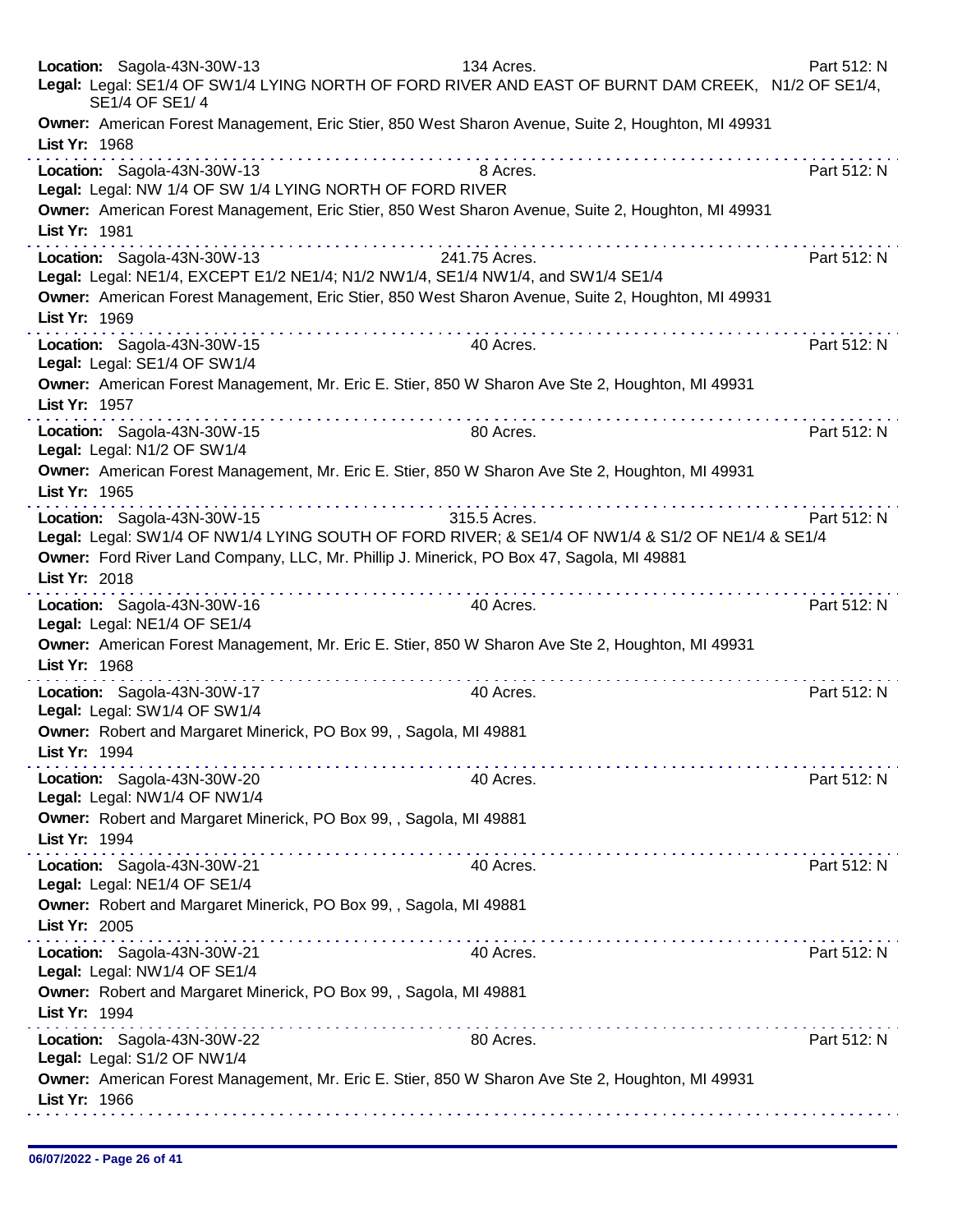|               | Location: Sagola-43N-30W-22<br>Legal: Legal: NW1/4 OF NW1/4                                                                                                                                                                                                                                                                                                                                                                                                                                                                     | 40 Acres.                                      | Part 512: N |
|---------------|---------------------------------------------------------------------------------------------------------------------------------------------------------------------------------------------------------------------------------------------------------------------------------------------------------------------------------------------------------------------------------------------------------------------------------------------------------------------------------------------------------------------------------|------------------------------------------------|-------------|
| List Yr: 1968 | Owner: American Forest Management, Mr. Eric E. Stier, 850 W Sharon Ave Ste 2, Houghton, MI 49931                                                                                                                                                                                                                                                                                                                                                                                                                                |                                                |             |
|               | Location: Sagola-43N-30W-22<br>Legal: Legal: NE1/4 OF NW1/4                                                                                                                                                                                                                                                                                                                                                                                                                                                                     | 40 Acres.                                      | Part 512: N |
| List Yr: 1949 | Owner: American Forest Management, Mr. Eric E. Stier, 850 W Sharon Ave Ste 2, Houghton, MI 49931                                                                                                                                                                                                                                                                                                                                                                                                                                |                                                |             |
|               | Location: Sagola-43N-30W-22<br>Legal: Legal: N1/2 OF NE1/4                                                                                                                                                                                                                                                                                                                                                                                                                                                                      | 80 Acres.                                      | Part 512: N |
| List Yr: 2018 | Owner: Ford River Land Company, LLC, Mr. Phillip J. Minerick, PO Box 47, Sagola, MI 49881                                                                                                                                                                                                                                                                                                                                                                                                                                       |                                                |             |
|               | and and and analysis<br>Location: Sagola-43N-30W-27<br>Legal: Legal: N1/2 OF N1/2 EXC NW1/4 OF NW1/4                                                                                                                                                                                                                                                                                                                                                                                                                            | 120 Acres.                                     | Part 512: N |
| List Yr: 1960 | Owner: Robert R. and Judith M. Gunville, PO Box 77, , Niagara, WI 54151                                                                                                                                                                                                                                                                                                                                                                                                                                                         |                                                |             |
|               | Location: Sagola-43N-30W-27<br>Legal: Legal: NW1/4 OF NW1/4                                                                                                                                                                                                                                                                                                                                                                                                                                                                     | 40 Acres.                                      | Part 512: N |
| List Yr: 1960 | Owner: Ford River Land Company, LLC, Mr. Phillip J. Minerick, PO Box 47, Sagola, MI 49881                                                                                                                                                                                                                                                                                                                                                                                                                                       |                                                |             |
|               | the second companies of the second companies<br>Location: Sagola-43N-30W-27<br>Legal: Legal: S1/2 OF NW1/4; AND NE1/4 OF SW1/4                                                                                                                                                                                                                                                                                                                                                                                                  | and a straightful and a straight<br>120 Acres. | Part 512: N |
| List Yr: 1960 | Owner: Ford River Land Company, LLC, Mr. Phillip J. Minerick, PO Box 47, Sagola, MI 49881                                                                                                                                                                                                                                                                                                                                                                                                                                       |                                                |             |
|               | Location: Sagola-43N-30W-28<br>Legal: Legal: SE1/4 OF NW1/4 LESS THE COUNTY ROAD                                                                                                                                                                                                                                                                                                                                                                                                                                                | 39 Acres.                                      | Part 512: N |
| List Yr: 2012 | Owner: Ford River Land Company, LLC, Mr. Phillip J. Minerick, PO Box 47, Sagola, MI 49881                                                                                                                                                                                                                                                                                                                                                                                                                                       |                                                |             |
|               | Location: Sagola-43N-30W-28<br>Legal: Legal: N1/2 OF NE1/4                                                                                                                                                                                                                                                                                                                                                                                                                                                                      | 80 Acres.                                      | Part 512: N |
| List Yr: 2011 | Owner: Ford River Land Company, LLC, Mr. Phillip J. Minerick, PO Box 47, Sagola, MI 49881                                                                                                                                                                                                                                                                                                                                                                                                                                       |                                                |             |
|               | Location: Sagola-43N-30W-31<br>Legal: Legal: SW 1/4 OF NE 1/4                                                                                                                                                                                                                                                                                                                                                                                                                                                                   | 40 Acres.                                      | Part 512: N |
| List Yr: 1982 | Owner: John Patrick Boyce, 10136 Oro Vista Ave,, Sunland, CA 91040                                                                                                                                                                                                                                                                                                                                                                                                                                                              |                                                |             |
|               | Location: Sagola-43N-30W-31<br>Legal: Legal: NW1/4 OF SE1/4                                                                                                                                                                                                                                                                                                                                                                                                                                                                     | 40 Acres.                                      | Part 512: N |
| List Yr: 2007 | Owner: John Patrick Boyce, 10136 Oro Vista Ave,, Sunland, CA 91040<br>$\label{eq:2.1} \begin{array}{lllllllllllllllllllll} \mathbf{1}_{\mathbf{1}} & \mathbf{1}_{\mathbf{1}} & \mathbf{1}_{\mathbf{1}} & \mathbf{1}_{\mathbf{1}} & \mathbf{1}_{\mathbf{1}} & \mathbf{1}_{\mathbf{1}} & \mathbf{1}_{\mathbf{1}} & \mathbf{1}_{\mathbf{1}} & \mathbf{1}_{\mathbf{1}} & \mathbf{1}_{\mathbf{1}} & \mathbf{1}_{\mathbf{1}} & \mathbf{1}_{\mathbf{1}} & \mathbf{1}_{\mathbf{1}} & \mathbf{1}_{\mathbf{1}} & \mathbf{1}_{\mathbf{1}}$ |                                                |             |
|               | Location: Sagola-43N-30W-31<br>Legal: Legal: NW1/4 OF NE1/4                                                                                                                                                                                                                                                                                                                                                                                                                                                                     | 37.7 Acres.                                    | Part 512: N |
| List Yr: 2009 | Owner: John Patrick Boyce, 10136 Oro Vista Ave,, Sunland, CA 91040                                                                                                                                                                                                                                                                                                                                                                                                                                                              |                                                |             |
|               | Location: Sagola-43N-30W-31<br>Legal: Legal: NE1/4 OF SE1/4                                                                                                                                                                                                                                                                                                                                                                                                                                                                     | 40 Acres.                                      | Part 512: N |
| List Yr: 2007 | Owner: American Forest Management, Mr. Eric E. Stier, 850 W Sharon Ave Ste 2, Houghton, MI 49931                                                                                                                                                                                                                                                                                                                                                                                                                                |                                                |             |
|               |                                                                                                                                                                                                                                                                                                                                                                                                                                                                                                                                 |                                                |             |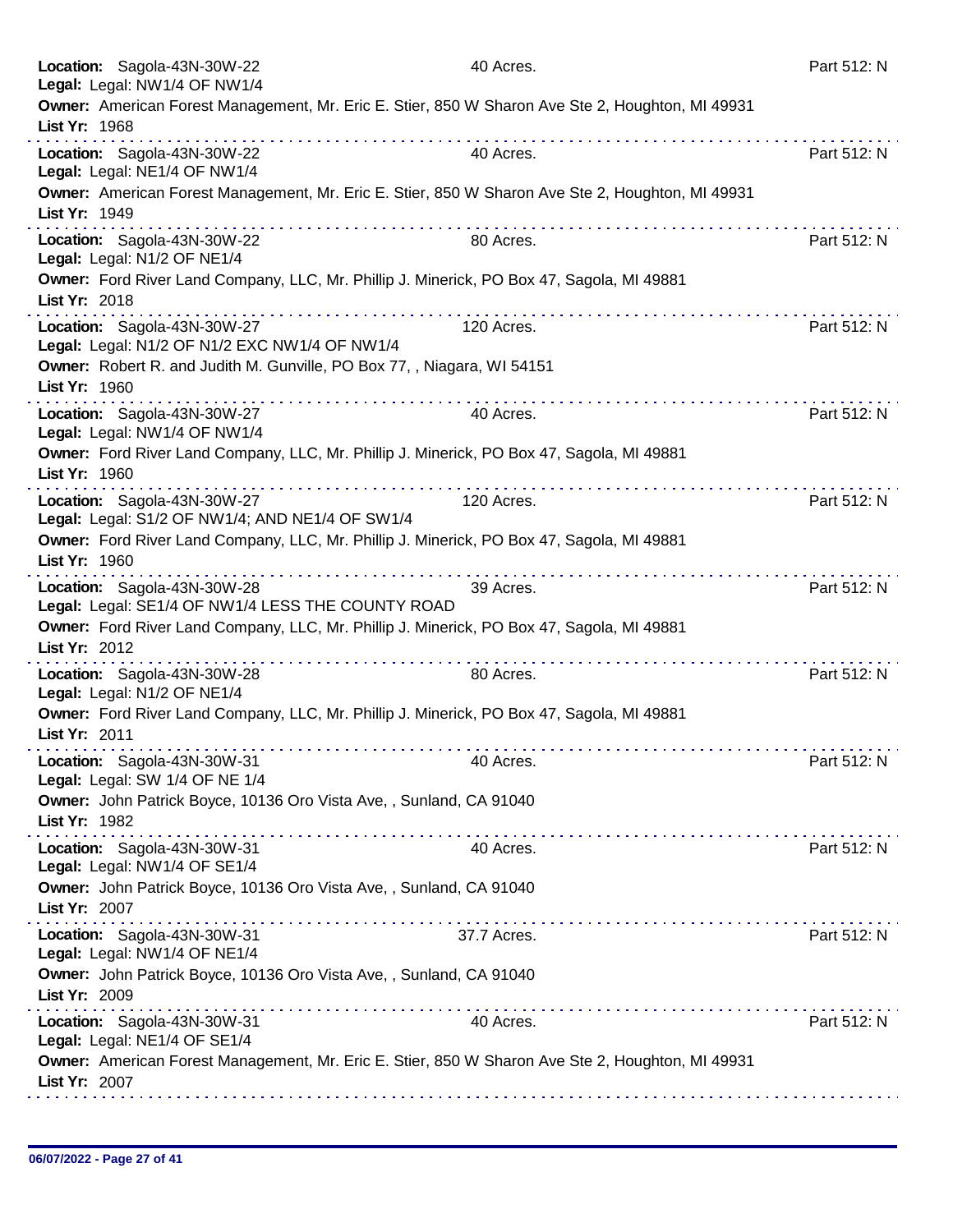|               | Location: Sagola-43N-30W-31<br>Legal: Legal: SE 1/4 OF SW 1/4                                                          | 40 Acres.    | Part 512: N |
|---------------|------------------------------------------------------------------------------------------------------------------------|--------------|-------------|
| List Yr: 1981 | Owner: American Forest Management, Mr. Eric E. Stier, 850 W Sharon Ave Ste 2, Houghton, MI 49931                       |              |             |
|               | Location: Sagola-43N-30W-31<br>Legal: Legal: NE 1/4 OF NE 1/4                                                          | 40 Acres.    | Part 512: N |
| List Yr: 1982 | Owner: American Forest Management, Mr. Eric E. Stier, 850 W Sharon Ave Ste 2, Houghton, MI 49931                       |              |             |
|               | .<br>Location: Sagola-43N-30W-31<br>Legal: Legal: SE 1/4 OF NE 1/4                                                     | 40 Acres.    | Part 512: N |
| List Yr: 1982 | Owner: American Forest Management, Mr. Eric E. Stier, 850 W Sharon Ave Ste 2, Houghton, MI 49931                       |              |             |
|               | Location: Sagola-43N-30W-31<br>Legal: Legal: S1/2 OF SE1/4 EXC SOUTH 208.71 FT OF EAST 208.71 FT OF THE SE1/4 OF SE1/4 | 79 Acres.    | Part 512: N |
| List Yr: 2018 | Owner: Ford River Land Company, LLC, Mr. Phillip J. Minerick, PO Box 47, Sagola, MI 49881                              |              |             |
|               | Location: Sagola-43N-30W-32<br>Legal: Legal: SW1/4 OF NE1/4                                                            | 40 Acres.    | Part 512: N |
| List Yr: 1986 | Owner: Steven and Patricia Simowitz, Trustees, Simowitz Living Trust, 9656 Lupine Dr, Cincinnati, OH 45241             |              |             |
|               | Location: Sagola-43N-30W-32<br>Legal: Legal: SE1/4 OF NE1/4 EXCEPT RAILROAD AND HIGHWAY R/W                            | 38.55 Acres. | Part 512: N |
| List Yr: 1986 | Owner: Steven and Patricia Simowitz, Trustees, Simowitz Living Trust, 9656 Lupine Dr, Cincinnati, OH 45241             |              |             |
|               | Location: Sagola-43N-30W-33<br>Legal: Legal: SW1/4 OF NW1/4                                                            | 40 Acres.    | Part 512: N |
| List Yr: 1968 | Owner: Jacob M. Schuster, 9520 Lawrence Rd, , Harvard, IL 60035<br>.                                                   |              |             |
|               | Location: Sagola-43N-30W-33<br>Legal: Legal: NW1/4 OF SE1/4 OF NW1/4 EXC. ROAD R/W                                     | 9 Acres.     | Part 512: N |
| List Yr: 1980 | Owner: Jacob M. Schuster, 9520 Lawrence Rd,, Harvard, IL 60035                                                         |              |             |
|               | Location: Sagola-43N-30W-33<br>Legal: Legal: S1/2 OF NW1/4 OF NW1/4                                                    | 20 Acres.    | Part 512: N |
| List Yr: 1968 | Owner: Jacob M. Schuster, 9520 Lawrence Rd, , Harvard, IL 60035                                                        |              |             |
|               | .<br>Location: Sagola-43N-30W-34<br>Legal: Legal: SW1/4 OF SW1/4                                                       | 40 Acres.    | Part 512: N |
| List Yr: 1968 | Owner: American Forest Management, Mr. Eric E. Stier, 850 W Sharon Ave Ste 2, Houghton, MI 49931                       |              |             |
|               | Location: Sagola-43N-30W-34<br>Legal: Legal: SE1/4 OF SW1/4                                                            | 40 Acres.    | Part 512: N |
| List Yr: 2016 | Owner: Ford River Land Company, LLC, Mr. Phillip J. Minerick, PO Box 47, Sagola, MI 49881                              |              |             |
|               | Location: Sagola-43N-30W-34<br>Legal: Legal: SE1/4                                                                     | 160 Acres.   | Part 512: N |
| List Yr: 2016 | Owner: Ford River Land Company, LLC, Mr. Phillip J. Minerick, PO Box 47, Sagola, MI 49881                              |              |             |
|               |                                                                                                                        |              |             |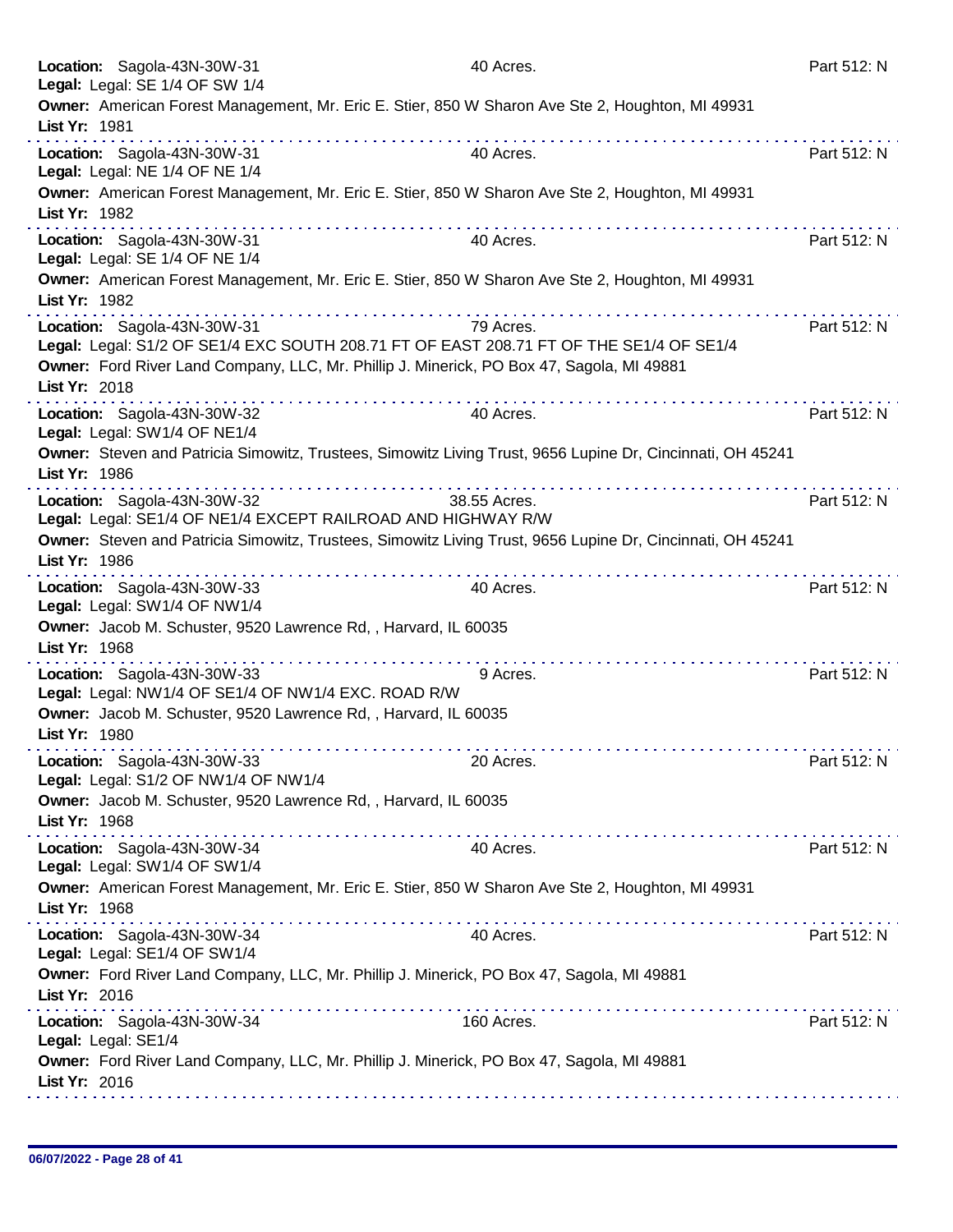| Location: Sagola-43N-30W-34<br>Legal: Legal: NE1/4 OF SW1/4                                                                                                                                                                            | 40 Acres.      | Part 512: N |
|----------------------------------------------------------------------------------------------------------------------------------------------------------------------------------------------------------------------------------------|----------------|-------------|
| Owner: Ford River Land Company, LLC, Mr. Phillip J. Minerick, PO Box 47, Sagola, MI 49881<br>List Yr: 2016                                                                                                                             |                |             |
| Location: Sagola-43N-30W-35<br>Legal: Legal: SW1/4 NW1/4; NW1/4 SW1/4<br>Owner: Greg Sikorski, 2120 Safian Road, Krakow, WI 54137<br>List Yr: 1960                                                                                     | 80 Acres.      | Part 512: N |
| .<br>Location: Sagola-43N-30W-35<br>Legal: Legal: SE1/4 NW1/4; NE1/4 SW1/4<br>Owner: Chad and Susan McDougal, 800 James Court, Pulaski, WI 54162<br>List Yr: 1960                                                                      | 80 Acres.      | Part 512: N |
| Location: Sagola-44N-29W-07<br>Legal: Legal: SE1/4 OF NE1/4; NE1/4 OF SE1/4; E1/2 OF NW1/4 OF SE1/4; NE1/4 OF SW1/4 OF SE1/4<br>Owner: Schneider Revocable Trust, 2366 Donarski Ct,, Green Bay, WI 54302<br>List Yr: 2012              | 110 Acres.     | Part 512: N |
| Location: Sagola-44N-29W-15<br>Legal: Legal: SE1/4 OF SW1/4<br>Owner: Mr. Bryan Stiemsma, et al., 3694 Bristol Oaks Drive, , Dowling, MI 49050<br>List Yr: 1986                                                                        | .<br>40 Acres. | Part 512: N |
| Location: Sagola-44N-29W-15<br>Legal: Legal: SW1/4 OF SW1/4 EXC. SE1/4 OF SW1/4 OF SW1/4<br>Owner: Mr. Bryan Stiemsma, et al., 3694 Bristol Oaks Drive, , Dowling, MI 49050<br>List Yr: 1986                                           | 30 Acres.      | Part 512: N |
| Location: Sagola-44N-29W-33<br>Legal: Legal: S1/2 OF NE1/4, NW1/4, NE1/4 OF SW1/4, S1/2 OF SW1/4, N1/2 OF SE1/4<br>Owner: American Forest Management, Eric Stier, 850 West Sharon Avenue, Suite 2, Houghton, MI 49931<br>List Yr: 1960 | 440 Acres.     | Part 512: N |
| Location: Sagola-44N-30W-01<br>Legal: Legal: E1/2 NW1/4 and W1/2 NW1/4 lying East of M-95 row<br>Owner: Lyme Great Lakes Timberlands LLC, Mr. Nathan Christie, 2831 North Lincoln Road, Escanaba, MI 49829<br>List Yr: 1982            | 45.49 Acres.   | Part 512: N |
| Location: Sagola-44N-30W-01<br>Legal: Legal: N1/2 OF NE1/4, SE1/4 OF NW1/4<br>Owner: Lyme Great Lakes Timberlands LLC, Mr. Nathan Christie, 2831 North Lincoln Road, Escanaba, MI 49829                                                | 119.36 Acres.  | Part 512: N |
| List Yr: 1968<br>Location: Sagola-44N-30W-05<br>Legal: Legal: NW1/4 NE1/4; SW1/4 NE1/4; NE1/4 NW1/4; SE1/4                                                                                                                             | 280.76 Acres.  | Part 512: N |
| Owner: Lyme Great Lakes Timberlands LLC, Mr. Nathan Christie, 2831 North Lincoln Road, Escanaba, MI 49829<br>List Yr: 1975                                                                                                             |                |             |
| Location: Sagola-44N-30W-05<br>Legal: Legal: S1/2 SW1/4<br>Owner: Lyme Great Lakes Land Company LLC, Mr. Nathan Christie, 2831 North Lincoln Road, Escanaba, MI 49829                                                                  | 80 Acres.      | Part 512: N |
| List Yr: 1975<br>Location: Sagola-44N-30W-05<br>Legal: Legal: NE1/4 NE1/4                                                                                                                                                              | 40.29 Acres.   | Part 512: N |
| Owner: Lyme Great Lakes Land Company LLC, Mr. Nathan Christie, 2831 North Lincoln Road, Escanaba, MI 49829<br>List Yr: 1975                                                                                                            |                |             |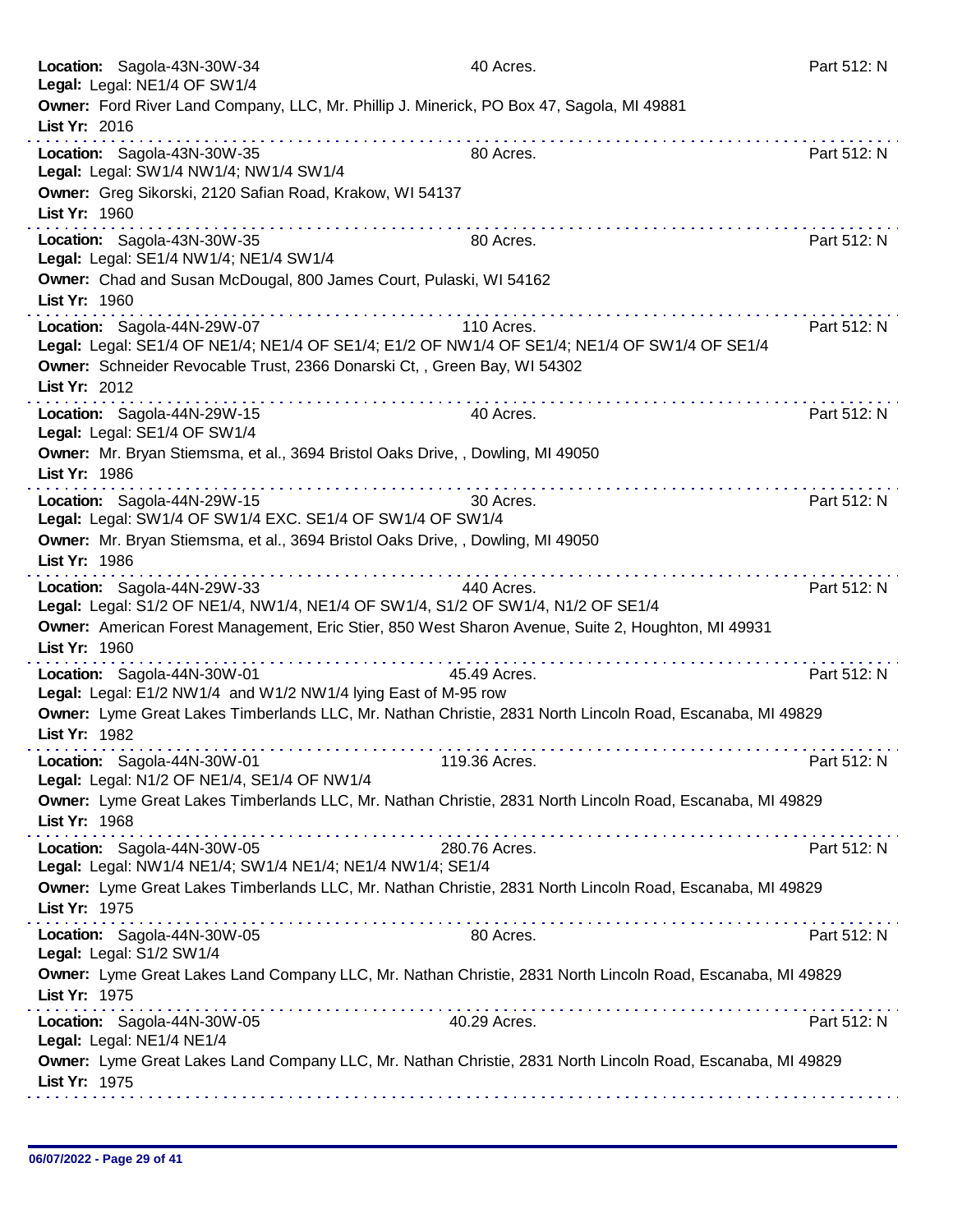| SW1/4         | Location: Sagola-44N-30W-07                                                                                              | 531.84 Acres.<br>Legal: Legal: ENTIRE EXCEPT S1/2 OF N1/2 OF SW1/4 AND EXC W1/2 OF NW1/4 OF SE1/4 AND EXC SW1/4 OF                                                                                                                                                                                                                                                                                                                                           | Part 512: N |
|---------------|--------------------------------------------------------------------------------------------------------------------------|--------------------------------------------------------------------------------------------------------------------------------------------------------------------------------------------------------------------------------------------------------------------------------------------------------------------------------------------------------------------------------------------------------------------------------------------------------------|-------------|
| List Yr: 2017 | Owner: Ford River Land Company, LLC, Mr. Phillip J. Minerick, PO Box 47, Sagola, MI 49881                                |                                                                                                                                                                                                                                                                                                                                                                                                                                                              |             |
|               | Location: Sagola-44N-30W-08<br>Legal: Legal: NW1/4 OF NW1/4                                                              | 40 Acres.                                                                                                                                                                                                                                                                                                                                                                                                                                                    | Part 512: N |
| List Yr: 2017 | Owner: Ford River Land Company, LLC, Mr. Phillip J. Minerick, PO Box 47, Sagola, MI 49881                                |                                                                                                                                                                                                                                                                                                                                                                                                                                                              |             |
|               | Location: Sagola-44N-30W-13<br>Legal: Legal: SE1/4 OF SE1/4                                                              | 40 Acres.                                                                                                                                                                                                                                                                                                                                                                                                                                                    | Part 512: N |
| List Yr: 1982 | Owner: Mr. and Mrs. Thomas Pericolosi, N4827 Harding Park Drive, , Iron Mountain, MI 49801                               |                                                                                                                                                                                                                                                                                                                                                                                                                                                              |             |
|               | Location: Sagola-44N-30W-13<br>Legal: Legal: E1/2 EXC S1/2 OF SE1/4                                                      | 240 Acres.                                                                                                                                                                                                                                                                                                                                                                                                                                                   | Part 512: N |
| List Yr: 1982 |                                                                                                                          | Owner: Lyme Great Lakes Timberlands LLC, Mr. Nathan Christie, 2831 North Lincoln Road, Escanaba, MI 49829<br>.                                                                                                                                                                                                                                                                                                                                               |             |
|               | Location: Sagola-44N-30W-18                                                                                              | 116.61 Acres.<br>Legal: Legal: NW1/4 OF SW1/4 (38.12 A) AND SW1/4 OF SW1/4 (38.49 A) AND SE1/4 OF SW1/4 (40 A)                                                                                                                                                                                                                                                                                                                                               | Part 512: N |
| List Yr: 2012 | Owner: Ford River Land Company, LLC, Mr. Phillip J. Minerick, PO Box 47, Sagola, MI 49881                                |                                                                                                                                                                                                                                                                                                                                                                                                                                                              |             |
| List Yr: 2017 | Location: Sagola-44N-30W-18<br>Owner: Ford River Land Company, LLC, Mr. Phillip J. Minerick, PO Box 47, Sagola, MI 49881 | 114.96 Acres.<br>Legal: Legal: NE1/4 OF NW1/4 & NW1/4 OF NE1/4 & SW1/4 OF NW1/4 EXC NORTH 100 FT OF SW1/4 OF NW1/4                                                                                                                                                                                                                                                                                                                                           | Part 512: N |
|               | Location: Sagola-44N-30W-18<br>Legal: Legal: NE1/4 OF NE1/4                                                              | 40 Acres.                                                                                                                                                                                                                                                                                                                                                                                                                                                    | Part 512: N |
| List Yr: 2017 | Owner: Resources Development Corp, PO Box 99, , Sagola, MI 49881                                                         | $\mathcal{L}^{\mathcal{A}}(\mathcal{A},\mathcal{A},\mathcal{A},\mathcal{A},\mathcal{A},\mathcal{A},\mathcal{A},\mathcal{A},\mathcal{A},\mathcal{A},\mathcal{A},\mathcal{A},\mathcal{A},\mathcal{A},\mathcal{A},\mathcal{A},\mathcal{A},\mathcal{A},\mathcal{A},\mathcal{A},\mathcal{A},\mathcal{A},\mathcal{A},\mathcal{A},\mathcal{A},\mathcal{A},\mathcal{A},\mathcal{A},\mathcal{A},\mathcal{A},\mathcal{A},\mathcal{A},\mathcal{A},\mathcal{A},\mathcal$ |             |
|               | Location: Sagola-44N-30W-25<br>Legal: Legal: S1/2 OF NE1/4, NW1/4, S1/2 OF SW1/4, N1/2 OF SE1/4                          | 400 Acres.                                                                                                                                                                                                                                                                                                                                                                                                                                                   | Part 512: N |
| List Yr: 1960 |                                                                                                                          | Owner: American Forest Management, Eric Stier, 850 West Sharon Avenue, Suite 2, Houghton, MI 49931                                                                                                                                                                                                                                                                                                                                                           |             |
|               | Location: Sagola-44N-30W-25<br>Legal: Legal: NW1/4 OF SW1/4                                                              | 40 Acres.                                                                                                                                                                                                                                                                                                                                                                                                                                                    | Part 512: N |
| List Yr: 2009 |                                                                                                                          | Owner: American Forest Management, Eric Stier, 850 West Sharon Avenue, Suite 2, Houghton, MI 49931                                                                                                                                                                                                                                                                                                                                                           |             |
|               | Location: Sagola-44N-30W-26<br>Legal: Legal: W1/2 OF SE1/4                                                               | 80 Acres.                                                                                                                                                                                                                                                                                                                                                                                                                                                    | Part 512: N |
| List Yr: 1968 | Owner: Eugene and Bethanie De Gaynner, 40726 Red Rock Rd, , Lake Linden, MI 49945                                        |                                                                                                                                                                                                                                                                                                                                                                                                                                                              |             |
|               | Location: Sagola-44N-30W-26<br>Legal: Legal: NE1/4 OF NE1/4                                                              | 40 Acres.                                                                                                                                                                                                                                                                                                                                                                                                                                                    | Part 512: N |
| List Yr: 1949 |                                                                                                                          | Owner: Lyme Great Lakes Timberlands LLC, Mr. Nathan Christie, 2831 North Lincoln Road, Escanaba, MI 49829                                                                                                                                                                                                                                                                                                                                                    |             |
|               | Location: Sagola-44N-30W-26                                                                                              | 36.49 Acres.<br>Legal: Legal: NW1/4 OF NW1/4 EXC. HWY. R/W & EXC. NORTH 33 FT LYING EAST OF HWY.                                                                                                                                                                                                                                                                                                                                                             | Part 512: N |
| List Yr: 1954 |                                                                                                                          | Owner: Lyme Great Lakes Timberlands LLC, Mr. Nathan Christie, 2831 North Lincoln Road, Escanaba, MI 49829                                                                                                                                                                                                                                                                                                                                                    |             |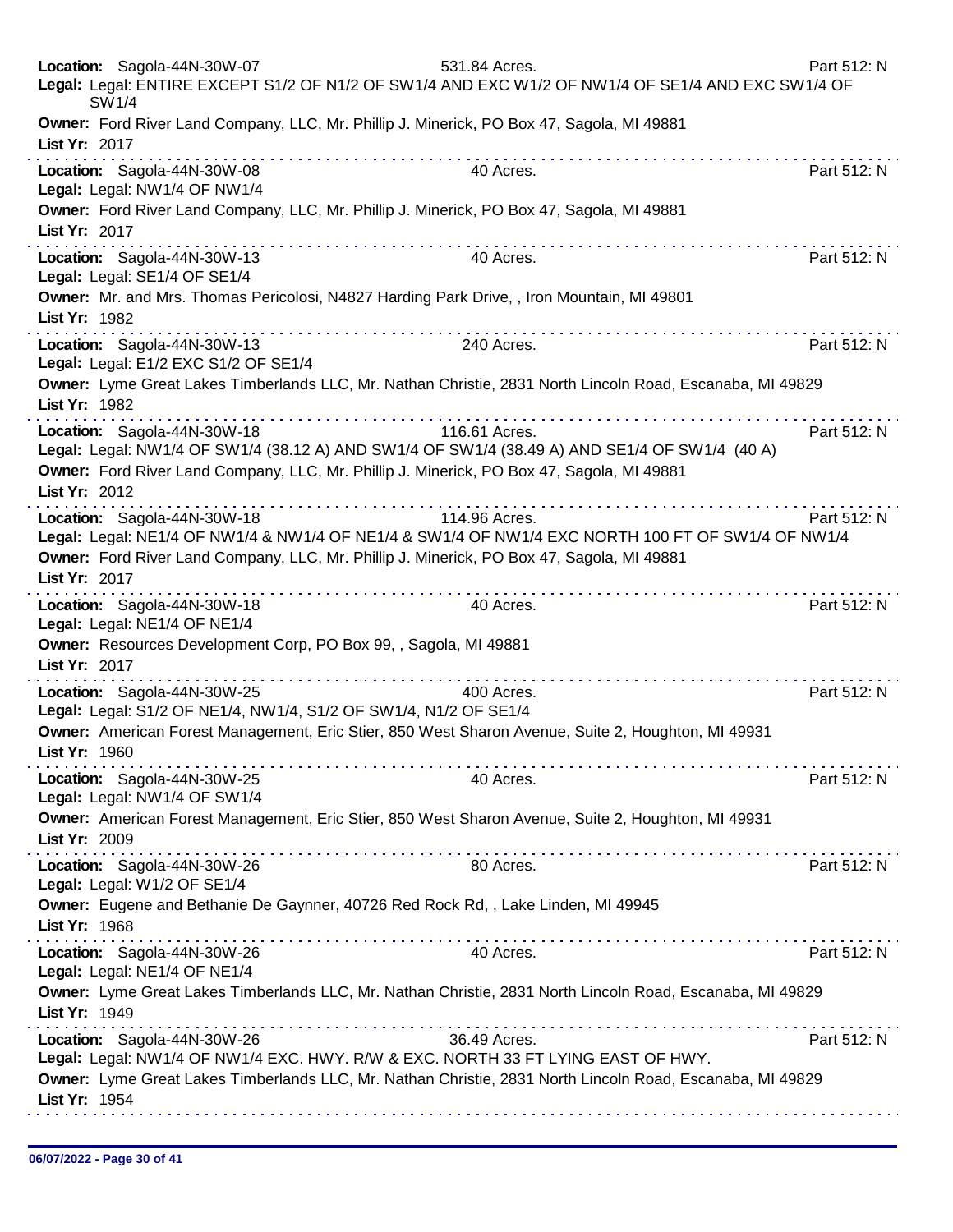| Location: Sagola-44N-30W-27<br>Legal: Legal: NW1/4 OF SE1/4                      | 40 Acres.                                                                                                 | Part 512: N |
|----------------------------------------------------------------------------------|-----------------------------------------------------------------------------------------------------------|-------------|
| List Yr: 1968                                                                    | Owner: American Forest Management, Mr. Eric E. Stier, 850 W Sharon Ave Ste 2, Houghton, MI 49931          |             |
| Location: Sagola-44N-30W-27<br>Legal: Legal: N1/4 OF SW1/4 OF SE1/4              | 10 Acres.                                                                                                 | Part 512: N |
| List Yr: 1968                                                                    | Owner: American Forest Management, Mr. Eric E. Stier, 850 W Sharon Ave Ste 2, Houghton, MI 49931          |             |
| Location: Sagola-44N-30W-27<br>Legal: Legal: SW1/4 OF NE1/4 EXC. HWY R/W         | .<br>33.25 Acres.                                                                                         | Part 512: N |
| List Yr: 1966                                                                    | Owner: American Forest Management, Mr. Eric E. Stier, 850 W Sharon Ave Ste 2, Houghton, MI 49931          |             |
| Location: Sagola-44N-30W-27<br>Legal: Legal: NE1/4 OF SE1/4                      | 40 Acres.                                                                                                 | Part 512: N |
| List Yr: 1977                                                                    | Owner: American Forest Management, Mr. Eric E. Stier, 850 W Sharon Ave Ste 2, Houghton, MI 49931          |             |
| Location: Sagola-44N-30W-27<br>Legal: Legal: NE1/4 OF NE1/4 EXC. R/W OF HWY M-95 | 33.37 Acres.                                                                                              | Part 512: N |
| List Yr: 1965                                                                    | Owner: Lyme Great Lakes Timberlands LLC, Mr. Nathan Christie, 2831 North Lincoln Road, Escanaba, MI 49829 |             |
| Location: Sagola-44N-30W-29<br>Legal: Legal: N1/2 OF SW1/4, SW1/4 OF SW1/4       | .<br>120 Acres.                                                                                           | Part 512: N |
| List Yr: 1960                                                                    | Owner: American Forest Management, Eric Stier, 850 West Sharon Avenue, Suite 2, Houghton, MI 49931        |             |
| Location: Sagola-44N-30W-33<br>Legal: Legal: SE1/4 OF NE1/4                      | 40 Acres.                                                                                                 | Part 512: N |
| List Yr: 2009                                                                    | Owner: American Forest Management, Mr. Eric E. Stier, 850 W Sharon Ave Ste 2, Houghton, MI 49931          |             |
| Location: Sagola-44N-30W-33<br>Legal: Legal: S1/2 OF SE1/4                       | 80 Acres.                                                                                                 | Part 512: N |
| List Yr: 1960                                                                    | Owner: American Forest Management, Eric Stier, 850 West Sharon Avenue, Suite 2, Houghton, MI 49931        |             |
| Location: Sagola-44N-30W-33<br>Legal: Legal: SW1/4 EXC. HWY R/W                  | 153.3 Acres.                                                                                              | Part 512: N |
| List Yr: 1962                                                                    | Owner: American Forest Management, Eric Stier, 850 West Sharon Avenue, Suite 2, Houghton, MI 49931        |             |
| Location: Sagola-44N-30W-33<br>Legal: Legal: N1/2 OF SE1/4                       | 80 Acres.                                                                                                 | Part 512: N |
| List Yr: 1969                                                                    | Owner: American Forest Management, Eric Stier, 850 West Sharon Avenue, Suite 2, Houghton, MI 49931        |             |
| Location: Sagola-44N-30W-34                                                      | 118.4 Acres.<br>Legal: Legal: SE1/4 OF NW1/4; NW1/4 OF NW1/4 LESS COUNTY ROAD AND M-95; SW1/4 OF NW1/4    | Part 512: N |
| List Yr: 2009                                                                    | Owner: American Forest Management, Mr. Eric E. Stier, 850 W Sharon Ave Ste 2, Houghton, MI 49931          |             |
| Location: Waucedah-39N-28W-01<br>Legal: Legal: NE1/4 OF NW1/4                    | 40 Acres.                                                                                                 | Part 512: N |
| List Yr: 1957                                                                    | Owner: Robert Lee Freeman, N2420 Treves Farm Rd,, Norway, MI 49870                                        |             |
|                                                                                  |                                                                                                           |             |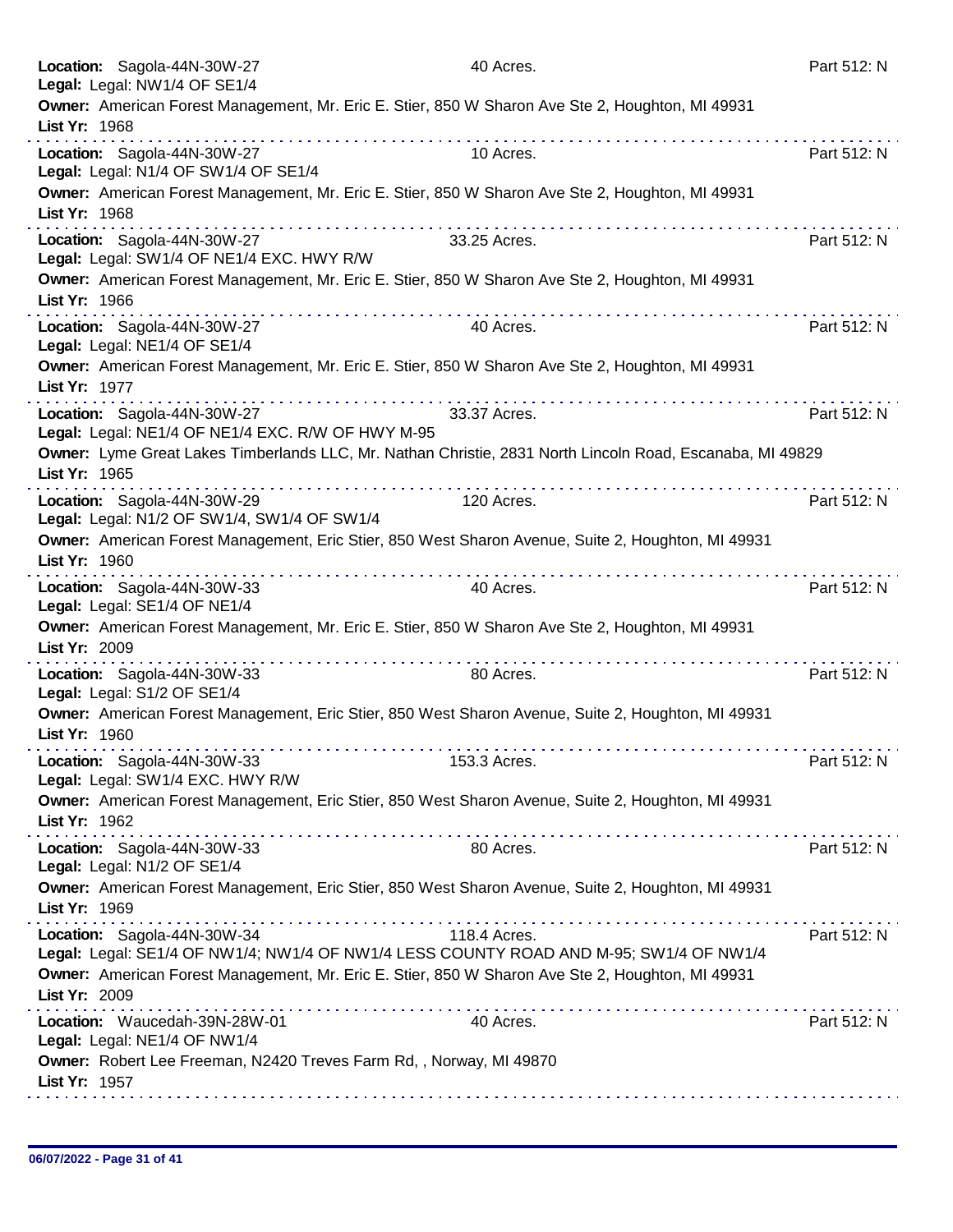|               | Location: Waucedah-39N-28W-01<br>Legal: Legal: S1/2 OF NE1/4, N1/2 OF SW1/4, SE1/4 OF SW1/4, NE1/4 OF SE1/4 | 240 Acres.<br>Owner: UP Northwoods Land Co., LLC, Mr. Jeffrey Noeldner, 2300 Lineville Road, Suite 200, Green Bay, WI 54313 | Part 512: N |
|---------------|-------------------------------------------------------------------------------------------------------------|-----------------------------------------------------------------------------------------------------------------------------|-------------|
| List Yr: 1968 |                                                                                                             |                                                                                                                             |             |
|               | Location: Waucedah-39N-28W-01<br>Legal: Legal: NW1/4 OF NW1/4                                               | 53.65 Acres.                                                                                                                | Part 512: N |
| List Yr: 1957 |                                                                                                             | Owner: American Forest Management, Mr. Eric E. Stier, 850 W Sharon Ave Ste 2, Houghton, MI 49931                            |             |
|               | Location: Waucedah-39N-28W-01<br>Legal: Legal: SW1/4 OF NW1/4                                               | 40 Acres.                                                                                                                   | Part 512: N |
| List Yr: 1957 |                                                                                                             | Owner: American Forest Management, Mr. Eric E. Stier, 850 W Sharon Ave Ste 2, Houghton, MI 49931                            |             |
|               | Location: Waucedah-39N-28W-02<br>Legal: Legal: S1/2 OF S1/2                                                 | 160 Acres.                                                                                                                  | Part 512: N |
| List Yr: 1968 |                                                                                                             | Owner: American Forest Management, Mr. Eric E. Stier, 850 W Sharon Ave Ste 2, Houghton, MI 49931                            |             |
|               | Location: Waucedah-39N-28W-06<br>Legal: Legal: NE1/4 OF SW1/4, NW1/4 OF SW1/4                               | 73.28 Acres.                                                                                                                | Part 512: N |
| List Yr: 1980 | and and and and and                                                                                         | Owner: American Forest Management, Eric Stier, 850 West Sharon Avenue, Suite 2, Houghton, MI 49931<br>.                     |             |
|               | Location: Waucedah-39N-28W-09<br>Legal: Legal: NE1/4 OF SW1/4, NE1/4 OF SE1/4                               | 80 Acres.                                                                                                                   | Part 512: N |
| List Yr: 1957 | .                                                                                                           | Owner: American Forest Management, Mr. Eric E. Stier, 850 W Sharon Ave Ste 2, Houghton, MI 49931                            |             |
|               | Location: Waucedah-39N-28W-10<br>Legal: Legal: SW1/4                                                        | 160 Acres.                                                                                                                  | Part 512: N |
| List Yr: 1958 |                                                                                                             | Owner: American Forest Management, Mr. Eric E. Stier, 850 W Sharon Ave Ste 2, Houghton, MI 49931                            |             |
|               | Location: Waucedah-39N-28W-10<br>Legal: Legal: SW1/4 OF NW1/4, SE1/4 OF NW1/4                               | 80 Acres.                                                                                                                   | Part 512: N |
| List Yr: 1960 |                                                                                                             | Owner: American Forest Management, Mr. Eric E. Stier, 850 W Sharon Ave Ste 2, Houghton, MI 49931                            |             |
|               | Location: Waucedah-39N-28W-12<br>Legal: Legal: NW1/4 OF NW1/4; S1/2 OF NW1/4; W 1/2 OF SW1/4                | 200 Acres.                                                                                                                  | Part 512: N |
| List Yr: 1968 | Owner: William E., Joan M. and Jeffrey C. Harvey, 1807 Woodward, , Kingsford, MI 49802                      |                                                                                                                             |             |
|               | Location: Waucedah-39N-28W-12<br>Legal: Legal: SE1/4                                                        | 160 Acres.                                                                                                                  | Part 512: N |
| List Yr: 1968 |                                                                                                             | Owner: American Forest Management, Mr. Eric E. Stier, 850 W Sharon Ave Ste 2, Houghton, MI 49931                            |             |
|               | Location: Waucedah-39N-28W-12<br>Legal: Legal: N1/2 OF NE1/4                                                | 80 Acres.                                                                                                                   | Part 512: N |
| List Yr: 2015 | Owner: John J. Opolka, 5317 Russell Dr,, Wausau, WI 54401                                                   |                                                                                                                             |             |
|               | Location: Waucedah-39N-28W-12<br>Legal: Legal: SW1/4 OF NE1/4                                               | 40 Acres.                                                                                                                   | Part 512: N |
| List Yr: 2016 | Owner: Tyler W. and Karen S. Stoner, N3054 Fumee Lake Dr,, Iron Mountain, MI 49801                          |                                                                                                                             |             |
|               |                                                                                                             |                                                                                                                             |             |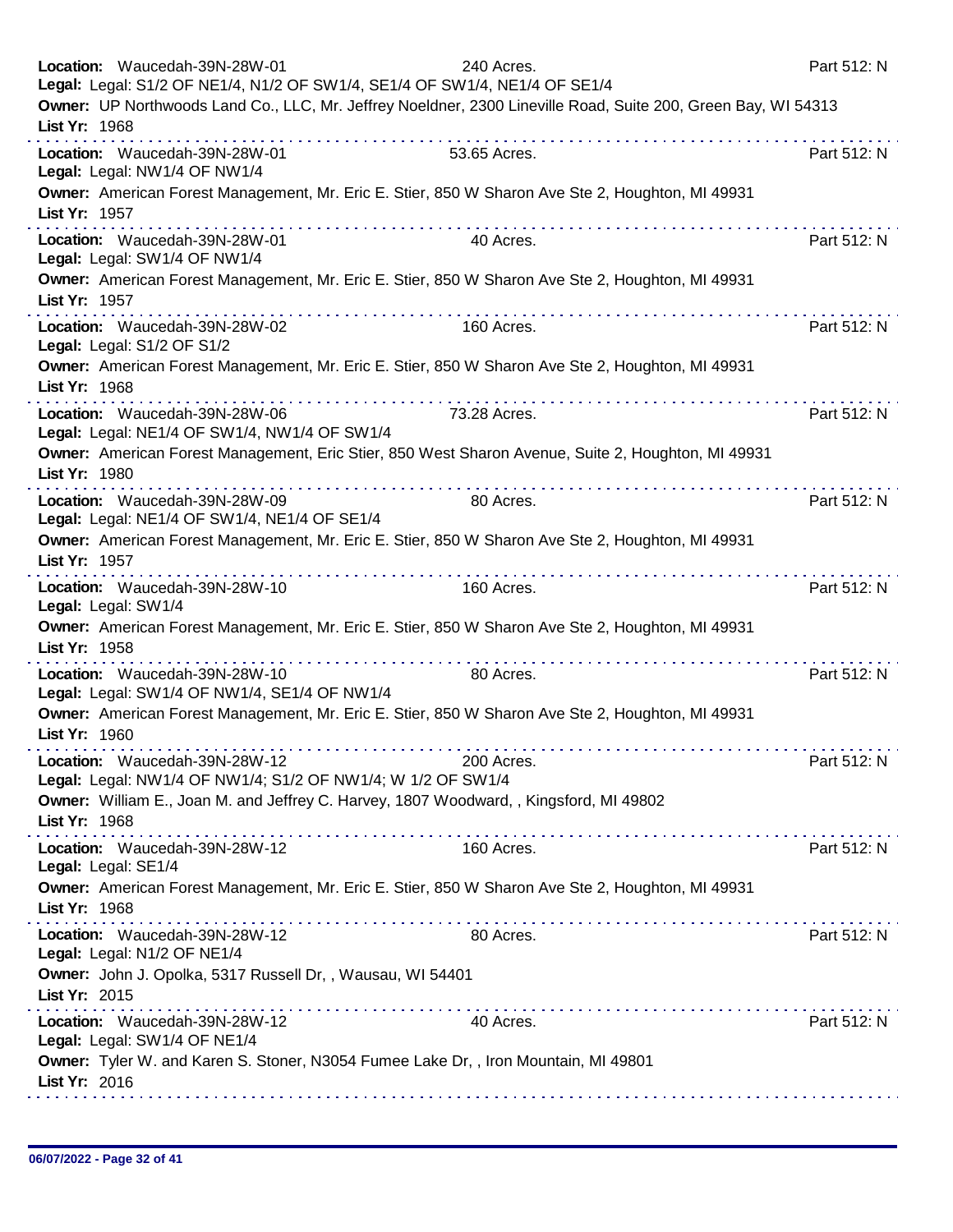| Location: Waucedah-39N-28W-12<br>Legal: Legal: NE 1/4 OF SW1/4                                  | 40 Acres.                                                                                        | Part 512: N |
|-------------------------------------------------------------------------------------------------|--------------------------------------------------------------------------------------------------|-------------|
| Owner: Michael J. and Karen L. Mccabe, 6719 Tartan Trl,, Sun Prarie, WI 53590<br>List Yr: 1968  |                                                                                                  |             |
| Location: Waucedah-39N-28W-13<br>Legal: Legal: W1/2 OF NE1/4                                    | 80 Acres.                                                                                        | Part 512: N |
| List Yr: 1990                                                                                   | Owner: American Forest Management, Mr. Eric E. Stier, 850 W Sharon Ave Ste 2, Houghton, MI 49931 |             |
| Location: Waucedah-39N-28W-15<br>Legal: Legal: SE1/4 OF NW1/4 AND NW1/4 OF NE1/4                | 80 Acres.                                                                                        | Part 512: N |
| List Yr: 1959                                                                                   | Owner: American Forest Management, Mr. Eric E. Stier, 850 W Sharon Ave Ste 2, Houghton, MI 49931 |             |
| Location: Waucedah-39N-28W-15<br>Legal: Legal: N1/2 OF NW1/4, SW1/4 OF NW1/4                    | 120 Acres.                                                                                       | Part 512: N |
| List Yr: 1958                                                                                   | Owner: American Forest Management, Mr. Eric E. Stier, 850 W Sharon Ave Ste 2, Houghton, MI 49931 |             |
| Location: Waucedah-39N-28W-15<br>Legal: Legal: S1/2 OF SW1/4 LYING NORTH OF HWY US2             | 57.42 Acres.                                                                                     | Part 512: N |
| List Yr: 1966                                                                                   | Owner: American Forest Management, Mr. Eric E. Stier, 850 W Sharon Ave Ste 2, Houghton, MI 49931 |             |
| Location: Waucedah-39N-28W-15<br>Legal: Legal: SW1/4 OF SE1/4 EXC. US-2 RIGHT OF WAY            | 33.45 Acres.                                                                                     | Part 512: N |
| List Yr: 1983                                                                                   | Owner: American Forest Management, Mr. Eric E. Stier, 850 W Sharon Ave Ste 2, Houghton, MI 49931 |             |
| Location: Waucedah-39N-28W-35<br>Legal: Legal: E1/2 OF NW1/4; NE1/4 OF SW1/4; AND N1/2 OF SE1/4 | 200 Acres.                                                                                       | Part 512: N |
| List Yr: 1968                                                                                   | Owner: American Forest Management, Mr. Eric E. Stier, 850 W Sharon Ave Ste 2, Houghton, MI 49931 |             |
| Location: Waucedah-39N-28W-36<br>Legal: Legal: SW1/4 AND NW/14 OF SE1/4                         | 200 Acres.                                                                                       | Part 512: N |
| List Yr: 1968                                                                                   | Owner: American Forest Management, Mr. Eric E. Stier, 850 W Sharon Ave Ste 2, Houghton, MI 49931 |             |
| Location: Waucedah-40N-28W-04<br>Legal: Legal: SW1/4 OF NW1/4                                   | 40 Acres.                                                                                        | Part 512: N |
| List Yr: 1968                                                                                   | Owner: American Forest Management, Mr. Eric E. Stier, 850 W Sharon Ave Ste 2, Houghton, MI 49931 |             |
| Location: Waucedah-40N-28W-05<br>Legal: Legal: SW1/4 OF SE1/4                                   | 40 Acres.                                                                                        | Part 512: N |
| List Yr: 1987                                                                                   | Owner: American Forest Management, Mr. Eric E. Stier, 850 W Sharon Ave Ste 2, Houghton, MI 49931 |             |
| Location: Waucedah-40N-28W-05<br>Legal: Legal: NW1/4 OF SW1/4, SE1/4 OF SW1/4                   | 80 Acres.                                                                                        | Part 512: N |
| List Yr: 1957                                                                                   | Owner: American Forest Management, Mr. Eric E. Stier, 850 W Sharon Ave Ste 2, Houghton, MI 49931 |             |
| Location: Waucedah-40N-28W-05<br>Legal: Legal: NE1/4 OF NW1/4, NW1/4 OF NE1/4                   | 107.92 Acres.                                                                                    | Part 512: N |
| List Yr: 1962                                                                                   | Owner: American Forest Management, Mr. Eric E. Stier, 850 W Sharon Ave Ste 2, Houghton, MI 49931 |             |
|                                                                                                 |                                                                                                  |             |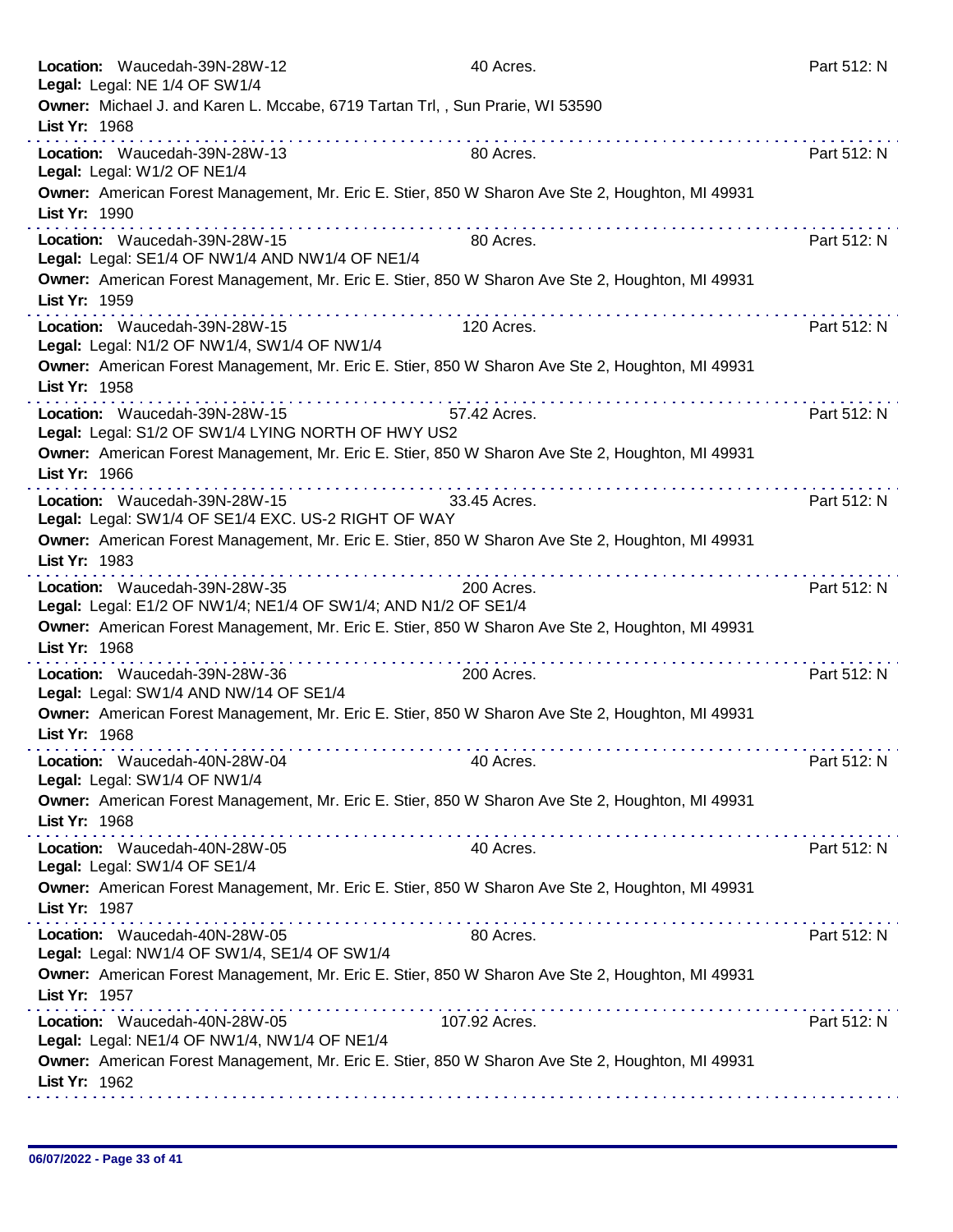| Location: Waucedah-40N-28W-05<br>Legal: Legal: NW1/4 OF SE1/4                                               | 40 Acres.                                                                                                                   | Part 512: N |
|-------------------------------------------------------------------------------------------------------------|-----------------------------------------------------------------------------------------------------------------------------|-------------|
| List Yr: 1982                                                                                               | Owner: American Forest Management, Mr. Eric E. Stier, 850 W Sharon Ave Ste 2, Houghton, MI 49931                            |             |
| Location: Waucedah-40N-28W-05<br>Legal: Legal: NE1/4 OF SW1/4, NE1/4 OF SE1/4                               | 80 Acres.                                                                                                                   | Part 512: N |
| List Yr: 1968                                                                                               | Owner: American Forest Management, Mr. Eric E. Stier, 850 W Sharon Ave Ste 2, Houghton, MI 49931                            |             |
| .<br>Location: Waucedah-40N-28W-05<br>Legal: Legal: NW1/4 EXC NE1/4 OF NW1/4                                | 134.29 Acres.                                                                                                               | Part 512: N |
| List Yr: 1968                                                                                               | Owner: American Forest Management, Mr. Eric E. Stier, 850 W Sharon Ave Ste 2, Houghton, MI 49931                            |             |
| Location: Waucedah-40N-28W-05<br>Legal: Legal: NE1/4 EXC. NW1/4 OF NE1/4                                    | 133.63 Acres.                                                                                                               | Part 512: N |
| List Yr: 1968                                                                                               | Owner: American Forest Management, Mr. Eric E. Stier, 850 W Sharon Ave Ste 2, Houghton, MI 49931                            |             |
| Location: Waucedah-40N-28W-06<br>Legal: Legal: SE1/4 OF NE1/4                                               | 40 Acres.                                                                                                                   | Part 512: N |
| List Yr: 1968                                                                                               | Owner: American Forest Management, Mr. Eric E. Stier, 850 W Sharon Ave Ste 2, Houghton, MI 49931                            |             |
| Location: Waucedah-40N-28W-08<br>Legal: Legal: SW1/4 OF NE1/4                                               | 40 Acres.                                                                                                                   | Part 512: N |
| List Yr: 1956                                                                                               | Owner: American Forest Management, Mr. Eric E. Stier, 850 W Sharon Ave Ste 2, Houghton, MI 49931                            |             |
| Location: Waucedah-40N-28W-11<br>Legal: Legal: S1/2 OF NE1/4, N1/2 OF SE1/4                                 | 160 Acres.                                                                                                                  | Part 512: N |
| List Yr: 1956<br>.                                                                                          | Owner: American Forest Management, Eric Stier, 850 West Sharon Avenue, Suite 2, Houghton, MI 49931                          |             |
| Location: Waucedah-40N-28W-15<br>Legal: Legal: S1/2 EXC. NE1/4 OF SE1/4                                     | 280 Acres.                                                                                                                  | Part 512: N |
| Owner: St. John Real Estate Company, Mr. Trevor St. John, P.O. Box 130, Spalding, MI 49886<br>List Yr: 1968 |                                                                                                                             |             |
| Location: Waucedah-40N-28W-22<br>Legal: Legal: N1/2, W1/2 OF SW1/4, SE1/4 OF SW1/4, W1/2 OF SE1/4           | 520 Acres.                                                                                                                  | Part 512: N |
| Owner: St. John Real Estate Company, Mr. Trevor St. John, P.O. Box 130, Spalding, MI 49886<br>List Yr: 1968 |                                                                                                                             |             |
| Location: Waucedah-40N-28W-23<br>Legal: Legal: NW1/4 OF SW1/4                                               | 40 Acres.                                                                                                                   | Part 512: N |
| Owner: St. John Real Estate Company, Mr. Trevor St. John, P.O. Box 130, Spalding, MI 49886<br>List Yr: 1968 |                                                                                                                             |             |
| Location: Waucedah-40N-28W-23<br>Legal: Legal: SE1/4 OF SW1/4 AND N1/2 OF SW1/4 OF SW1/4                    | 60 Acres.                                                                                                                   | Part 512: N |
| Owner: St. John Real Estate Company, Mr. Trevor St. John, P.O. Box 130, Spalding, MI 49886<br>List Yr: 1968 |                                                                                                                             |             |
| Location: Waucedah-40N-28W-25<br>Easterly of CCC Road                                                       | 352.3 Acres.<br>Legal: Legal: Entire Except W1/2 SW1/4 and Except NW1/4 and Except NW1/4 NE1/4 and Except SE1/4 SE1/4 lying | Part 512: N |
| List Yr: 1968                                                                                               | Owner: Lyme Great Lakes Timberlands LLC, Mr. Nathan Christie, 2831 North Lincoln Road, Escanaba, MI 49829                   |             |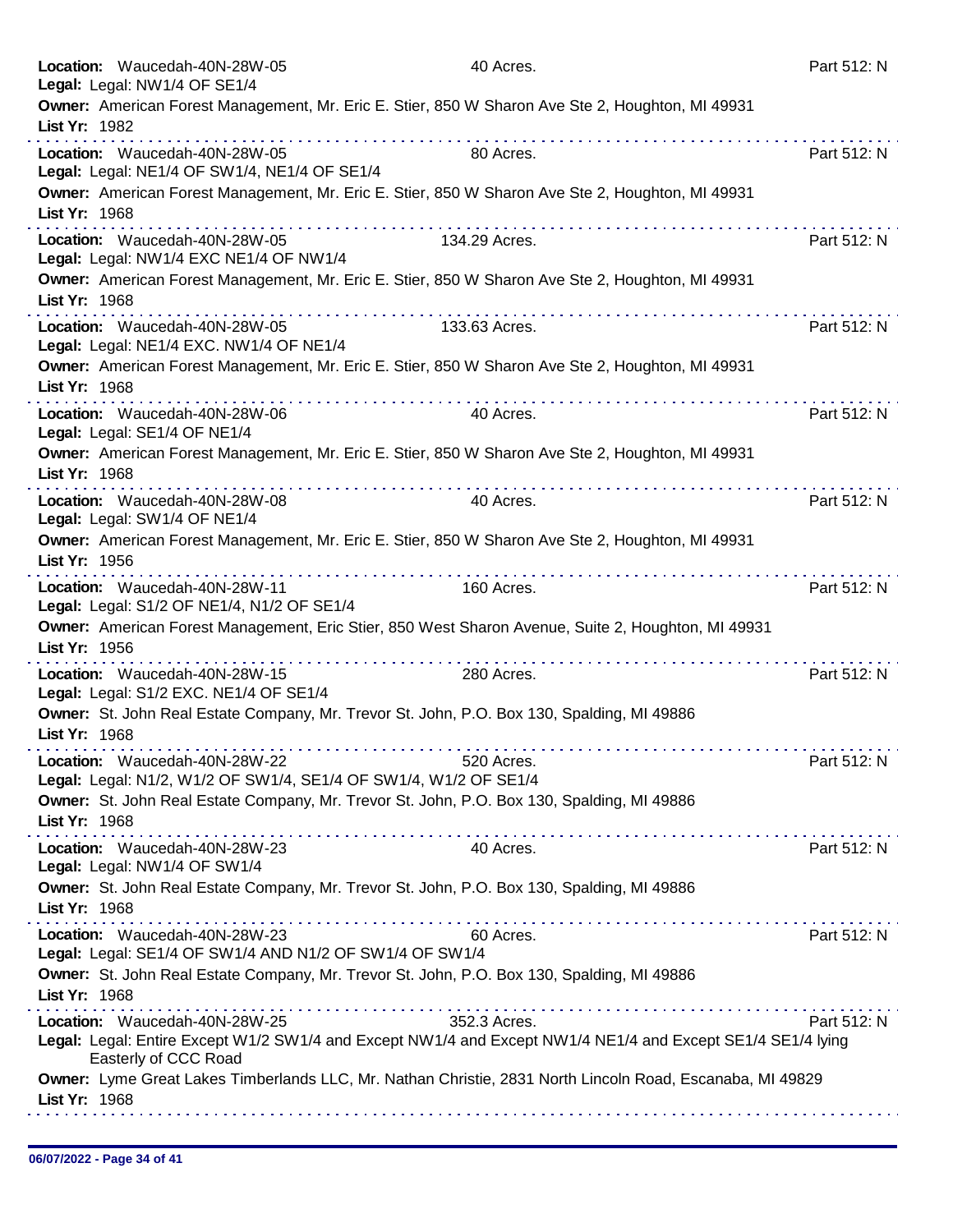| Location: Waucedah-40N-28W-25<br>Legal: Legal: S1/2 NW1/4 and SE1/4 SE1/4 lying Easterly of CCC Road                        | 87.7 Acres. | Part 512: N |
|-----------------------------------------------------------------------------------------------------------------------------|-------------|-------------|
| Owner: Lyme Great Lakes Land Company LLC, Mr. Nathan Christie, 2831 North Lincoln Road, Escanaba, MI 49829<br>List Yr: 1968 |             |             |
| Location: Waucedah-40N-28W-25<br>Legal: Legal: NW1/4 NE1/4                                                                  | 40 Acres.   | Part 512: N |
| Owner: Petruska LLC, Eugene Petruska, 2404 Perch Lake Road, Gaylord, MI 49735<br>List Yr: 1968                              |             |             |
| the property of the property of the<br>Location: Waucedah-40N-28W-36<br>Legal: Legal: SE1/4 OF SE1/4                        | 40 Acres.   | Part 512: N |
| Owner: American Forest Management, Mr. Eric E. Stier, 850 W Sharon Ave Ste 2, Houghton, MI 49931<br>List Yr: 1968           |             |             |
| Location: Waucedah-40N-28W-36<br>Legal: Legal: NE1/4 NE1/4 Except that portion lying Easterly of CCC Rd (Bourgeois Farm Rd) | 5.5 Acres.  | Part 512: N |
| Owner: Lyme Great Lakes Timberlands LLC, Mr. Nathan Christie, 2831 North Lincoln Road, Escanaba, MI 49829<br>List Yr: 1968  |             |             |
| Location: Waucedah-40N-28W-36<br>Legal: Legal: SE1/4 NW1/4 AND SW1/4 NE1/4 lying west of Bourgeois Farm Rd.                 | 62 Acres.   | Part 512: N |
| Owner: Mr. & Mrs. Christopher Meneghini, 645 Dost Court, , Green Bay, WI 54311<br>List Yr: 1968<br>.                        |             |             |
| Location: Waucedah-40N-28W-36<br>Legal: Legal: NE1/4 NE1/4 lying Easterly of CCC Rd (Bourgeois Farm Rd)                     | 34.5 Acres. | Part 512: N |
| Owner: Lyme Great Lakes Land Company LLC, Mr. Nathan Christie, 2831 North Lincoln Road, Escanaba, MI 49829<br>List Yr: 1968 |             |             |
| Location: Waucedah-41N-28W-21<br>Legal: Legal: N1/2 OF N1/2, SE1/4 OF NE1/4, NE1/4 OF SE1/4                                 | 240 Acres.  | Part 512: N |
| Owner: American Forest Management, Eric Stier, 850 West Sharon Avenue, Suite 2, Houghton, MI 49931<br>List Yr: 1971         |             |             |
| Location: Waucedah-41N-28W-21<br>Legal: Legal: SE1/4 OF SE1/4                                                               | 40 Acres.   | Part 512: N |
| Owner: American Forest Management, Eric Stier, 850 West Sharon Avenue, Suite 2, Houghton, MI 49931<br>List Yr: 1998         |             |             |
| Location: Waucedah-41N-28W-22<br>Legal: Legal: N3/4                                                                         | 480 Acres.  | Part 512: N |
| Owner: American Forest Management, Mr. Eric E. Stier, 850 W Sharon Ave Ste 2, Houghton, MI 49931<br>List Yr: 1968           |             |             |
| Location: Waucedah-41N-28W-22<br>Legal: Legal: S1/2 OF SE1/4                                                                | 80 Acres.   | Part 512: N |
| Owner: American Forest Management, Mr. Eric E. Stier, 850 W Sharon Ave Ste 2, Houghton, MI 49931<br>List Yr: 1974           |             |             |
| Location: Waucedah-41N-28W-23<br>Legal: Legal: N1/2 OF NE1/4, NW1/4, N1/2 OF SW1/4, SE1/4                                   | 480 Acres.  | Part 512: N |
| Owner: American Forest Management, Mr. Eric E. Stier, 850 W Sharon Ave Ste 2, Houghton, MI 49931<br>List Yr: 1952           |             |             |
| Location: Waucedah-41N-28W-23<br>Legal: Legal: S1/2 OF NE1/4, SW1/4 OF SW1/4                                                | 120 Acres.  | Part 512: N |
| Owner: American Forest Management, Mr. Eric E. Stier, 850 W Sharon Ave Ste 2, Houghton, MI 49931<br>List Yr: 1968           |             |             |
|                                                                                                                             |             |             |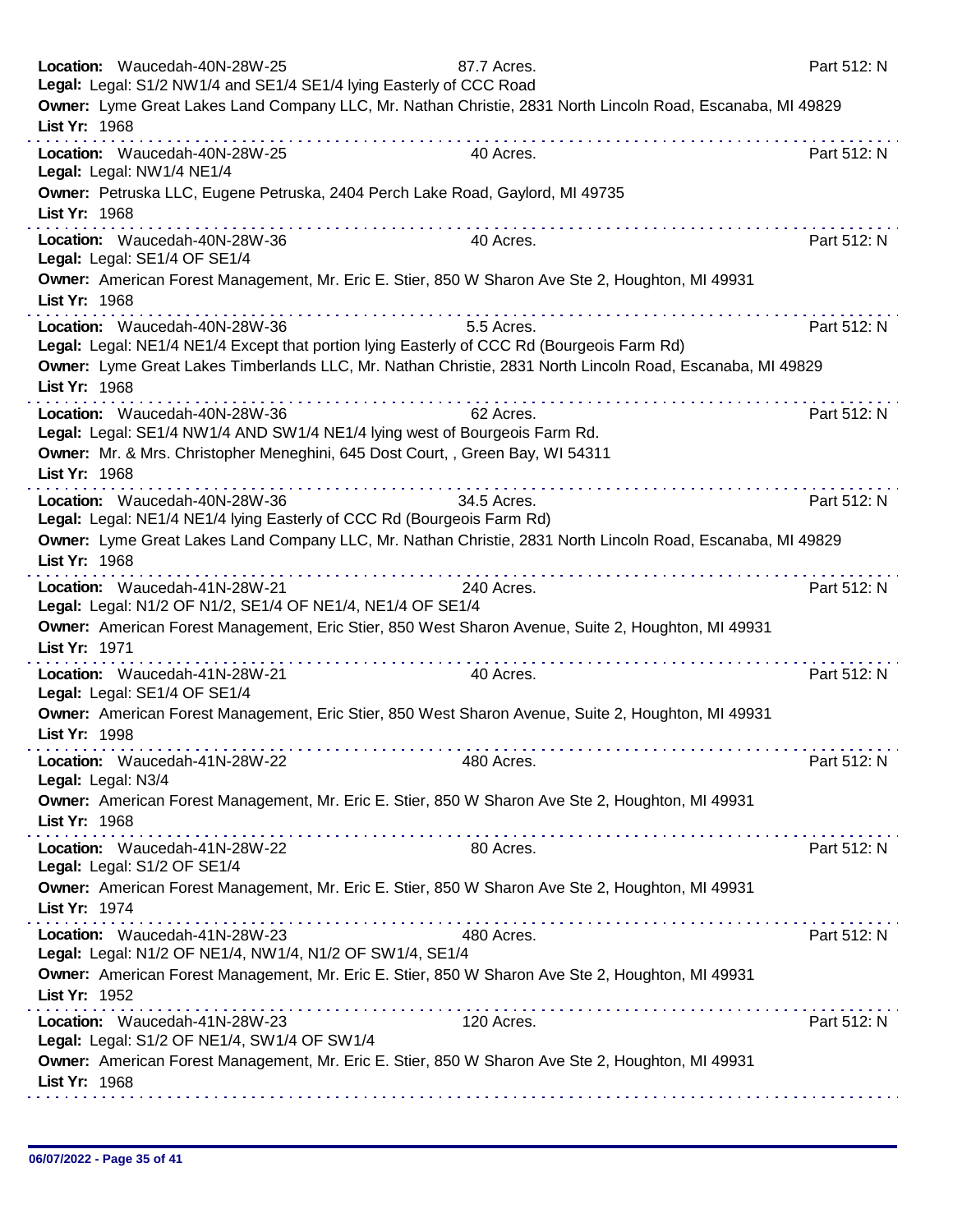| Location: Waucedah-41N-28W-23<br>Legal: Legal: SE 1/4 OF SW 1/4                                                                                | 40 Acres.  | Part 512: N |
|------------------------------------------------------------------------------------------------------------------------------------------------|------------|-------------|
| Owner: American Forest Management, Mr. Eric E. Stier, 850 W Sharon Ave Ste 2, Houghton, MI 49931<br>List Yr: 1982<br>.                         |            |             |
| Location: Waucedah-41N-28W-29<br>Legal: Legal: NW1/4 OF NW1/4                                                                                  | 40 Acres.  | Part 512: N |
| Owner: Mr. James R. Mortier, 4309 North Kostner Avenue, , Chicago, IL 60641<br>List Yr: 1960                                                   |            |             |
| Location: Waucedah-41N-28W-29<br>Legal: Legal: S1/2 OF NE1/4                                                                                   | 80 Acres.  | Part 512: N |
| Owner: American Forest Management, Eric Stier, 850 West Sharon Avenue, Suite 2, Houghton, MI 49931<br>List Yr: 1956                            |            |             |
| Location: Waucedah-41N-28W-29<br>Legal: Legal: SE1/4 OF NW1/4                                                                                  | 40 Acres.  | Part 512: N |
| Owner: American Forest Management, Eric Stier, 850 West Sharon Avenue, Suite 2, Houghton, MI 49931<br>List Yr: 1960<br>.                       |            |             |
| Location: Waucedah-41N-28W-33<br>Legal: Legal: NE1/4 OF SE1/4                                                                                  | 40 Acres.  | Part 512: N |
| Owner: Mrs. Jayne McQuaid, 1147 S 3rd Street, Room 115A, Niles, MI 49120<br>List Yr: 1997<br>.                                                 |            |             |
| Location: Waucedah-41N-28W-33<br>Legal: Legal: S1/2 OF NE1/4, NE1/4 OF NW1/4                                                                   | 120 Acres. | Part 512: N |
| Owner: American Forest Management, Eric Stier, 850 West Sharon Avenue, Suite 2, Houghton, MI 49931<br>List Yr: 1958                            |            |             |
| Location: Waucedah-41N-28W-34<br>Legal: Legal: SW1/4 OF NW1/4                                                                                  | 40 Acres.  | Part 512: N |
| Owner: Mrs. Jayne McQuaid, 1147 S 3rd Street, Room 115A, Niles, MI 49120<br>List Yr: 1996                                                      |            |             |
| Location: Waucedah-41N-28W-34<br>Legal: Legal: NE1/4 OF SW1/4                                                                                  | 40 Acres.  | Part 512: N |
| Owner: Mrs. Jayne McQuaid, 1147 S 3rd Street, Room 115A, Niles, MI 49120<br>List Yr: 1996                                                      |            |             |
| Location: Waucedah-41N-28W-34<br>Legal: Legal: SW1/4 OF SW1/4                                                                                  | 40 Acres.  | Part 512: N |
| Owner: Mrs. Jayne McQuaid, 1147 S 3rd Street, Room 115A, Niles, MI 49120<br>List Yr: 1996                                                      |            |             |
| Location: Waucedah-41N-28W-34<br>Legal: Legal: SE1/4 OF SW1/4                                                                                  | 40 Acres.  | Part 512: N |
| Owner: Mrs. Jayne McQuaid, 1147 S 3rd Street, Room 115A, Niles, MI 49120<br>List Yr: 1996<br><u> A de a de a decada a decada a decada a de</u> |            |             |
| Location: Waucedah-41N-28W-34<br>Legal: Legal: NW1/4 OF SW1/4 EXCEPT THE NE1/4 OF NW1/4 OF SW1/4                                               | 30 Acres.  | Part 512: N |
| Owner: Mrs. Jayne McQuaid, 1147 S 3rd Street, Room 115A, Niles, MI 49120<br>List Yr: 1996                                                      |            |             |
| Location: West Branch-43N-27W-14<br>Legal: Legal: S1/2 OF NW1/4; AND W1/2 OF SW1/4                                                             | 160 Acres. | Part 512: N |
| Owner: American Forest Management, Mr. Eric E. Stier, 850 W Sharon Ave Ste 2, Houghton, MI 49931<br>List Yr: 1969                              |            |             |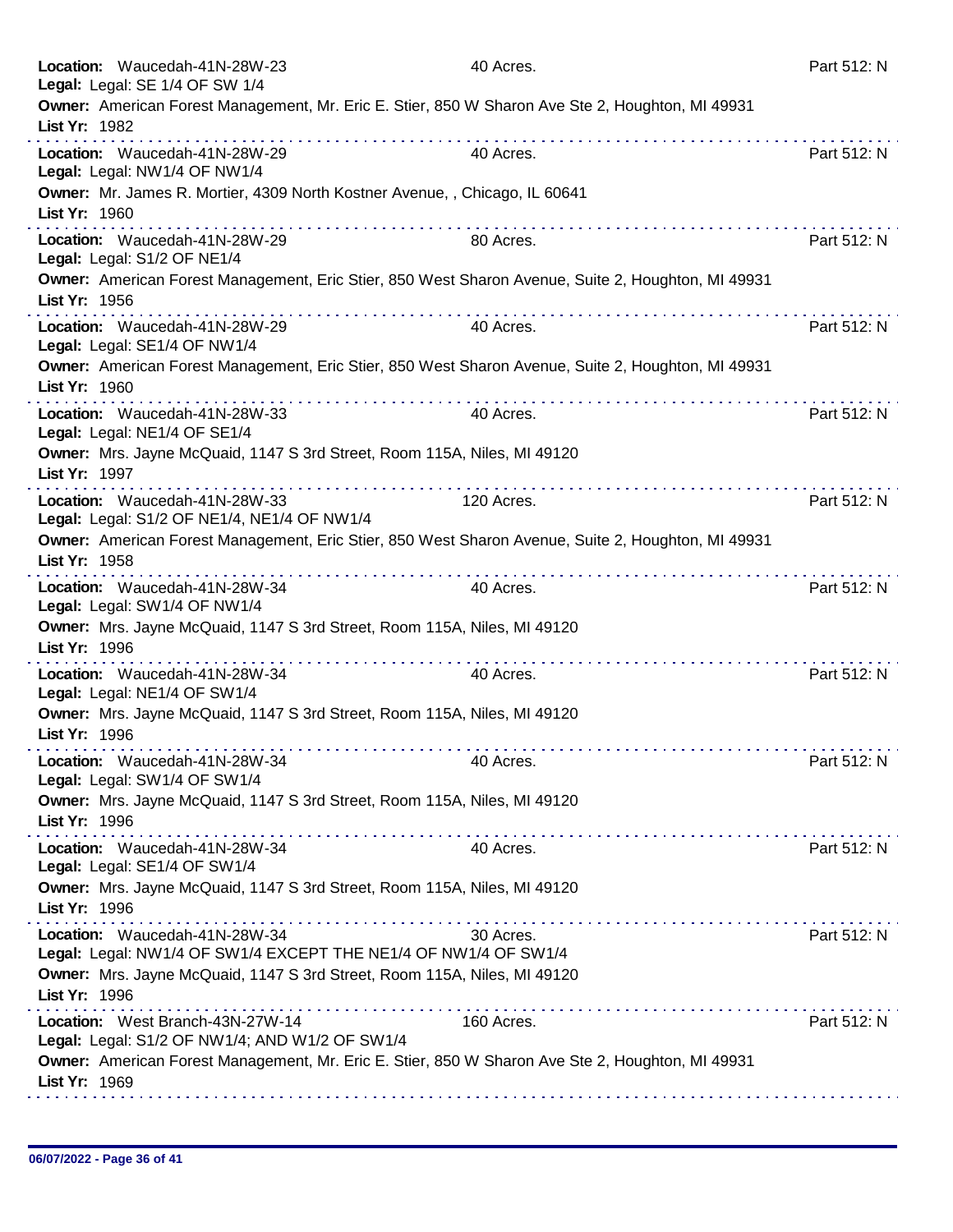| Location: West Branch-43N-27W-14<br>Legal: Legal: NE1/4 OF SE1/4 EXCEPT W1/2 OF NW1/4 OF NE1/4 OF SE1/4; AND ALL LAND LYING EAST OF<br>SCHULTZ ROAD IN TH E SE1/4 OF NW1/4 OF SE1/4                           | 38 Acres.                                                                                                        | Part 512: N |
|---------------------------------------------------------------------------------------------------------------------------------------------------------------------------------------------------------------|------------------------------------------------------------------------------------------------------------------|-------------|
| Owner: Joseph and Patti Jo Bronzyk, W8999 Frei Drive,, Iron Mountain, MI 49801<br>List Yr: 1969                                                                                                               |                                                                                                                  |             |
| Location: West Branch-43N-27W-14<br>Legal: Legal: SE1/4 OF SE1/4 EXCEPT E3/4 OF N1/4 OF SE1/4 OF SE1/4 AND EXCEPT THE S3/4 OF E1/4 OF SE1/4<br>OF SE1/4                                                       | 25 Acres.                                                                                                        | Part 512: N |
| Owner: Joseph and Patti Jo Bronzyk, W8999 Frei Drive,, Iron Mountain, MI 49801<br>List Yr: 1969<br>.                                                                                                          |                                                                                                                  |             |
| <b>88.45 Acres.</b><br>Location: West Branch-43N-27W-14<br>Legal: Legal: N1/2 OF NW1/4 LYING SOUTH OF RIVER, NW1/4 OF NE1/4 LYING SOUTH OF RIVER, SW1/4 OF NE1/4<br>EXCEPT PORTI ON LYING EAST OF SCHULTZ RD. |                                                                                                                  | Part 512: N |
| Owner: Mr. Mike Bronzyk, 4125 Clark St,, Quinnesec, MI 49876<br>List Yr: 1969                                                                                                                                 |                                                                                                                  |             |
| Location: West Branch-43N-27W-14<br>Legal: Legal: PART OF THE SW1/4 OF SE1/4 LYING SOUTH OF SCHULTZ ROAD (26 ACRES); AND PART OF THE<br>SE1/4 OF SW1/4 LY ING SOUTH OF SCHULTZ ROAD (32 ACRES)                | 58 Acres.                                                                                                        | Part 512: N |
| Owner: Aaron and Wailing Pike, 1645 Seminole Road SE, Grand Rapids, MI 49506<br>List Yr: 1969                                                                                                                 |                                                                                                                  |             |
| Location: West Branch-43N-27W-15<br>Legal: Legal: SE1/4 OF NW1/4; S1/2 OF NE1/4; AND NE1/4 OF SE1/4                                                                                                           | 160 Acres.                                                                                                       | Part 512: N |
| Owner: American Forest Management, Mr. Eric E. Stier, 850 W Sharon Ave Ste 2, Houghton, MI 49931<br>List Yr: 1969<br>.                                                                                        |                                                                                                                  |             |
| Location: West Branch-43N-27W-15<br>Legal: Legal: SE1/4 OF SE1/4                                                                                                                                              | 40 Acres.                                                                                                        | Part 512: N |
| Owner: American Forest Management, Mr. Eric E. Stier, 850 W Sharon Ave Ste 2, Houghton, MI 49931<br>List Yr: 1966                                                                                             |                                                                                                                  |             |
| Location: West Branch-43N-27W-15<br>Legal: Legal: W1/2 OF NW1/4 OF NE1/4; NE1/4 OF NW1/4; SW1/4 OF NW1/4;<br>Owner: Joseph and Patti Jo Bronzyk, W8999 Frei Drive, , Iron Mountain, MI 49801                  | 100 Acres.                                                                                                       | Part 512: N |
| List Yr: 1969<br>Location: West Branch-43N-27W-15<br>Legal: Legal: NE1/4 OF SW1/4; AND W1/2 OF SE1/4                                                                                                          | 120 Acres.                                                                                                       | Part 512: N |
| Owner: Mr. and Mrs. Daniel Deyaert, N3900 U.S. Highway 2, , Iron Mountain, MI 49801<br>List Yr: 1969                                                                                                          |                                                                                                                  |             |
| Location: West Branch-43N-27W-16<br>Legal: Legal: E1/2 OF SW1/4, SW1/4 OF SE1/4                                                                                                                               | 120 Acres.                                                                                                       | Part 512: N |
| Owner: Ms. Christy L. Mattson, W5544 Graysville Road, , Felch, MI 49831<br>List Yr: 1966                                                                                                                      |                                                                                                                  |             |
| Location: West Branch-43N-27W-21<br>Legal: Legal: NE1/4 OF NE1/4, N1/2 OF NW1/4                                                                                                                               | $\alpha$ , and $\alpha$ , and $\alpha$ , and $\alpha$ , and $\alpha$ , and $\alpha$ , and $\alpha$<br>120 Acres. | Part 512: N |
| Owner: Ms. Christy L. Mattson, W5544 Graysville Road, , Felch, MI 49831<br>List Yr: 1966                                                                                                                      |                                                                                                                  |             |
| Location: West Branch-43N-27W-21<br>Legal: Legal: NW 1/4 OF NE1/4                                                                                                                                             | 40 Acres.                                                                                                        | Part 512: N |
| Owner: Ms. Christy L. Mattson, W5544 Graysville Road, , Felch, MI 49831<br>List Yr: 1969                                                                                                                      |                                                                                                                  |             |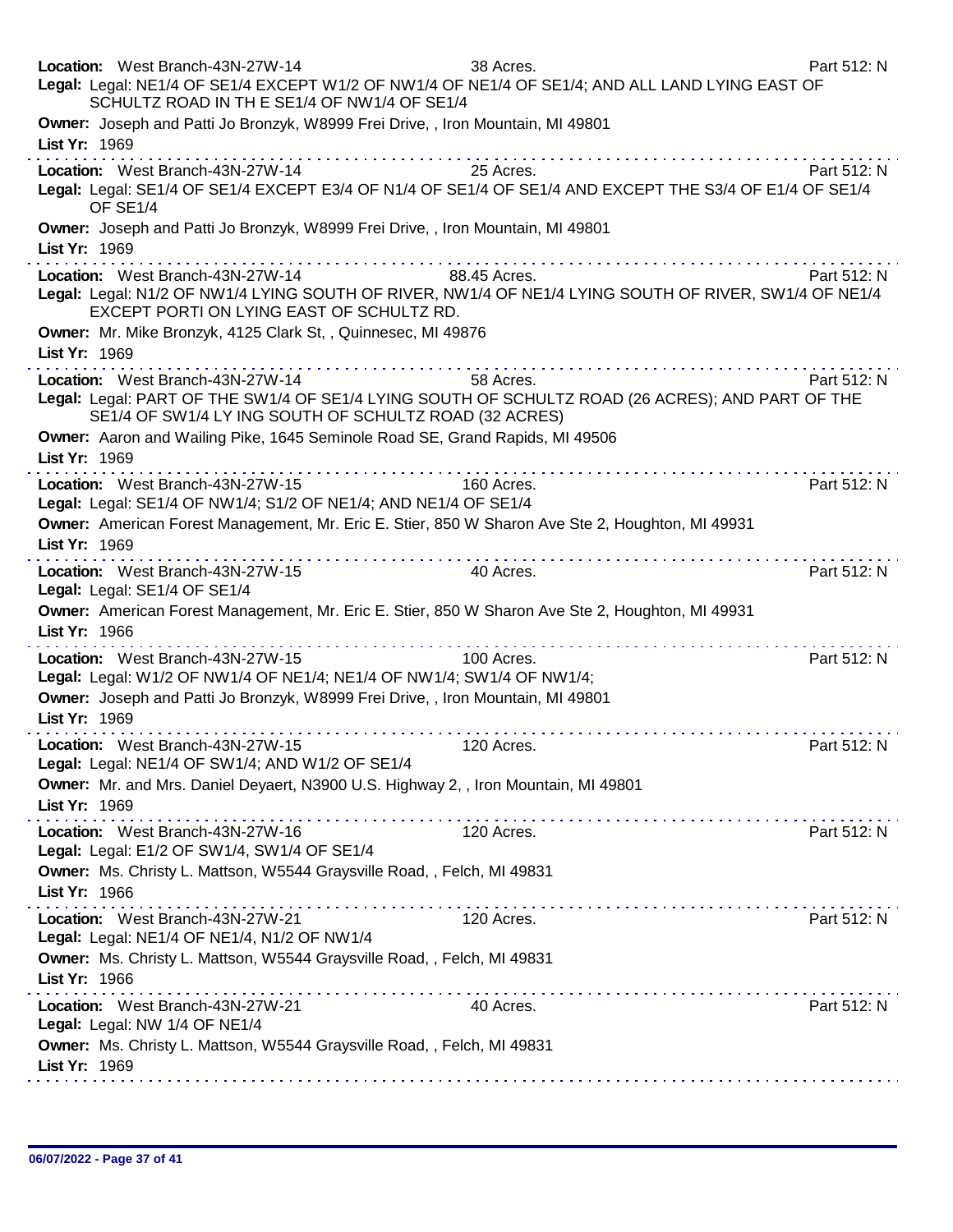|               | Location: West Branch-43N-27W-22<br>Legal: Legal: SW1/4 OF SE1/4                                      | 40 Acres.                                        | Part 512: N |
|---------------|-------------------------------------------------------------------------------------------------------|--------------------------------------------------|-------------|
| List Yr: 1969 | Owner: American Forest Management, Mr. Eric E. Stier, 850 W Sharon Ave Ste 2, Houghton, MI 49931      |                                                  |             |
|               | Location: West Branch-43N-27W-22<br>Legal: Legal: SE1/4 OF NE1/4                                      | 40 Acres.                                        | Part 512: N |
| List Yr: 1966 | Owner: American Forest Management, Mr. Eric E. Stier, 850 W Sharon Ave Ste 2, Houghton, MI 49931      |                                                  |             |
|               | .<br>Location: West Branch-43N-27W-23<br>Legal: Legal: SW1/4 OF NE1/4                                 | .<br>40 Acres.                                   | Part 512: N |
| List Yr: 1969 | Owner: American Forest Management, Mr. Eric E. Stier, 850 W Sharon Ave Ste 2, Houghton, MI 49931      |                                                  |             |
|               | Location: West Branch-43N-27W-23<br>Legal: Legal: NW 1/4 OF NW1/4                                     | dia ara-dia ara-dia ara-dia ara-dia<br>40 Acres. | Part 512: N |
| List Yr: 1966 | Owner: American Forest Management, Mr. Eric E. Stier, 850 W Sharon Ave Ste 2, Houghton, MI 49931      |                                                  |             |
|               | Location: West Branch-43N-27W-23<br>Legal: Legal: N1/2 OF NE1/4; AND NE1/4 OF NW1/4                   | 120 Acres.                                       | Part 512: N |
| List Yr: 1969 | Owner: Aaron and Wailing Pike, 1645 Seminole Road SE, Grand Rapids, MI 49506                          |                                                  |             |
|               | .<br>Location: West Branch-43N-27W-23<br>Legal: Legal: SE1/4 OF NE1/4                                 | 40 Acres.                                        | Part 512: N |
| List Yr: 1957 | Owner: Aaron and Wailing Pike, 1645 Seminole Road SE, Grand Rapids, MI 49506                          |                                                  |             |
|               | Location: West Branch-43N-27W-28<br>Legal: Legal: SE1/4 OF NE1/4;                                     | 40 Acres.                                        | Part 512: N |
| List Yr: 1969 | Owner: American Forest Management, Mr. Eric E. Stier, 850 W Sharon Ave Ste 2, Houghton, MI 49931<br>. |                                                  |             |
|               | Location: West Branch-43N-27W-28<br>Legal: Legal: NW1/4 OF NW1/4                                      | 40 Acres.                                        | Part 512: N |
| List Yr: 2009 | Owner: American Forest Management, Mr. Eric E. Stier, 850 W Sharon Ave Ste 2, Houghton, MI 49931      |                                                  |             |
|               | Location: West Branch-43N-27W-28<br>Legal: Legal: NE1/4 OF NE1/4; AND NE1/4 OF NW1/4                  | 80 Acres.                                        | Part 512: N |
| List Yr: 1999 | Owner: American Forest Management, Mr. Eric E. Stier, 850 W Sharon Ave Ste 2, Houghton, MI 49931      |                                                  |             |
|               | Location: West Branch-43N-27W-28<br>Legal: Legal: NW1/4 OF NE1/4                                      | 40 Acres.                                        | Part 512: N |
| List Yr: 1966 | Owner: American Forest Management, Mr. Eric E. Stier, 850 W Sharon Ave Ste 2, Houghton, MI 49931      |                                                  |             |
|               | Location: West Branch-43N-27W-28<br>Legal: Legal: SE1/4 OF NW1/4                                      | 40 Acres.                                        | Part 512: N |
| List Yr: 1969 | Owner: Brian and Chad Tirchchel, Sue Graber, 1016 N Evergreen Drive, Iron Mountain, MI 49801          |                                                  |             |
|               | Location: West Branch-43N-27W-28<br>Legal: Legal: SW1/4 OF NW1/4                                      | 40 Acres.                                        | Part 512: N |
| List Yr: 1999 | Owner: Brian and Chad Tirchchel, Sue Graber, 1016 N Evergreen Drive, Iron Mountain, MI 49801          |                                                  |             |
|               |                                                                                                       |                                                  |             |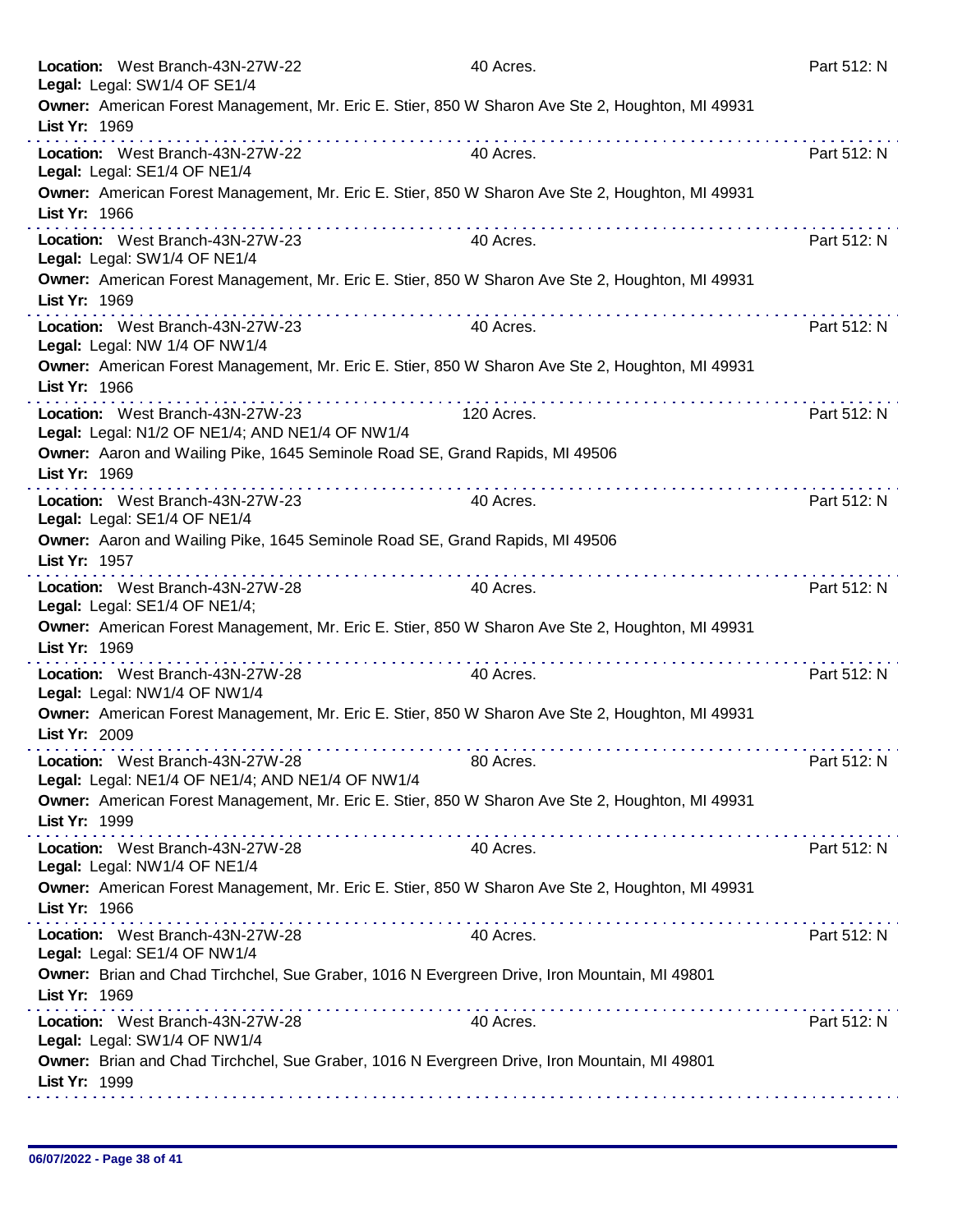|               | Location: West Branch-43N-27W-28<br>Legal: Legal: SW1/4 OF NE1/4                                                                                                                                                                                                                                     | 40 Acres.                                                                                          | Part 512: N |
|---------------|------------------------------------------------------------------------------------------------------------------------------------------------------------------------------------------------------------------------------------------------------------------------------------------------------|----------------------------------------------------------------------------------------------------|-------------|
| List Yr: 1969 | Owner: Brian and Chad Tirchchel, Sue Graber, 1016 N Evergreen Drive, Iron Mountain, MI 49801                                                                                                                                                                                                         |                                                                                                    |             |
|               | .<br>Location: West Branch-43N-27W-35<br>Legal: Legal: SE1/4 OF NE1/4; NE1/4 OF SE1/4                                                                                                                                                                                                                | 80 Acres.                                                                                          | Part 512: N |
| List Yr: 1969 | Owner: American Forest Management, Mr. Eric E. Stier, 850 W Sharon Ave Ste 2, Houghton, MI 49931                                                                                                                                                                                                     |                                                                                                    |             |
|               | Location: West Branch-43N-27W-36<br>Legal: Legal: THAT PORTION OF NE1/4 OF NW1/4 LYING SOUTH OF COUNTY ROAD 426                                                                                                                                                                                      | 2 Acres.                                                                                           | Part 512: N |
| List Yr: 1980 | Owner: Mr. and Mrs. Gerry D. Wilson, II, 1076 Hwy M-35, , Bark River, MI 49807                                                                                                                                                                                                                       |                                                                                                    |             |
|               | Location: West Branch-43N-27W-36<br>Legal: Legal: W1/2 OF NW1/4 LYING SOUTH OF COUNTY ROAD 426                                                                                                                                                                                                       | 65 Acres.                                                                                          | Part 512: N |
| List Yr: 1969 | Owner: Mr. and Mrs. Gerry D. Wilson, II, 1076 Hwy M-35, , Bark River, MI 49807                                                                                                                                                                                                                       |                                                                                                    |             |
|               | Location: West Branch-43N-27W-36<br>Legal: Legal: NW1/4 OF SW1/4                                                                                                                                                                                                                                     | 40 Acres.                                                                                          | Part 512: N |
| List Yr: 1969 | Owner: American Forest Management, Mr. Eric E. Stier, 850 W Sharon Ave Ste 2, Houghton, MI 49931                                                                                                                                                                                                     |                                                                                                    |             |
|               | Location: West Branch-43N-27W-36<br>Legal: Legal: ALL THAT PART OF N1/2 OF NW1/4 LYING NORTH OF COUNTY ROAD 426                                                                                                                                                                                      | 53 Acres.                                                                                          | Part 512: N |
| List Yr: 2015 | Owner: Ford River Land Company, LLC, Mr. Phillip J. Minerick, PO Box 47, Sagola, MI 49881                                                                                                                                                                                                            |                                                                                                    |             |
|               | Location: West Branch-43N-28W-27<br>Legal: Legal: NW1/4 OF NW1/4                                                                                                                                                                                                                                     | 40 Acres.                                                                                          | Part 512: N |
| List Yr: 1960 | <u>.</u>                                                                                                                                                                                                                                                                                             | Owner: American Forest Management, Eric Stier, 850 West Sharon Avenue, Suite 2, Houghton, MI 49931 |             |
|               | Location: West Branch-44N-27W-10<br>Legal: Legal: NE 1/4 OF NE 1/4                                                                                                                                                                                                                                   | 40 Acres.                                                                                          | Part 512: N |
| List Yr: 1988 | Owner: UP Hunting Club Trust, c/o Mr. Michael Korhonen, 715 Croix Street, Negaunee, MI 49866                                                                                                                                                                                                         |                                                                                                    |             |
|               | Location: West Branch-44N-27W-10<br>Legal: Legal: S 1/2 OF NW 1/4 OF NE 1/4                                                                                                                                                                                                                          | 20 Acres.                                                                                          | Part 512: N |
| List Yr: 1988 | Owner: UP Hunting Club Trust, c/o Mr. Michael Korhonen, 715 Croix Street, Negaunee, MI 49866                                                                                                                                                                                                         |                                                                                                    |             |
|               | Location: West Branch-44N-27W-10<br>Legal: Legal: S 1/2 OF NE 1/4 EXC. S 1/2 OF SE 1/4 OF SE 1/4 OF NE 1/4                                                                                                                                                                                           | 75 Acres.                                                                                          | Part 512: N |
| List Yr: 1988 | Owner: UP Hunting Club Trust, c/o Mr. Michael Korhonen, 715 Croix Street, Negaunee, MI 49866                                                                                                                                                                                                         |                                                                                                    |             |
|               | the contract of the contract of the contract of the contract of the contract of the contract of the contract of the contract of the contract of the contract of the contract of the contract of the contract of the contract o<br>Location: West Branch-44N-28W-25<br>Legal: Legal: SW 1/4 OF SW 1/4 | 40 Acres.                                                                                          | Part 512: N |
| List Yr: 1986 | Owner: Robert and Margaret Minerick, PO Box 99, , Sagola, MI 49881                                                                                                                                                                                                                                   |                                                                                                    |             |
|               | Location: West Branch-44N-28W-25<br>Legal: Legal: SE 1/4 OF SW 1/4                                                                                                                                                                                                                                   | 40 Acres.                                                                                          | Part 512: N |
| List Yr: 1986 | Owner: Robert and Margaret Minerick, PO Box 99, , Sagola, MI 49881                                                                                                                                                                                                                                   |                                                                                                    |             |
|               |                                                                                                                                                                                                                                                                                                      |                                                                                                    |             |